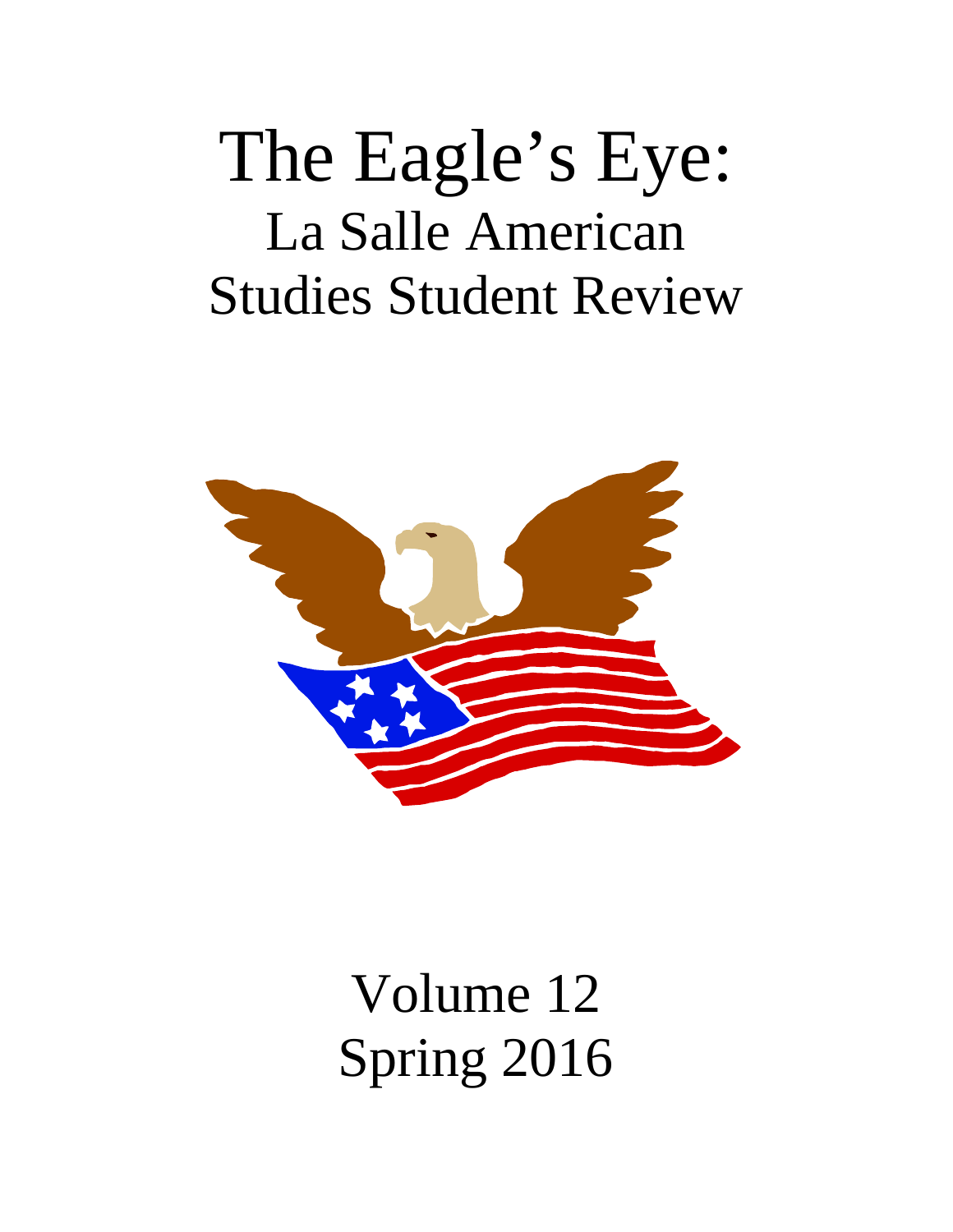# **Table of Contents**

| Title IX: The Obstacles Still Faced in Leveling the Playing Field |  |
|-------------------------------------------------------------------|--|
| <b>Islamic Education for Young Children</b>                       |  |
| <b>When Doctors Make Mistakes</b>                                 |  |
| The Hessian 'Invasion' of the Newly Anointed United States        |  |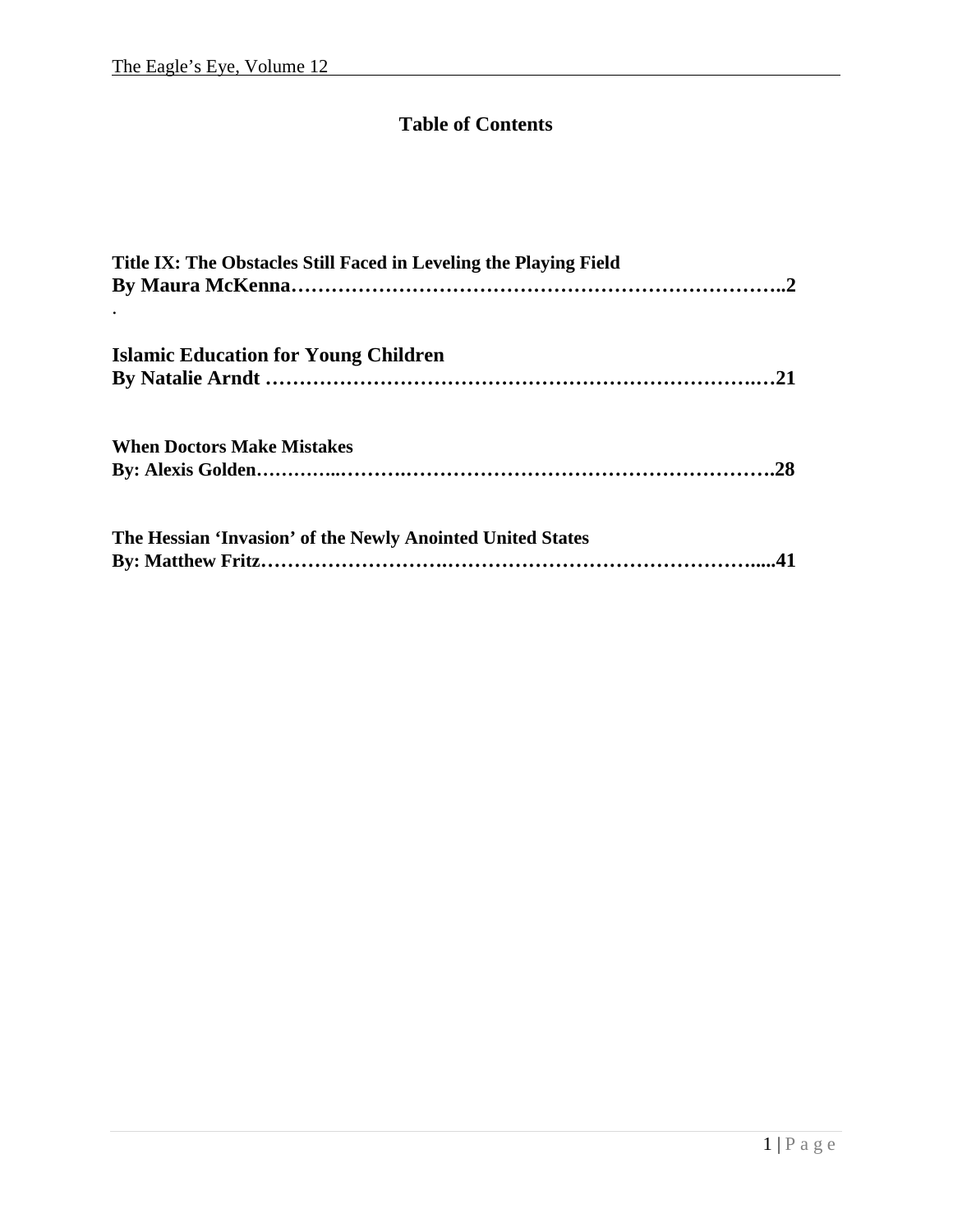#### **Title IX: The Obstacles Still Faced in Leveling the Playing Field Maura McKenna**

Sports hold an immense amount of power. They have been a common passion and past time for Americans throughout the centuries, providing mutual grounds for those who may otherwise be divided. Sports are also vital aspects of American schooling- a concept that is uniquely promoted in the United States- as they are seen to be beneficial in educating the whole person. By combining the rigors of academics and intellect with sports, it was believed that a person's full character could be developed efficiently. It is no wonder, then, that sports became the central debate of an act passed under the Higher Education Act called Title IX. The provision of the act stated simply that no one, on the basis of sex, could face discrimination or be denied participation in any educational institution that received federal aid but ironically did not include the words "athletics" or "sports" anywhere in the law. Title IX changed the face of athletics for women and continues to do so today especially on college campuses. Despite the increased participation of women in sports, often promoted vociferously using statistical evidence, there are still major obstacles that need to be addressed in regards to Title IX. The deficient implementation and enforcement of the law, the lack of support it offers in increasing women in administration and coaching positions, and the focus on revenue-producing sports are all areas where Title IX falls short in ensuring total gender equality; however, these issues can be countered with a more positive promotion of women in sports in our culture and a more structured program at the federal level that will assist in guaranteeing the implementation of the law on all college campuses across America.

Signed in 1972, Title IX was an added provision of the Educational Amendments Act and aimed to prohibit gender discrimination in any education program (Helgren, 2011). It stated "no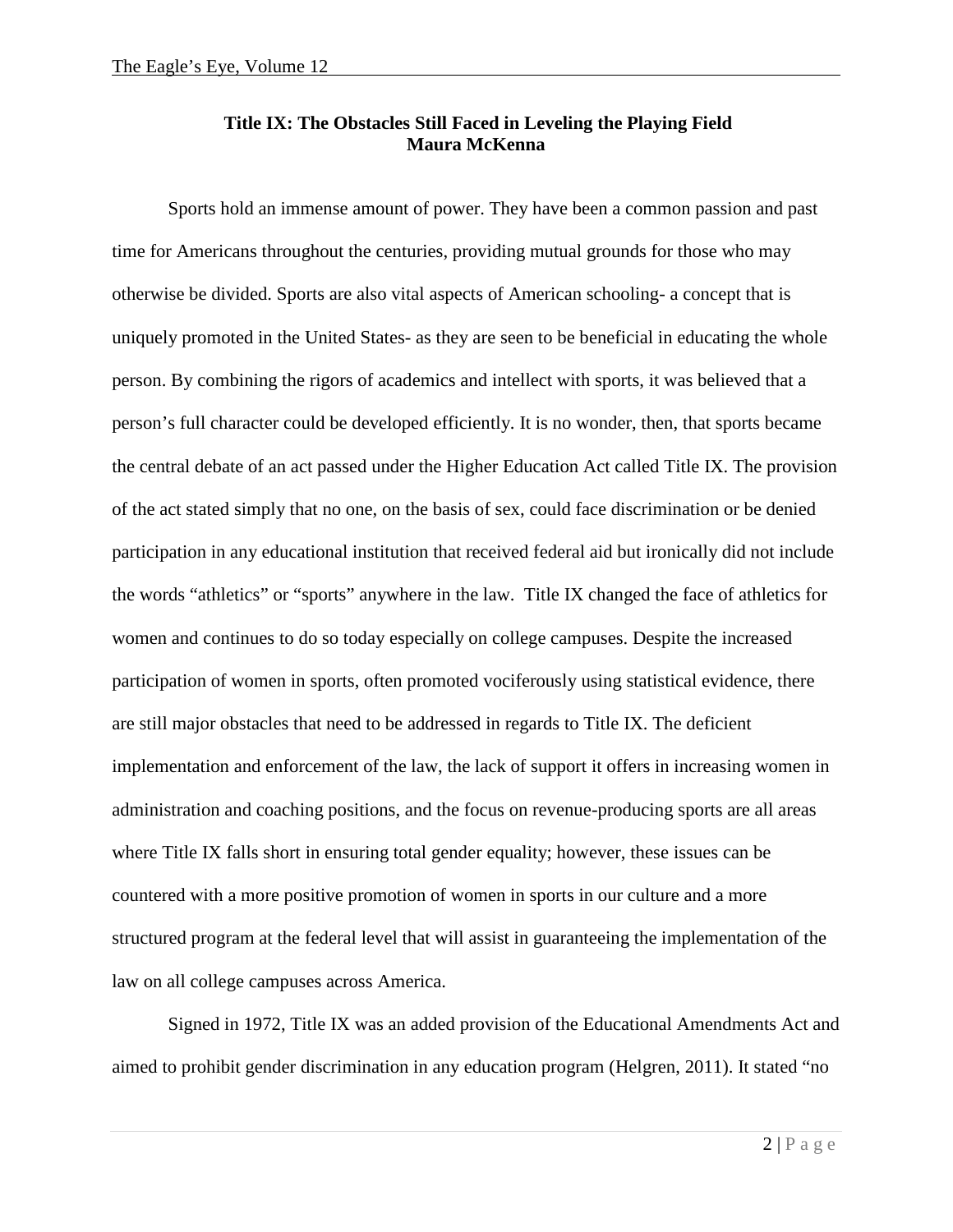person in the United States shall, on the basis of sex, be excluded from participation in, be denied the benefits of, or be subjected to discrimination under any program or activity receiving Federal Financial Assistance (Title IX, 44 Fed. Reg at 71413). This original wording, though simple, included educational areas like admissions and recruitment, comparable facilities, access to curriculum, counseling services, financial assistance, and marital and parental statuses of students (Hanson, Guilfoy , & Pillai , 2009 , p. 41). By acknowledging that these were areas in which women were being treated unfairly in, Title IX already paved the way for great change in education. However, even prior to the debates regarding Title IX's involvement with sports, the government began to dismantle the law. In 1984, the Supreme Court ruled in *Grove City College vs. Bell* that only education systems that directly received federal aid would have to comply with Title IX (Hanson, Guilfoy , & Pillai , 2009 , p. 43). Although the decision was corrected a few years later, it proved to be a foreshadowing of future debates. The language of the legislation stretches so far but remains so broad and unclear that some simply use the uncertainty to further their own specific interests and agendas. This is where the disagreements and issues regarding Title IX begin to take shape and more strict guidelines need to be outlined in order for it to achieve its original purpose of gender equality.

The inclusion of sports under an Educational Amendment provision on gender equality was more a natural process than an intentional one. Its true aim was focused on education and ironically enough, nowhere in the original provision of Title IX are the words "athletics" or "sports" even included (O'Reilly & Cahn , 2007, p. 219). Nevertheless, in 1979, the Office of Civil Rights (OCR) of the Department of Education, the agency that was given the responsibility of overseeing Title IX, issued for a Policy Interpretation that outlined the basic parts of Title IX as it applied to athletics (Yuracko, 2002). The three basic parts included implementation of Title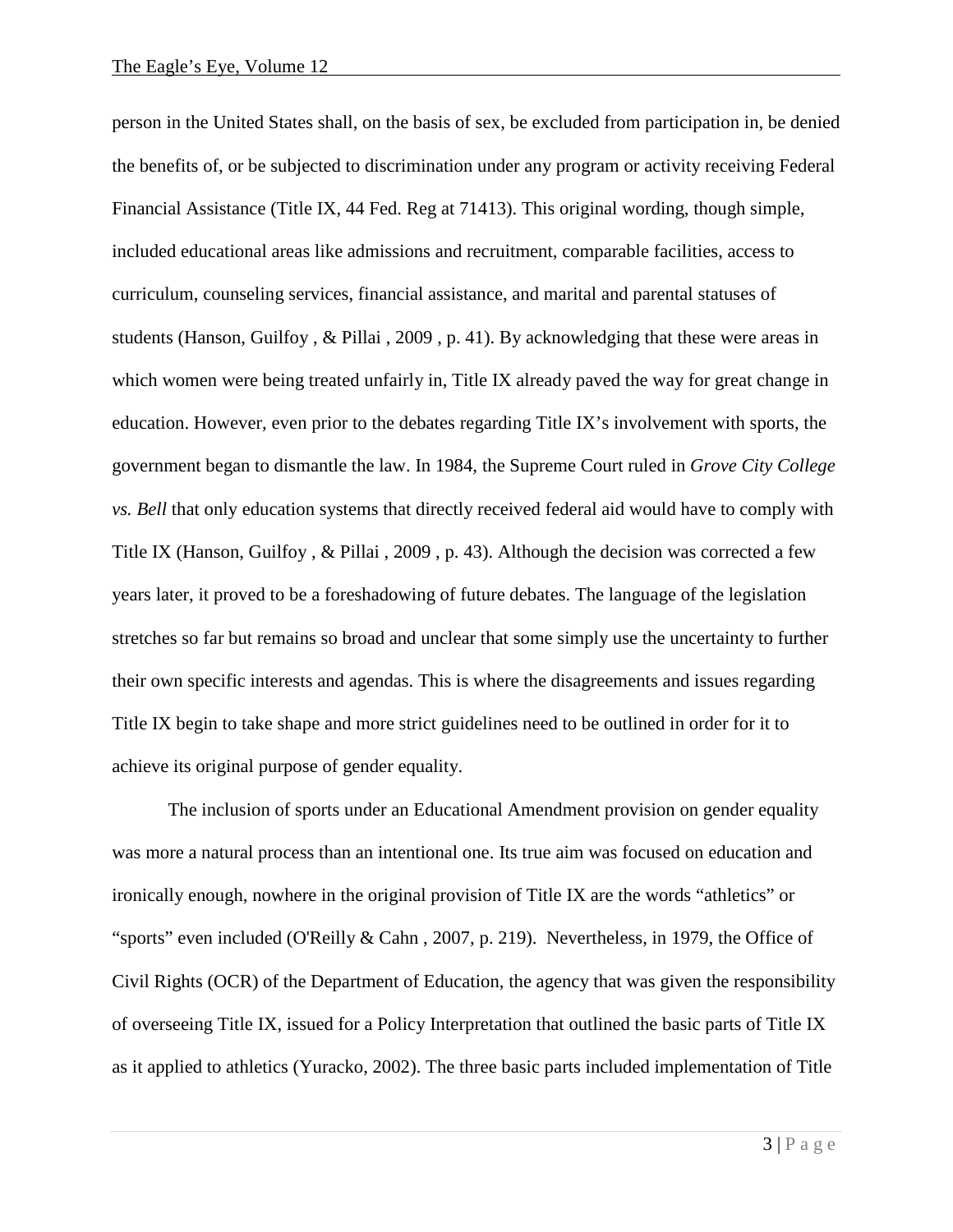IX through participation, scholarships, and other benefits. O'Reilly and Cahn elaborate on these aspects in the following way:

Participation: requires that women be provided an equitable opportunity to participate in sports as men (not necessarily the identical sports but an equal opportunity to play). Scholarships: require that female athletes receive athletic scholarship dollars proportional to their participation.

Other Benefits: requires equal treatment in the provision of equipment, scheduling, travel, access to tutoring, coaching, facilities, publicity, recruitment, and support services.

(O'Reilly & Cahn , 2007, p. 328)

There was definite gains made in athletics because of these parts, which is constantly highlighted and boasted by way of statistics that prove the increase in the number of women participating in sport at all levels, including high school and college. One of the most recent studies from the NCAA Sports Sponsorship and Participation Report of 2011 outlines the jump in numbers that occurred in the years following Title IX. For example, from 1971 to 1972, there were just under 30,000 female athletes in college sports. However, in 2010 and 2011, there were just under 200,000 female athletes (NCWGE, 2012). This is almost a 600% increase in women participation, and these numbers only proved that a law like Title IX was necessary. Great changes took place in college athletics particularly because of how many colleges and universities relied on federal funding (Wilson, 1994, p. 44). They were therefore mandated to agree with, and implement, the changes that the law outlined. In addition to the changes occurring at the collegiate level of sports, families and communities also felt the effects of Title IX. Even as early as the 1980s, both boys and girls began to enter Little Leagues after courts ruled that these leagues must admit girls. By 1999, over two million U.S girls were involved with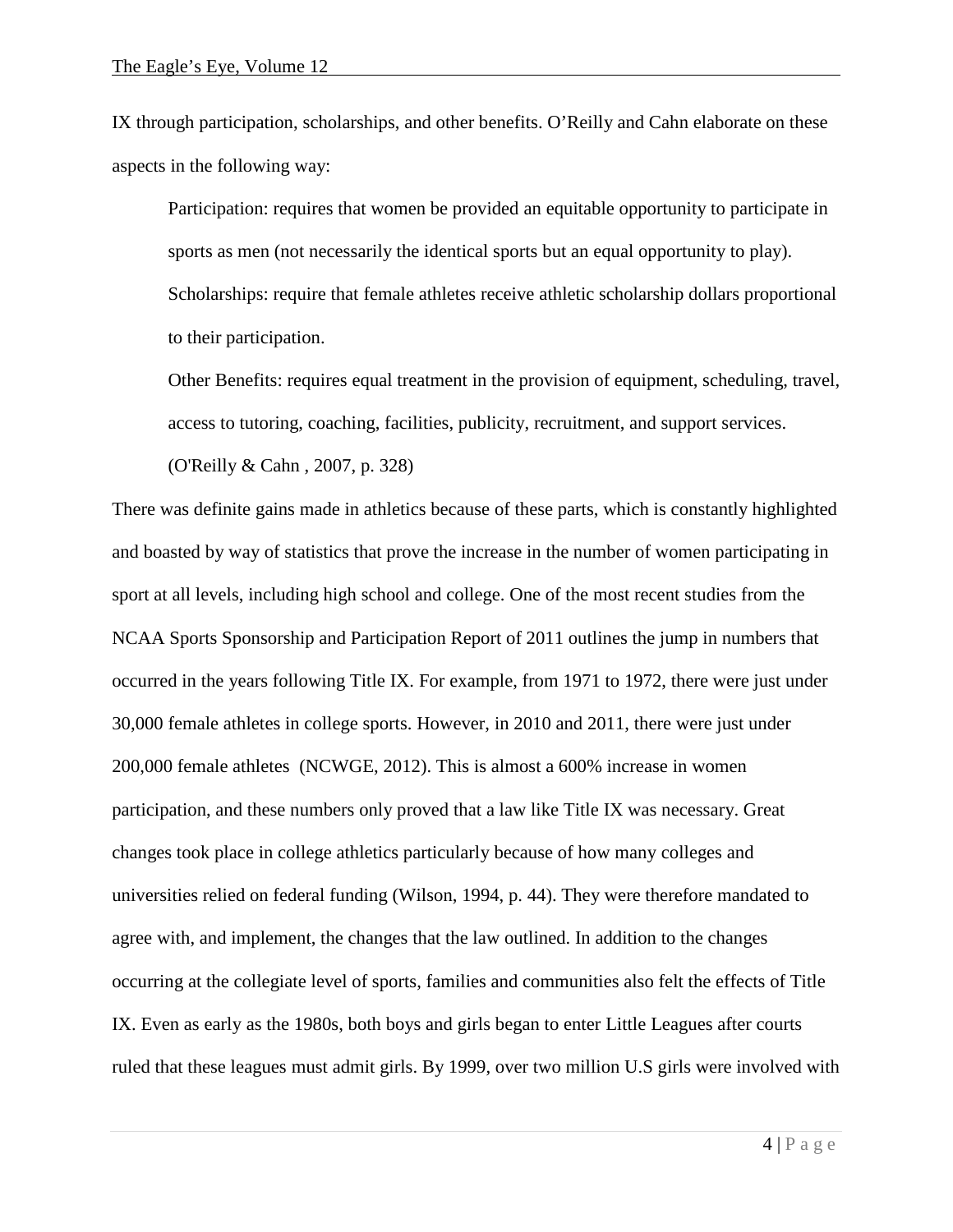soccer which aligned with the breaking number of people worldwide who tuned into the U.S. women's soccer team take on China in the World Cup that year, forty million of those spectators were Americans (Hanson, Guilfoy , & Pillai , 2009 , p. 166). In addition to these improvements, the WNBA was made visible with the help of ABC, ESPN, and NBA TV and a small increase in the amount of women sportscasters in on-air positions could be seen. Based on these numbers and shifts, it is evident that Title IX was an imperative law both at the time of its inception and still today. The increase in participation rates must not be overshadowed, and although there are significant changes that need to be made, the positive effects must be acknowledged as well.

The improvements did not come without a fight, however, which played out for years prior. The NCAA opposed Title IX and lobbied against the idea of paying for women's sports, fearful that the increased funding would burden successful men's programs. Alan Chapman, the president of the NCAA during much of the debates, called Title IX "arbitrary government in its naked form" (Wilson, 1994, p. 44). Even in the immediate years following the passage of Title IX, there was resentment surrounding the provision as political and business interests took prominence over gender equality. The statistical evidence of the huge gains that Title IX sparked in women participation, however, only proved that when provided with the opportunity to play girls took advantage of it. Sadly though, multiple arguments and debates take place as some try reduce the power of Title IX.

Although Title IX outlines valuable guidelines to provide opportunities for women to participate equally in sports, little immediate action was taken because of the lack of enforceable means (Wushanley, 2004). In some ways, the legislation was a bill without any teeth and the enforcement of the law was left up for interpretation. The implementation of Title IX in colleges and universities still remains an important issue that needs more attention from athletic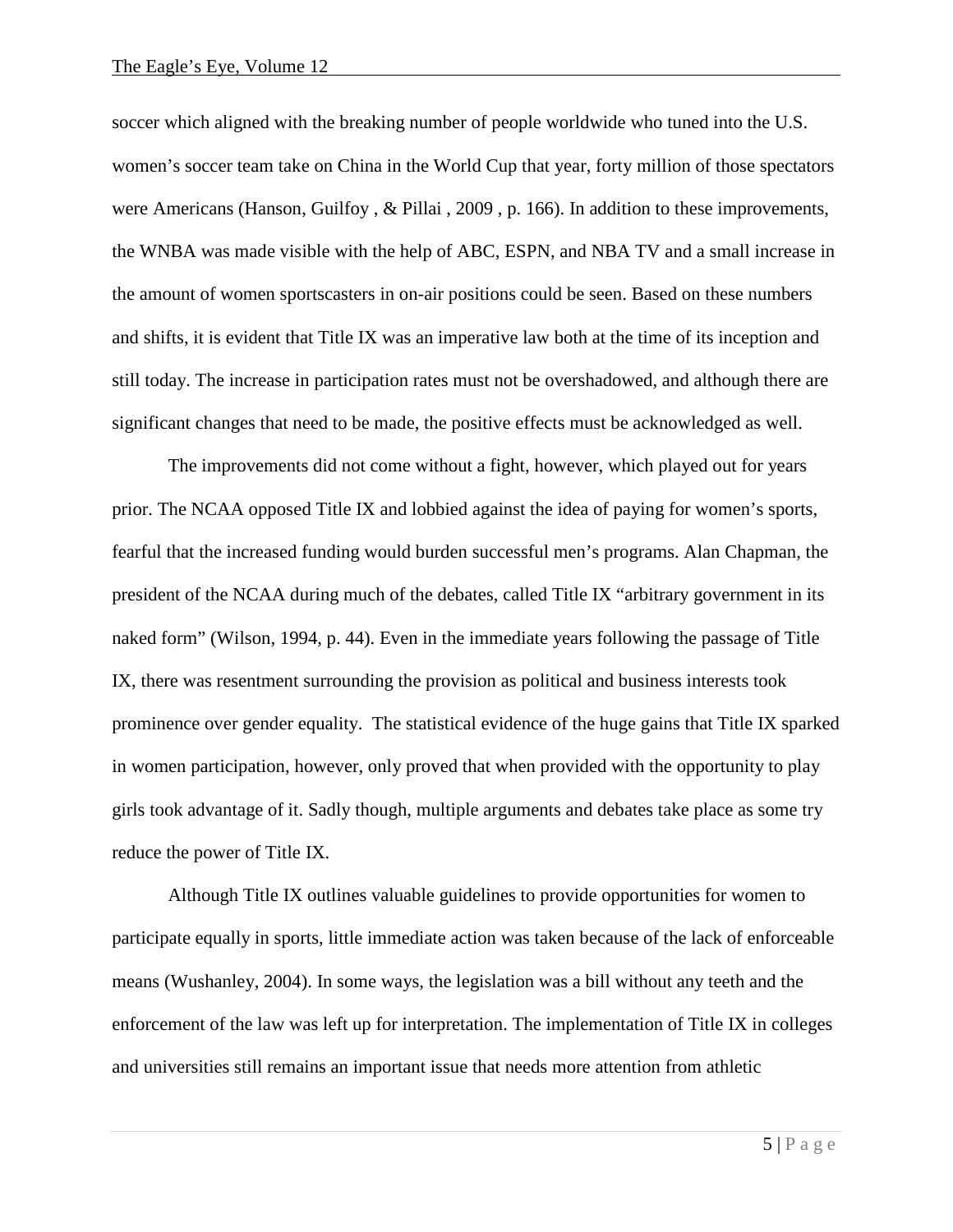departments. At the college level, any person has the ability to find out if an institution is in compliance with Title IX because of the Equity in Athletics Disclosure Act of 1994. This required that all institutions report yearly its athletic participation, program budgets, scholarships, expenditures, and coaching salaries all by gender (O'Reilly & Cahn , 2007, p. 333) It was not until 2002 that the Department of Education announced the creation of the Commission on Opportunity in Athletics, which would head the mission of reevaluating Title IX's application in regards to sports (Yuracko, 2002). The OCR, Office of Civil Rights, however, is still in charge of enforcing the law but since the inception of Title IX in 1972, not one institution has had its federal funding withdrawn because of its lack of compliance to Title IX (O'Reilly & Cahn , 2007, p. 344). Every institution has three options in meeting participation standards of Title IX, implemented by the Commission on Opportunity Athletics in 2002. None of the requirements involve institutions meeting quotas, a highly misunderstood notion. The first option is for schools to compare the ratio of male and female athletes to male and female undergraduates enrolled. The second and third are less strict; they state that the institution must demonstrate that it has a history of continuing program expansion for the underrepresented gender as well as demonstrate that it has already effectively accommodated for the interests and abilities of the underrepresented sex (O'Reilly  $&$  Cahn, 2007, p. 332). It is obvious that especially a school that has problems with proportioning the number of male and female athletes to undergraduates would simply choose to base its compliance off of the last two options. These options are vaguer and probably easier to abide by if they simply must "demonstrate" efforts for program expansion and accommodations. These rules, while they may appear to be an effective way of checking compliance, actually just create loopholes for schools to jump through. Stricter guidelines for the compliance and implementation of Title IX in collegiate sports must be a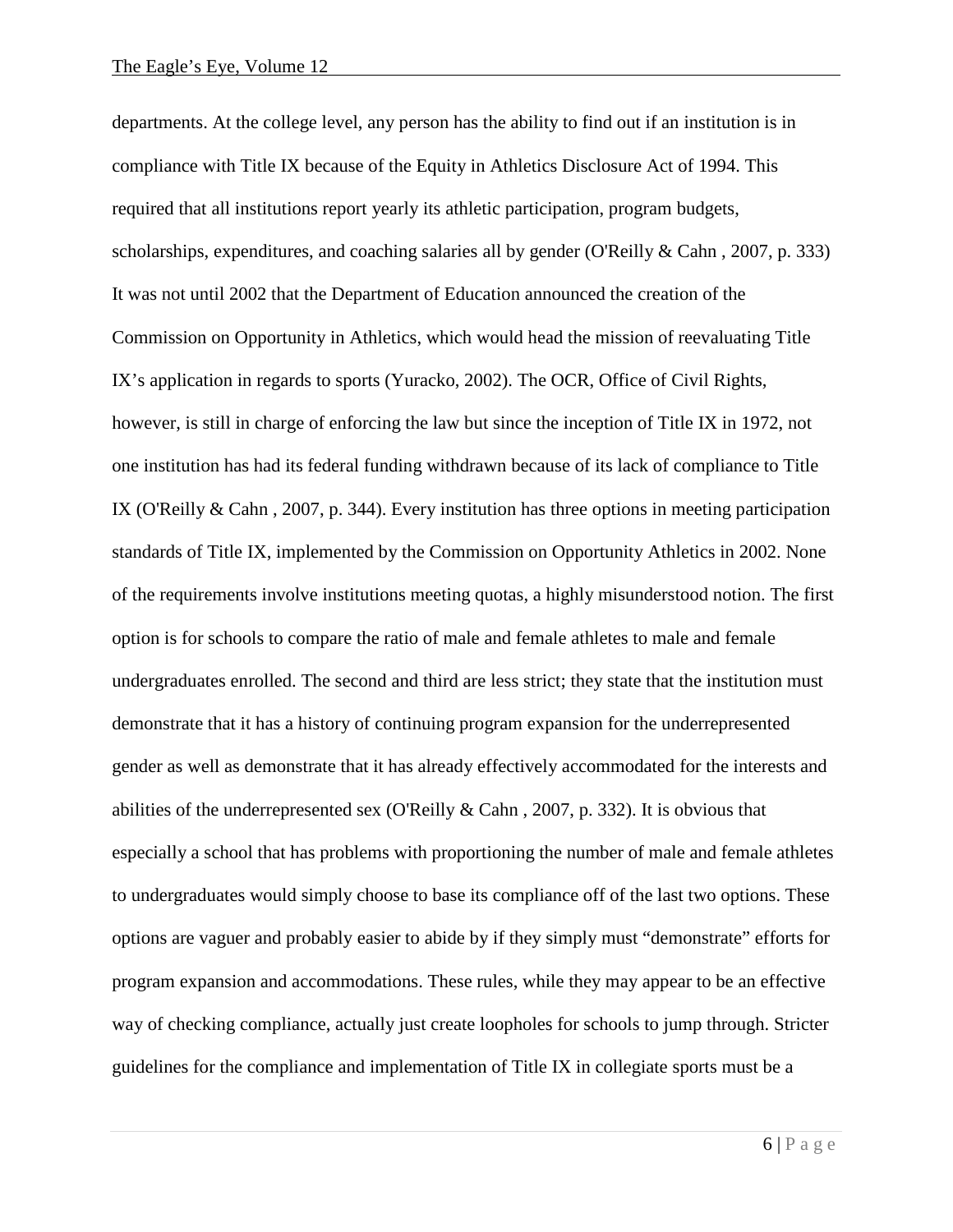priority in ensuring the effectiveness of Title IX, or those who support decreasing the power of the law will find ways to evade complying with the law.

Along with the implementation of Title IX in sports programs across America, the issue of decreasing number of women sport's leaders must be addressed. One of the biggest ironies of Title IX is that as opportunities for women in intercollegiate sports seems to be increasing, women leadership is decreasing as more and more control of women's programs is given to men (Wushanley, 2004). Women in coaching, athletic administration, and other sports positions have yet to see equality in leadership positions like female students and athletes have seen in terms of participation opportunities on the field and court. The number of women in coaching and administration positions have not just stayed stagnant but have actually decreased, an unforeseen consequence of Title IX. In 1972, 90% of women's teams were coached by females while today only 43% of women's teams have a female coach (NCWGE, 2012). This decrease is not met with greater opportunities in coaching men's teams, where women remain only 2-3% of coaches. In addition, the statistics on male and female salaries is not too promising either. The disparity that is still seen in the general workforce between men and women salaries is also reflected in the salaries for men and women in jobs dealing with athletics. In the 2000 Gender Equity report by the NCAA, it showed that women coaches were only getting paid 61 cents to every dollar that men head coaches were being paid (O'Reilly & Cahn , 2007, p. 341). The same trend is seen at the administration level of collegiate sports, where nearly 83.1% of all athletic directors are male. Title IX still needs advocates and supporters to fight for what the law stands for, and with so few women in leadership positions this goal could be threatened. The unforeseen consequence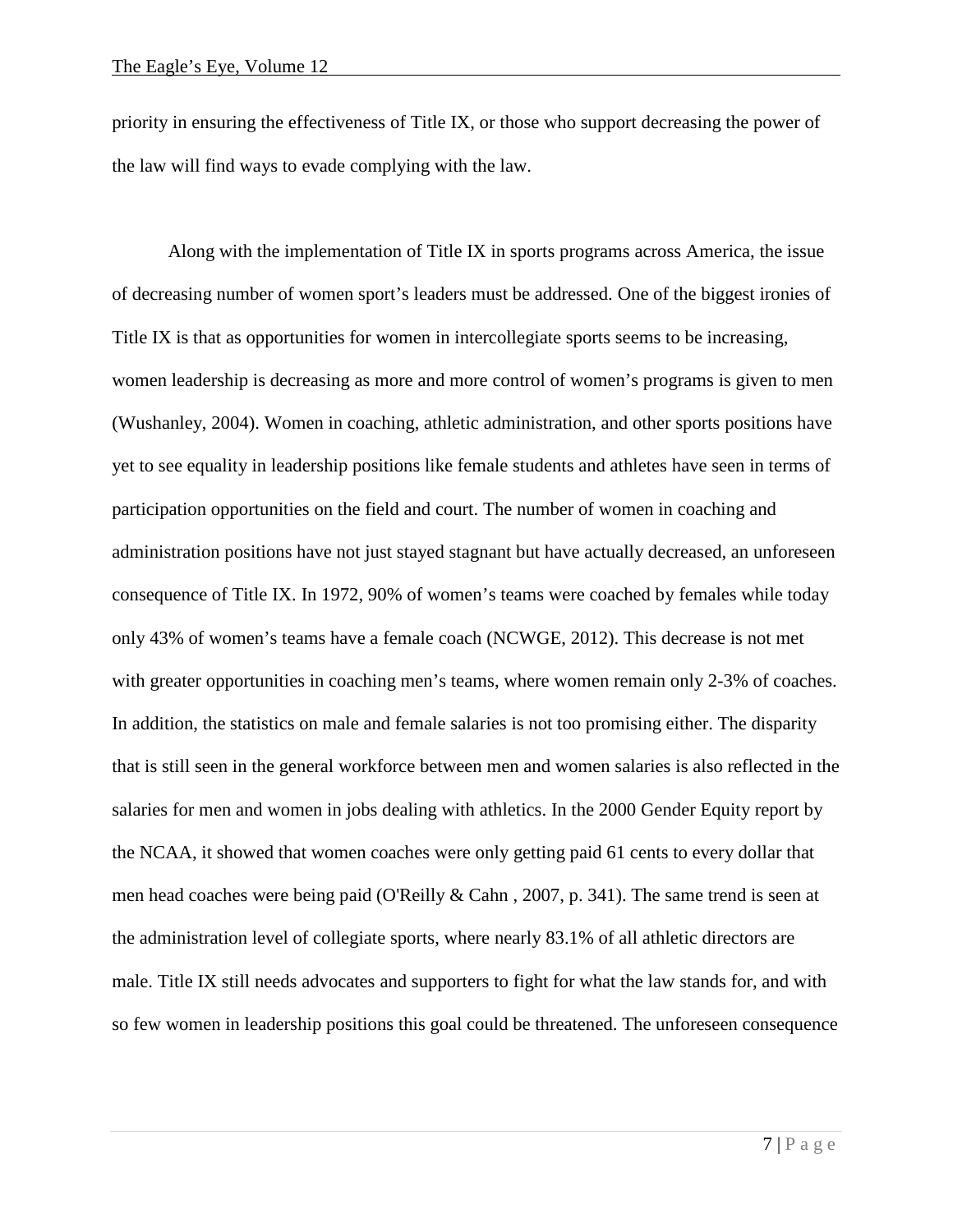of decreased leadership roles for women is still an issue of the law that needs to be reversed in order for its full implementation and success.

One explanation of the low numbers of women coaches may be the history of negative attitudes towards women in leadership roles, and especially in coaching roles (Habif, 2001, p. 73). *The Sport Psychologist* outlines one study which sought to examine the attitudes of players towards male and female coaches. It proved, even with providing competitive athletes with hypothetical coaches with the same credentials, that male athletes ranked female coaches more negatively than female athletes (Weiss, 1993). This becomes a problem especially when women with the same qualifications as men are less likely to obtain a professional job in coaching or as athletic administration. The discrimination in hiring males over females is a direct violation of Title IX's true aims. In addition, it reflects the biases that women do not belong in the "man's" domain of sports. In order for an increase of women in athletic leadership roles to increase, changes in the way society views women in athletic leadership roles must change as well. If this remains to be an unsolved issue, the likelihood of sports being a gender neutral domain is impossible and Title IX will be irrelevant.

The final, and perhaps the most controversial, issue surrounding Title IX deals with the business aspect of sports at the collegiate level. Today's college sports, especially Division I sports of football and basketball for men, have millions of followers and are therefore regarded as powerful social and cultural structures. Highly valued by the program's institution because of revenue and promotional effects, and equally as important to the NCAA for networking purposes, these big-time college sports reflect where true interests lie. For example, a \$6 billion dollar deal between the NCAA and CBS network for television rights to the NCAA DI men's basketball championship in 2001 greatly outweighs the \$200 million dollar contract for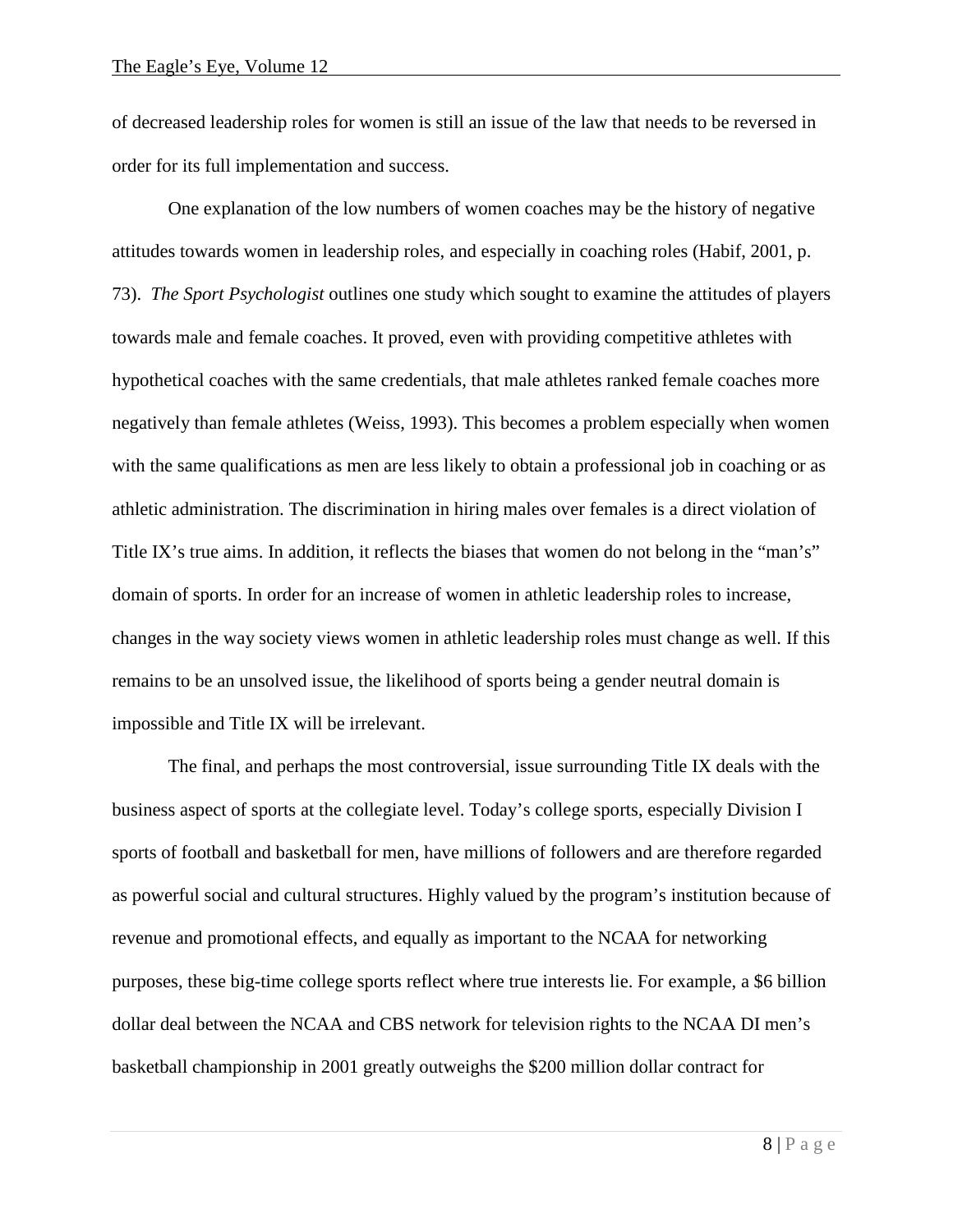broadcasting rights to the women's basketball championships. A more in-depth study of expenditures further suggests the monetary disparities between women and men. For example, the average expenditures for football teams at the DI level exceed average expenditures on all women's sports combined (NCWGE, 2012). In addition, national data highlights the lack of equality in funding with male athletes receiving 36% more college athletic scholarship money than women at institutions under NCAA control. To put it into perspective even more, for every new dollar going into athletics at the DI and DII level, male sports received 58 cents compared to 42 cents for female sports (O'Reilly & Cahn , 2007, p. 340). These numbers and figures validate how women sports are still not catching up to men's sports in a timely fashion and why Title IX still needs more strength. Because women athletics has never been identified in terms of its generating revenue, Title IX is necessary to keep them afloat. However, this cannot happen until organizations like the NCAA and institution's athletic departments are willing to distribute the revenue from men's sports equally. Male-dominated campuses and those more concerned with the business side of sports are not willing to do this yet and have proved in the past that they will do anything in order to combat these mandates.

One lobbying effort by a Texas senator named John Tower sums up the selfish interests that exist in intercollegiate sports. Tower introduced an amendment that would have exempted revenue-producing sports from complying with Title IX (Wilson, 1994). Tower and his supporters would say that because football and basketball bring in the most money, they should also receive the largest portion of the budget. Staying in compliance with the proportional ratio to women's sports would, therefore, be impossible. A former coach of University of Alabama's men's football program, however, admitted that this may not be entirely factual. With only 20% of all college football programs actually producing a net profit, or the amount of money the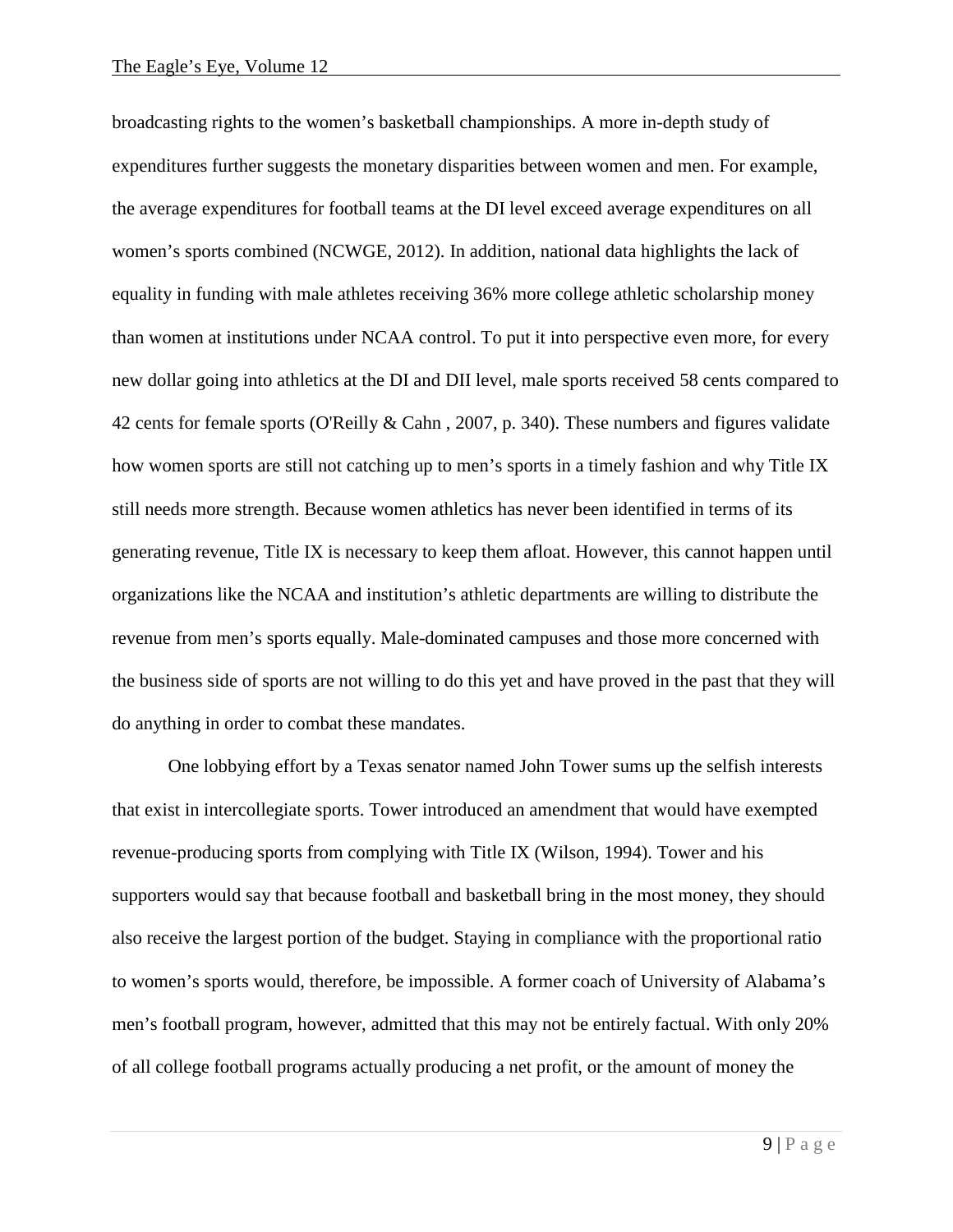program makes in a year after expenses, he states that football could "cut some of the stupid expenditures" (Boyce, 2002). This inside source has seen first-hand where the money goes in a big time football program and suggests that perhaps money is being spent in the wrong places. Instead of conglomerating the money in football and basketball programs, this money could be evenly dispersed to both men and women sports and schools would not have to worry about being out of compliance with Title IX.

In addition, if this practice of distributing money equally was adopted by schools, common issues that have arisen in the past regarding the cutting of both men and women sport's teams, would occur less frequently. Unfortunately, there are recent examples of these practices, including one occurrence at Temple University in 2013. In this situation, which replicates other decisions made by colleges and universities across the nation, Title IX is wrongly used as a scapegoat. Temple University made national headlines when they slashed five men's teams and two women's teams. Title IX was blamed as well as insufficient funds to sustain the programs. Like examined previously, nothing in Title IX requires for schools to spend the same amount of money on male and female teams but it does require proportionality. However, it does make one question as to why a female rowing team, which grows out of two makeshift tents on the bank of the Schuylkill River, was slashed at the same time as a \$10 million indoor practice facility for Temple's football team was being built (Zimmerman, 2014 ). Title IX is blamed as schools keep spending on football and basketball while having less expensive men's sports compete against women's teams to duke it out. These educational institutions chose to cut the non-revenue sports; a move that speaks loud and clear about where the school's priorities lie. Only when these practices end and revenue-hungry athletic administrators shift their priorities to gender equity in all areas, can Title IX be considered a true success.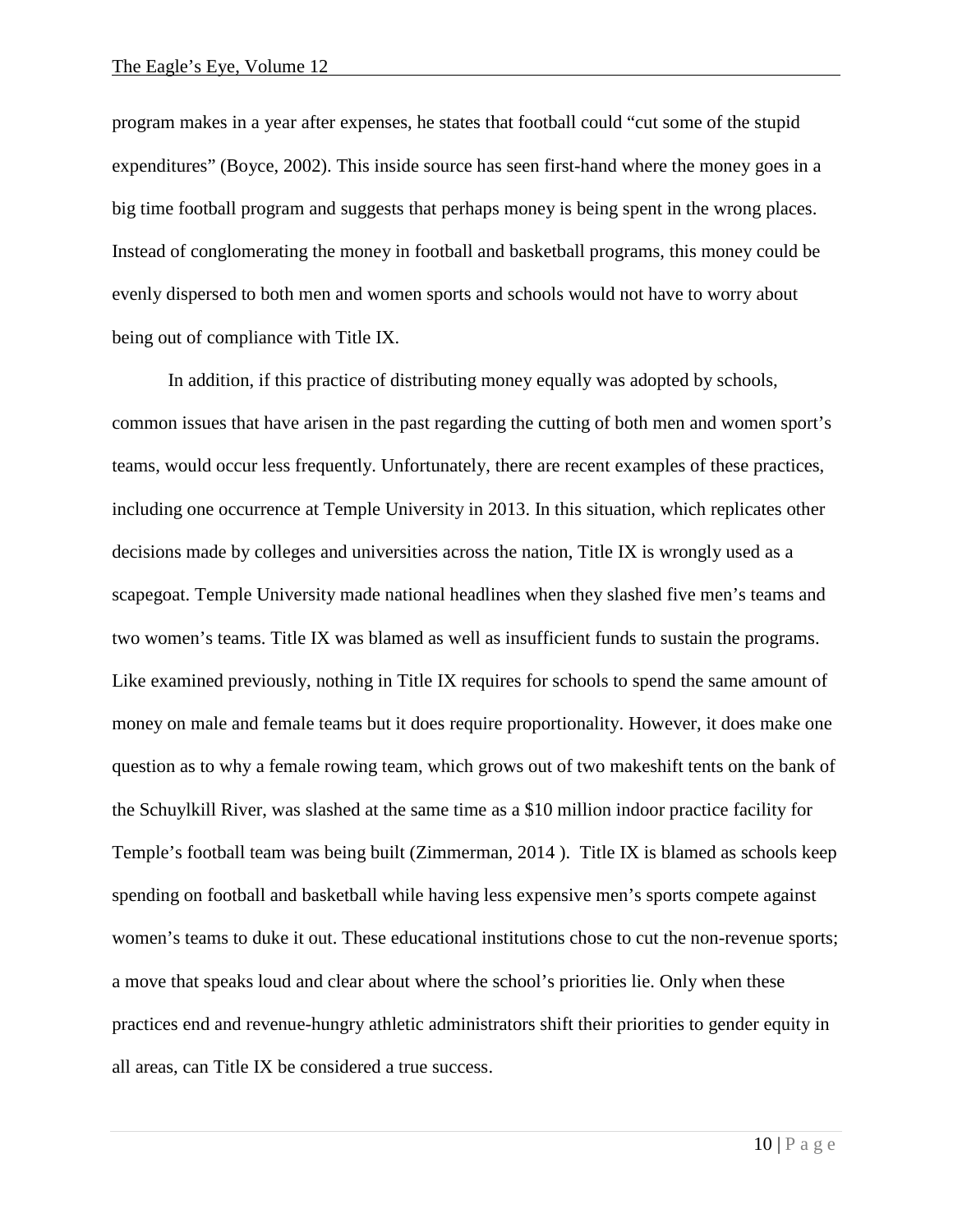Acknowledging continuing problems that Title IX has yet to successfully solve is the first step in advocating change on a large scale. The three issues that are outlined throughout this paper are evidence that there is still work to be done before Title IX is considered a complete success. These issues include the proper implementation of the law, the lack of women in leadership positions within athletic departments, and the overwhelming interest in revenue rather than true equality. However, many future practices and changes could help in closing the gender gap on the playing field and resolving the matters discussed. The first solution is to change the cultural biases that exist in society. When looking at the future of Title IX, the question of "Does law create the culture or does culture create the law?" comes into play. There is no doubt that Title IX was a necessary law and also inevitable. However, no amount of government intervention will alter how boys and girls are still socialized to think about gender roles in sports. Culture changes still need to take place to rid the biases that have infiltrated society's beliefs on where women belong in the sports world. The proper place for women in sport has always been defined by ideas about health, beauty, femininity, and the distinctive physical nature of women (Wilson, 1994). Sports, however, were identified closely with masculinity and women were discouraged from entering this "territory." These male-biased attitudes towards sex roles can be traced back to the Victorian Age of the nineteenth century, when the domestic sphere was the only domain in which women could fully participate in (Wushanley, 2004, p. 7). Even physicians supported this type of thinking by promoting the idea that a woman's physical condition would not allow for them to partake in physical activities like sports because of puberty and menopause, which would periodically weaken their physical capabilities (Wushanley, 2004) A term known as "moderation" came to be practiced in the 1920's that continued well into the 1960s that held the belief that women should be able to be involved with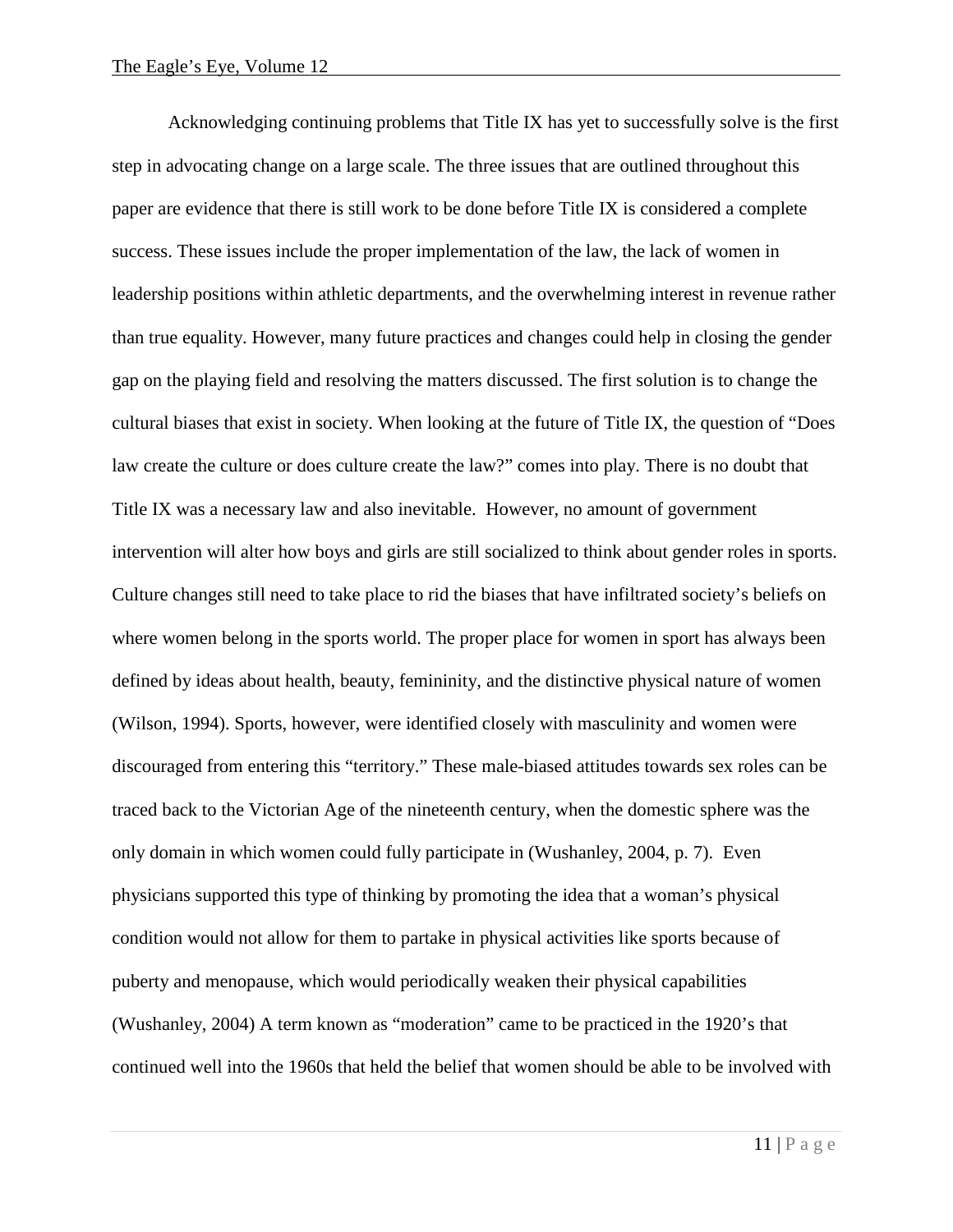sports, however, it was only in the context of activities that allowed for women to remain "feminine" because of her supposed "frailty" (Staurowsky, 2012 ). The typical characteristics of male athletes including competitiveness, toughness, and strength were, and sometimes still are, translated into negative terms when connecting them to female athletes. John Wilson explains further that "Women athletes […] must 'come to terms' with the possibly masculinizing effects of sport participation, with the homophobia it generates amount both men and women, and take countermeasures to assert their femininity." (Wilson, 1994). These challenges that a female athlete must face when she decides to join and compete in athletics could dissuade any young athlete who may fear being associated with undesirable stereotypes. Title IX, then, plays an important role in changing the view that society has on this subject. By obligating that institutions recognize and create an environment that supports gender equality in sports, it made gender equality a legal issues and not just a philosophical one. Title IX has given women the opportunity to disprove some of the patriarchal views on gender roles, however, there is still work to be done in guaranteeing false cultural biases disappear.

The solution to combating the ideological struggle concerning women's place in sports is to change the minds and opinions of younger generations who have yet to be exposed to the conventional ideas of the past. Physical education in public and private schools is one area where society can start to model more positive values and opinions of women in athletics. American culture has always valued physical exercise, however, educators in the late nineteenth and twentieth century particularly began to see the importance of physical education for young people (Wushanley, 2004, p. 11). It was the decade of the 1890's that a shift in physical education occurred; when regular gym exercises gave way to exciting games and sports. Nearly every institution of higher education offered some sort of physical activity for women at the turn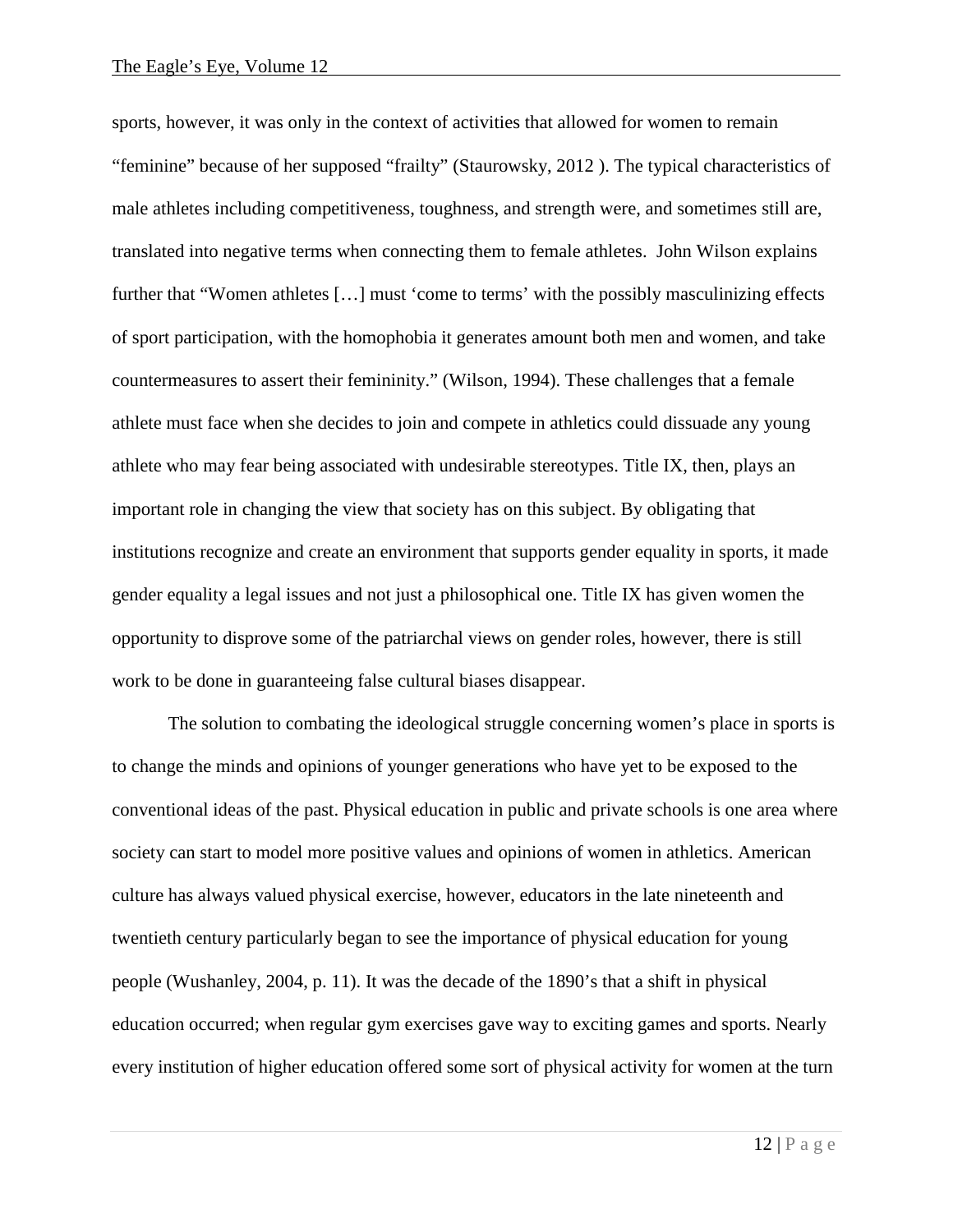of the century and the growth of intercollegiate athletics for women in America began (Wushanley, 2004). By looking at the pattern of physical education and its correlation on women sports, a solution to how America can better implement Title IX can be offered. Regardless of skill and ability, it is important to expose both girls and boys to equal opportunities for participation in physical activities and sports during physical education. These opportunities can be offered at the elementary, middle, and high school levels which align with the unique American model of linking sports to educational institutions. Once this step is taken in ensuring that all students receive ample opportunities to play, a positive effect on women sports will be seen. The early exposure to physical activity combined with the positive lessons enforced in teamwork and cooperation, and the development of positive relationships between girls and boy will promote participation to young girls while also moving children away from traditional biases on gender roles.

Nowhere are these misconceptions highlighted more dominantly than in the media. Title IX made opportunities for female athletes to play more accessible and, therefore, provided females with an opportunity to improve athletic performance, closing the gap between men and women. However, these strides are overshadowed and neglected to be shown in the mass media (O'Reilly & Cahn , 2007). Media is one of the first areas that need to address when discussing the cultural biases of women in sports. Television coverage of women sports, movies, as well as magazines dictate and have the power to influence not only the popularity of sports and sports figures, but also which sports related stories are even significant, and why they are newsworthy. This power greatly influences the way cultures view women in sports, but they unfortunately promote a message that is discriminatory and harmful. The first example of this discrimination can be seen on live television coverage of women sports, where a gender-biased language was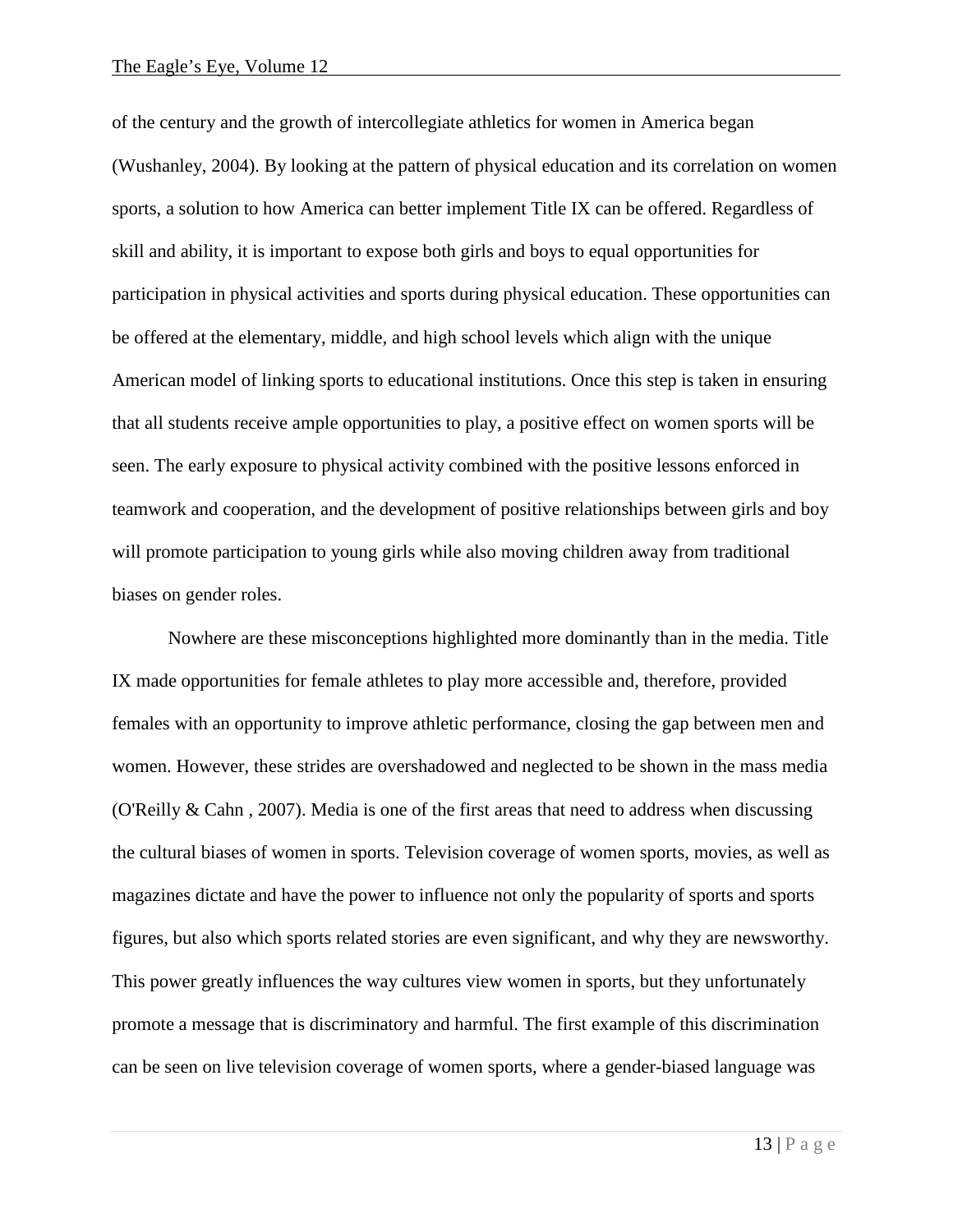discovered to be used by sportscasters. Whether consciously or unconsciously, studies have shown that commenters tend to trivialize or sexualize women's sports and athletes and "gender mark" women's and men's events differently (Messner, Duncan, & Jensen, 1993).The 1989 U.S Open tennis tournament was used to compare and analyze this debate as well as the NCAA final four basketball tournament from this year as well. Camera angles were seen to be subtly frame women athletes as sexual objects that were not symmetrical with the way in which male athletes were framed (Messner, Duncan, & Jensen, 1993, p. 268 ). In addition, gender was constantly marked both verbally and graphically to distinguish between men and women's championship games of the final four. Some examples of this distinction include commenters saying that "these were some of the best women's college basketball teams" or that "this NCAA women's semifinal is brought to you by…" (Messner, Duncan, & Jensen, 1993, p. 268 ). Though the use of the word seems to be used innocently, however, the women's events were gender marked an average of 59.7 times per game while the men's games were simply referred to as "the national championship games." Therefore society subconsciously viewed the women's game as unusual, or divergent from the norm, while the men's games remained superior. Even these small details that appear to be irrelevant and unimportant can negatively affect societies opinion on women's sports, therefore, these practices must be reversed and constantly monitored by those who work in the field of sports broadcasting.

Another aspect of media that can adversely affect the biases regarding women in athletics is sports film. The rise of women's sports film began in the 1990s and it has generally been looked at as a positive step to crediting female athletes with the success and praise that they deserve. However, harmful and underlying themes pervade these movies as well that only further societies conventional attitudes towards women in the sports sphere that Title IX works towards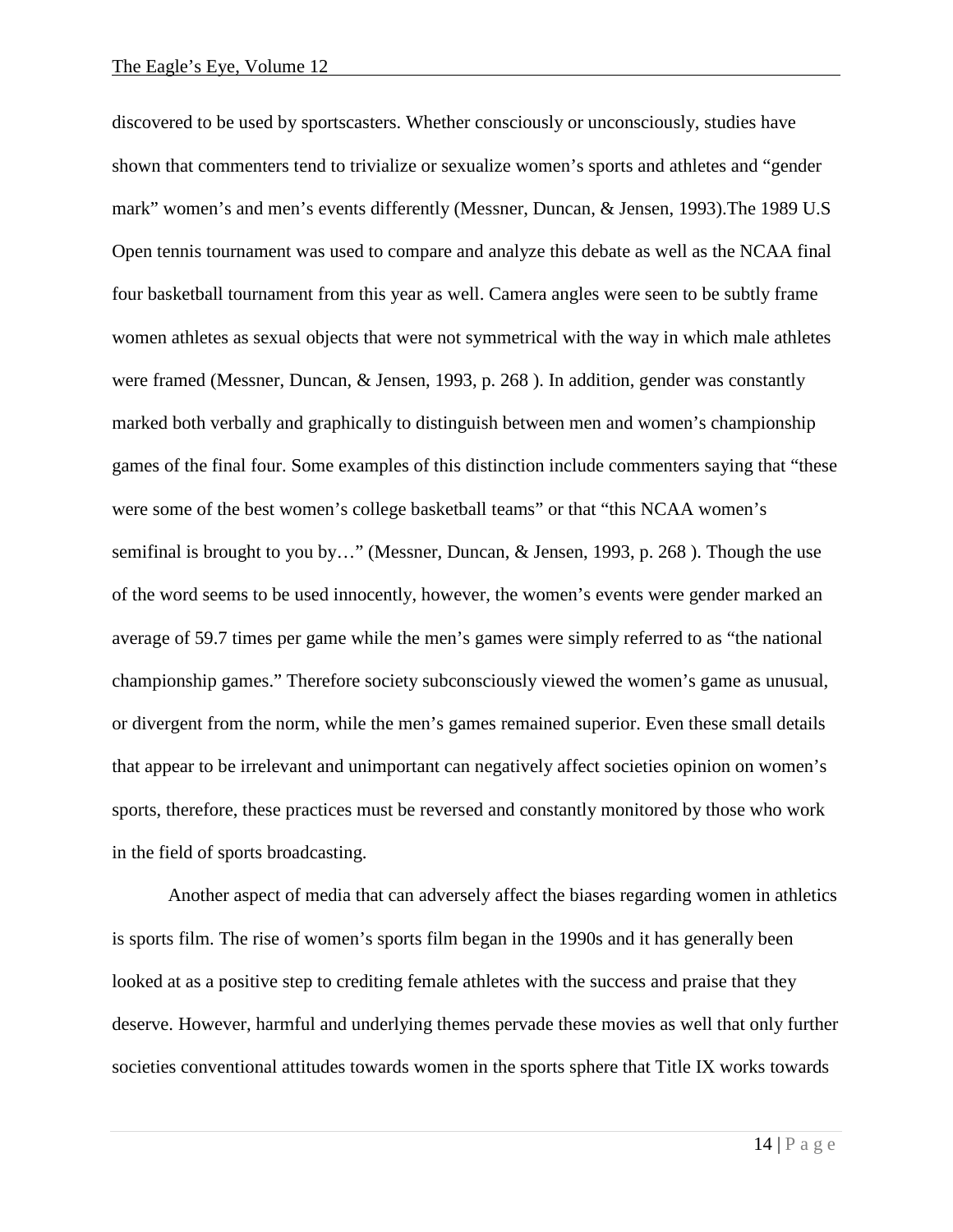diminishing. By looking at sports films in two angles; first, movies that include a male athlete as the protagonist and then second, movies that include a female athlete protagonist, these conventional themes of a patriarchal society especially in the sports domain can be seen. Take a film like *Rocky*, where a male boxer is featured as a "heroic individual who overcomes obstacles and achieves success through determination, self-reliance, and hard work [he] defines and proves himself through free and fair competition modeled on American society" (Baker, 2003 ). At the same time, these films juxtaposition a wife or supportive girlfriend next to the start athlete. She is simply a love interest, totally separate and cut off from even entering the sports world herself, bearing "the traditional values ascribed to [them]: truth, fairness, and home" (Tutor, 1997). On the other hand, women's sports films that include a female protagonist take a different approach to sports. These woman characters must simply defend their desire to play sports, having to overcome the stigma of being "mannish" in a society that is male dominant (O'Reilly  $\&$  Cahn, 2007, p. 285 ). This character is often forced to choose between two desires: sports or love? *A League of Their Own* is one film that follows this storyline, highlighted by the female character of Dottie Hinson. Her husband is away fighting in World War II when she becomes known as one of the best players in the All-American Girls Professional Baseball League. However, in the end, she is torn when her husband comes back from war resulting in her decision to stop playing the game she loves. Ironically, she ends up losing her last championship game. *A League of Their Own* epitomizes how films can highlight women success, but only in relation to the man's world. A new type of storyline must be utilized in sport's films to enhance basic change in thoughts and biases regarding the role of women in the sporting world.

The third and last way in which media must be altered in order to change pre-existing cultural views on women in sports is in the way female athletes are portrayed, photographed, and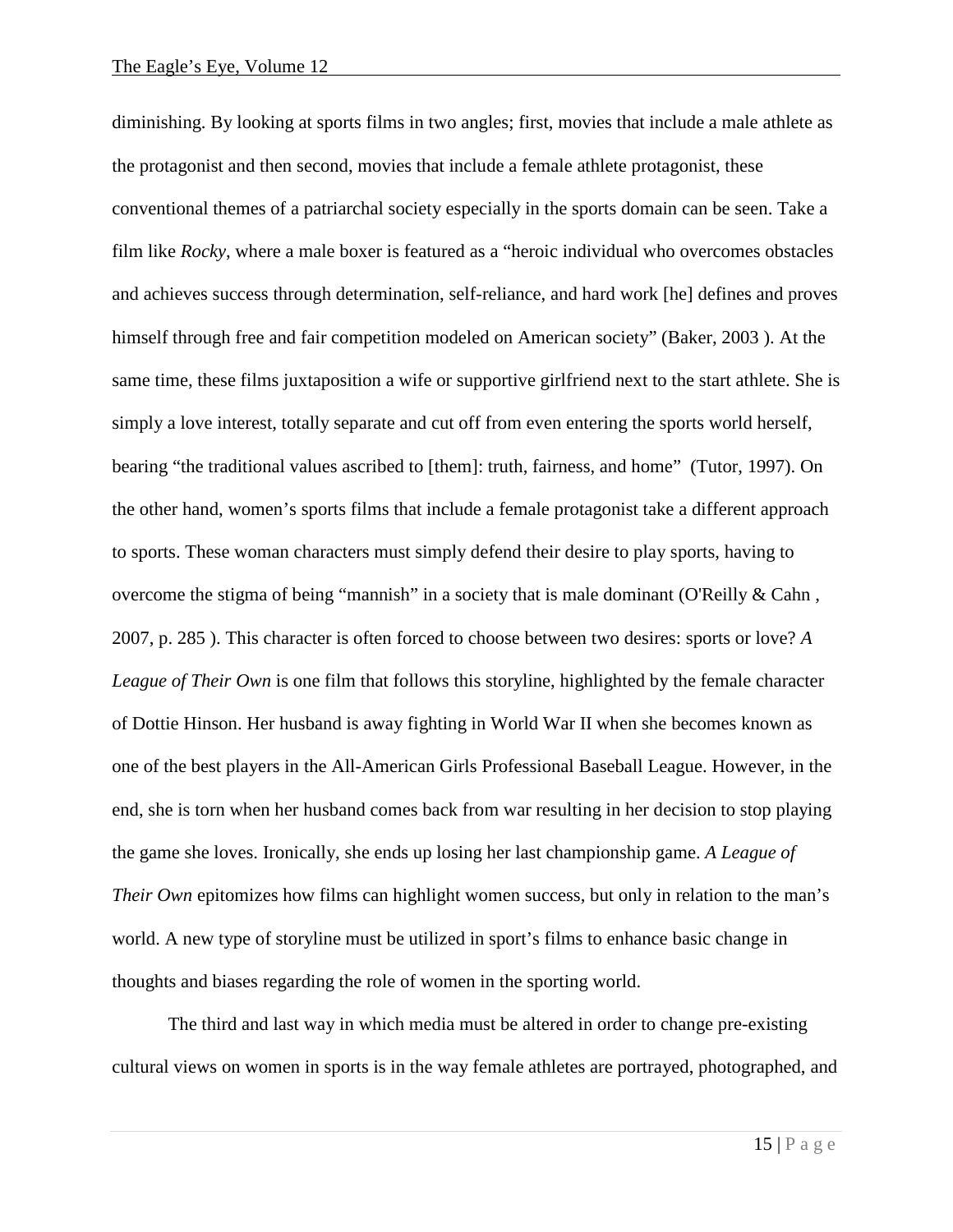presented in magazines and other mediums. While women athletes have proven to be strong, tough, and talented, they are not always portrayed to be this way. Instead, women athletes are presented as "trivial, romantic, and hypersexualized. [..,]What we see often are pictures of women athletes presented out of uniform" and in roles that are stereotypically feminine (Hanson, Guilfoy , & Pillai , 2009 ). It furthers the stereotype that women cannot be strong and competitive or meet the demands of sports and that this sphere is meant for males only. This is a particularly harmful message displayed to young girls and adolescence, as well as to men and boys in society as well. One only has to look at *Sports Illustrated* to find the alarming disparities between how male and female athletes are represented. Out of its 508 issues, only 34 of them featured women on the cover and one-third of these issues were the swimsuit issue. The success that women have been able to prove with the passing of Title IX, therefore, is now overshadowed by the sexual appeal that media buys into. The laws and provisions like Title IX that have been pushed through Congress in an effort to achieve gender equality cannot be completely successful without first adapting the way society views women and gender roles. The first way in which this shift can be helped along is by featuring female athletes as athletes first and foremost, as women second. This is not because gender does not matter, but because a woman's athletic success does not depend on her gender. The future generation of female athletes must be able to see successful sports stories of women presented in the media, rather than pictures of female models in swimsuits. By altering the narrow portrayal of women in media, society can begin to reshape how they perceive women in sports. When society starts crediting women for their talent, instead of their sexuality, the marginalization of females in sports can start to diminish as well.

In addition to combating the way society is predisposed to thinking about gender and sports, changes need to be made within all athletic departments across America. This change will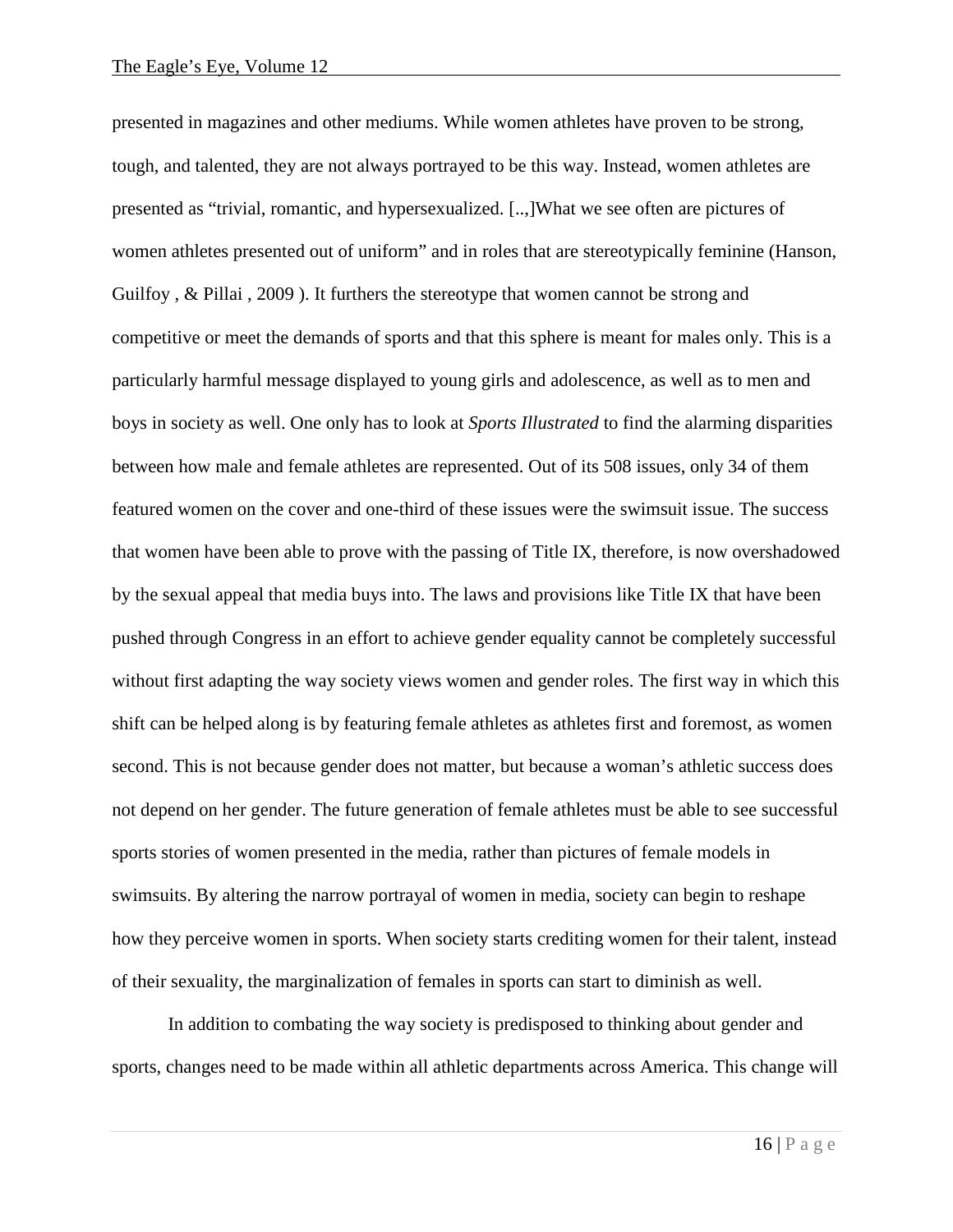help to aid in the issues surrounding how Title IX is implemented, as well as hopefully keeping revenue and money in its proper place. This solution replicated how the NCAA has representatives stationed at all universities who are members under the NCAA in order to check on compliance of athletes. These representatives are knowledgeable about thousands of rules and regulations that are placed on student-athletes. Like this model, a Title IX representative should be positioned at each school to monitor the school's compliance of the law. This person would be well equipped to handle discrepancies and issues so that problems with compliance could be handled immediately and effectively. This monitoring would reduce the amount of schools who have had to cut sports in order to stay in compliance, as drastic reactionary measures would not need to be taken. These Title IX representatives could also very well be women who could represent and advocate for women and girls in athletics while also increasing the number of women in leadership positions within athletic departments. This measure could successfully support how Title IX is enforced and implemented in schools and would be a positive step in the right direction in closing the gap between men and women sports.

By evaluating the participation levels of women in intercollegiate sports, it can be proven that when given the opportunity to play females will take advantage of those opportunities. This not only shows that women can successfully compete in physical activities and sports at a high level, but also that the argument claiming women are inherently less interested in sports is not valid. Another approach that could be taken when proving a law like Title IX is necessary and important for American society is highlighting the benefits that come from girls and women competing in athletics. These benefits are health related as well as long lasting benefits that have a great impact on society as a whole. For example, female participation in sports slows down the obesity epidemic that is of widespread concern across America. One study found that women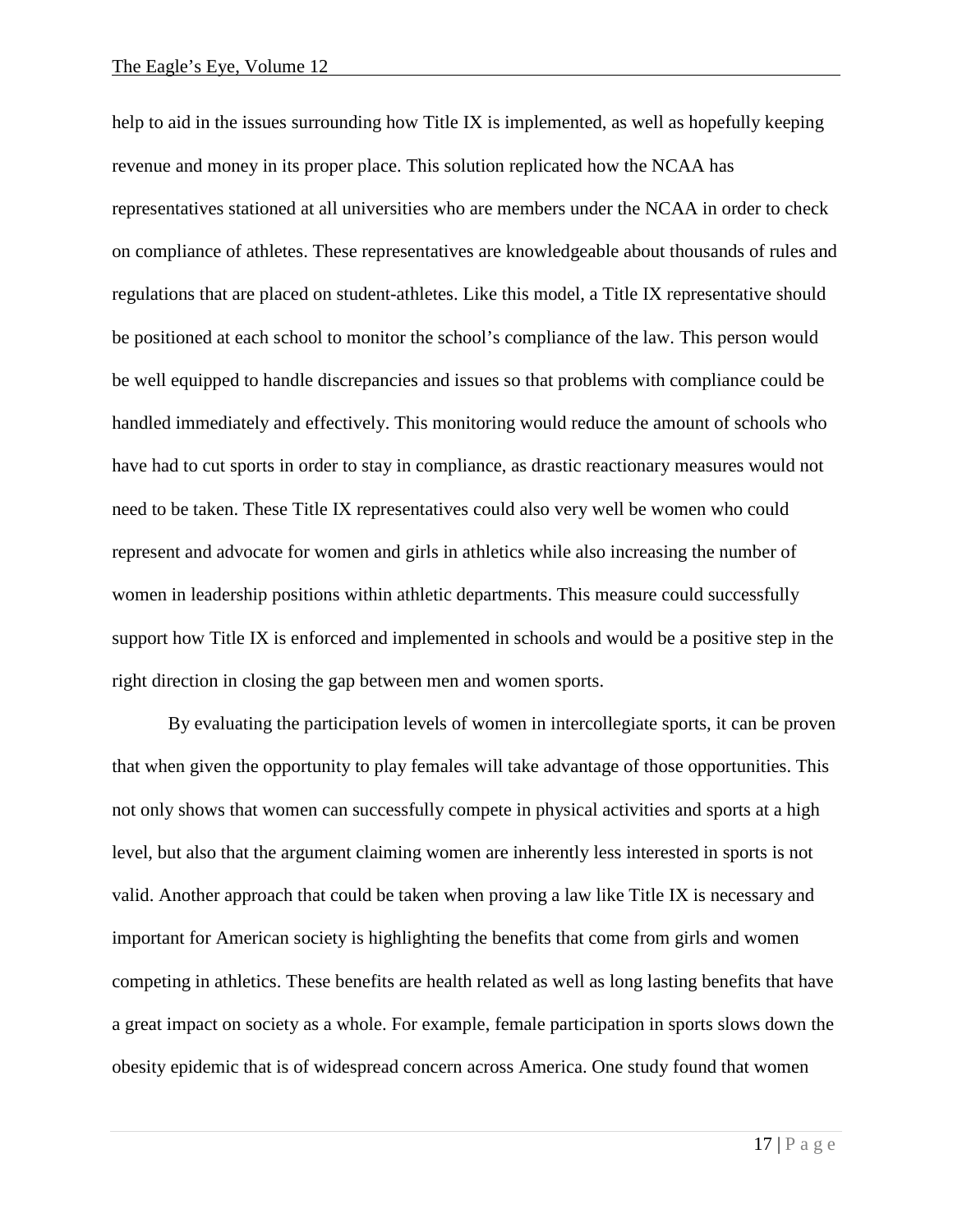who played sports had a 7% lower risk of obesity 20-25 years later in life (NCWGE, 2012). The regular physical activity can also have effects on reducing health issues like heart disease, breast cancer, and osteoporosis. In turn, America may find that health care will be positively affected when women are given more opportunities to participate in sports. In addition to these health care advantages to Title IX, academic success and leadership skills are also benefits of women participation. A statewide, three-year study in North Carolina found that athletes achieved a higher grade point average by one full point compared to their non-athlete peers as well as higher graduation rates (NCWGE, 2012). Lastly, society reaps the benefits of women athletic participation because of the leadership and teamwork skills that are transferred to the working world. For example, 82% of female business executives were involved with sports at some point in their lives (NCWGE, 2012). Title IX only helps in creating opportunities for women and young girls to learn these beneficial skills and take advantage of the health benefits that result from involvement in athletics.

The passage of a law like Title IX in 1972 proved to be a catalyst for women equality in all areas of life- both in sports and education. This is evident in the increased participation rate of women in athletics at both the high-school and collegiate level. However, women athletes have yet to see a totally leveled and modern playing field compared to their male counterparts. Obstacles still need to be addressed and broken down before Title IX is considered fully effective and successful. The three main obstacles include the loopholes that allow for improper implementation of Title IX on college campuses to occur, the decreasing number of female coaches and administration even with the increase of opportunities for athletic participation, and the unfair practices that occur to protect the interests of revenue over equality. All of these obstacles prohibit women, in some way, in fully receiving equal opportunities in sports.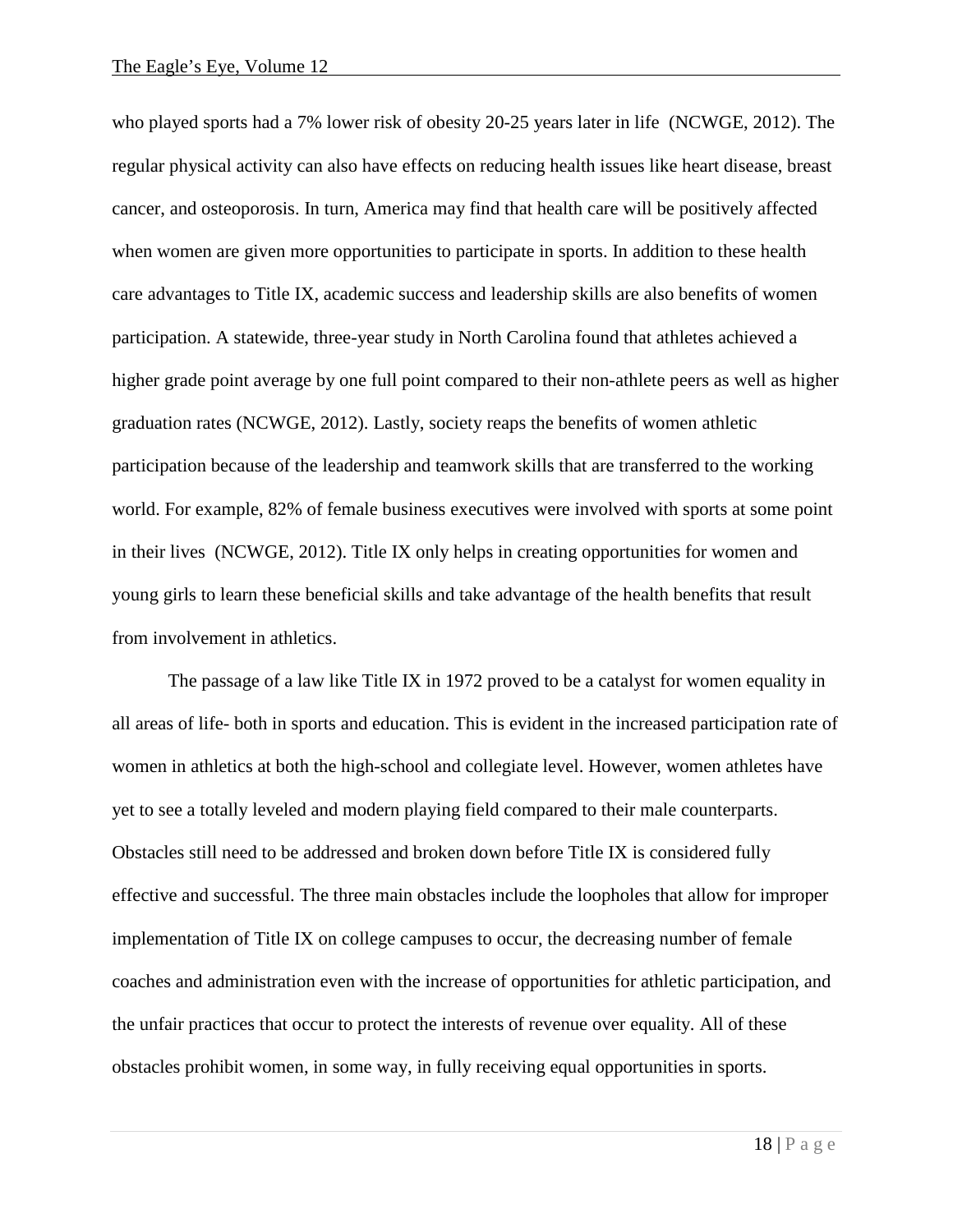Regardless of these obstacles, Title IX remains both a necessary and valuable law that all American education institutions should abide to. There are a variety of reasons to validate this, however, none speak as loudly as the benefits that girls gain when they participate in athletics. The skills that are learned are valuable and transferrable to the professional world, and therefore effect all of society. In order for Title IX to be properly utilized for its true purpose, two solutions for the future can be looked at. The first aims to place a Title IX representative at each institution to ensure the compliance of the school. The second, and perhaps the most challenging one to implement is changing the traditional views of gender roles found in society. Sports are essentially a reflection of American culture, but the power of a law like Title IX should not be underestimated in its ability to reverse society's viewpoint on women's rightful place in the picture.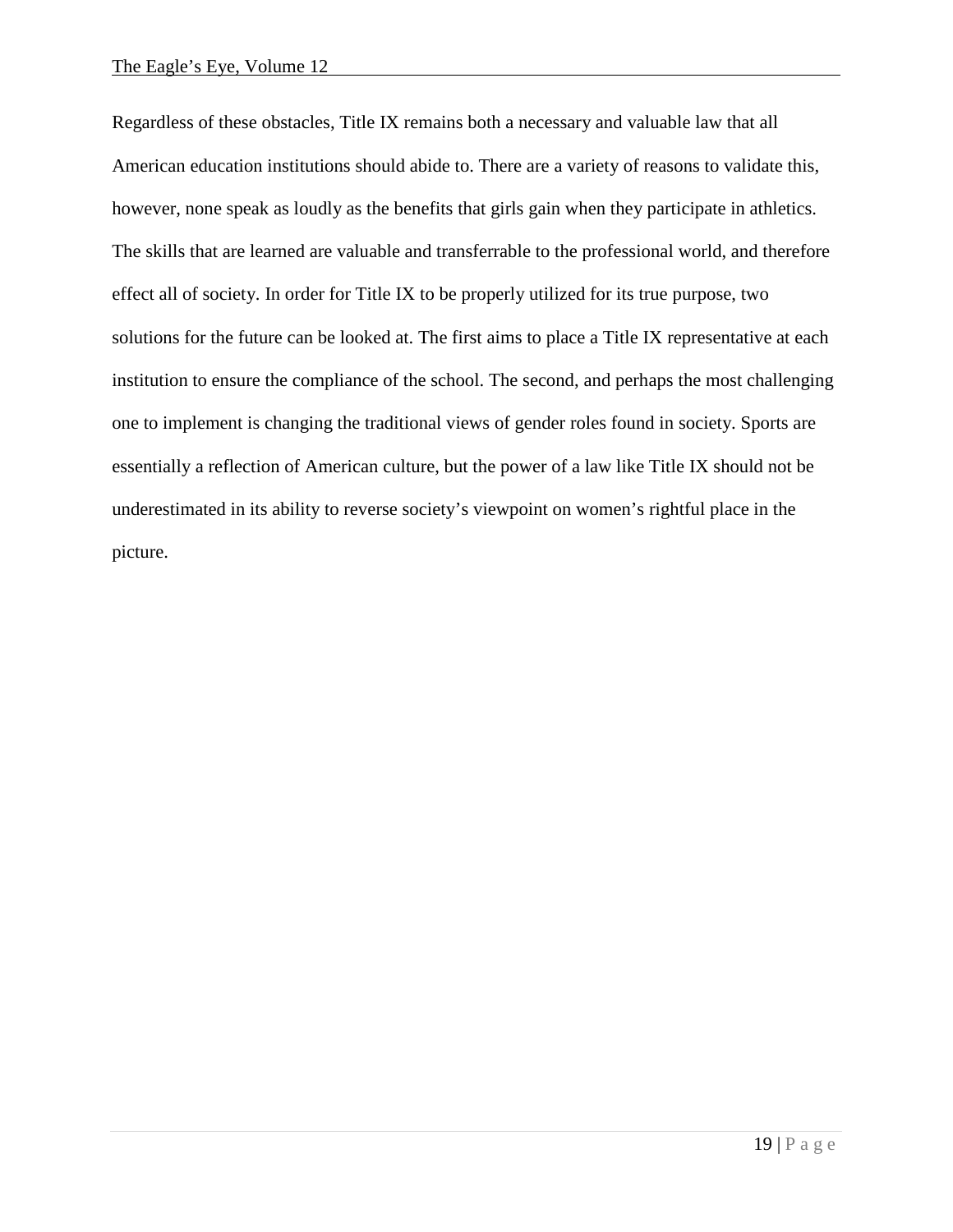#### Works Cited

Baker, A. (2003 ). *Contesting Iddentities .* Chicago : U.Illinois Press .

Blumenthal, K. (2005). *Let Me Play .* New York : Atheneum Books .

- Boyce, A. (2002). Title IX: What Now? . *JOurnal of Physical Education, Recreation & Dance* .
- Brake, D. (2010). *Getting in the Game: Title IX and the Women's Sports Revolution .* New York: NYU Press .
- Habif, S. (2001, May 31). Althletes' Attitudes Toward and Preferences for Male and Female Coaches . *Women in Sports & Physical Activity Journal* , p. 73.
- Hanson, K., Guilfoy , V., & Pillai , S. (2009 ). *More Than Title IX: How Equity in Education Has Shaped the Nation .* Maryland : Rowman & Littlefield Publishers, Inc. .
- Helgren, J. (2011). Title IX. In M. Stange, C. Oyster , & J. Sloan, *Encyclopdia of Women in Today's World* (pp. 1457-1458). Thousand Oaks: SAGE Publications, Inc.
- Messner, M., Duncan, M., & Jensen, K. (1993). Gender and Society. In J. O'Reilly, & S. K. Cahn, *Women and Sports in the United States* (pp. 265-278). Sage Publicantion, Inc.
- NCWGE. (2012). Title IX at 40. *Title IX and Athletics* , 7-15.
- O'Reilly , J., & Cahn , S. (2007). *Women and Sports in the United States .* Boston: Northeastern.
- Staurowsky, E. J. (2012 ). Gender Equity in Physical Education and Athletics. *Feminist Majority Foundation* , 381-409 .
- Tutor, D. (1997). *Hollywood's Vision of Team Sports: Heroes, Race, and Gender .* New York .
- Weiss, M. (1993). Motivation and Attriction of Female Coaches: An Application of Social Exhange Theory. *The Sport Psychologist* , pp. 244-261.
- Wilson, J. (1994). *Playin by the Rules .* Detroit: Wayne State University Press .
- Wushanley, Y. (2004). *Playing Nice and Losing .* Syracuse : Syracuse University .
- Yuracko, K. A. (2002). Title IX and the Problem of Gender in Athletics . *Gender Issues* , 65-80.
- Zimmerman, J. (2014 , January 9). Blame Football, not Title IX . *Los Angeles Times* .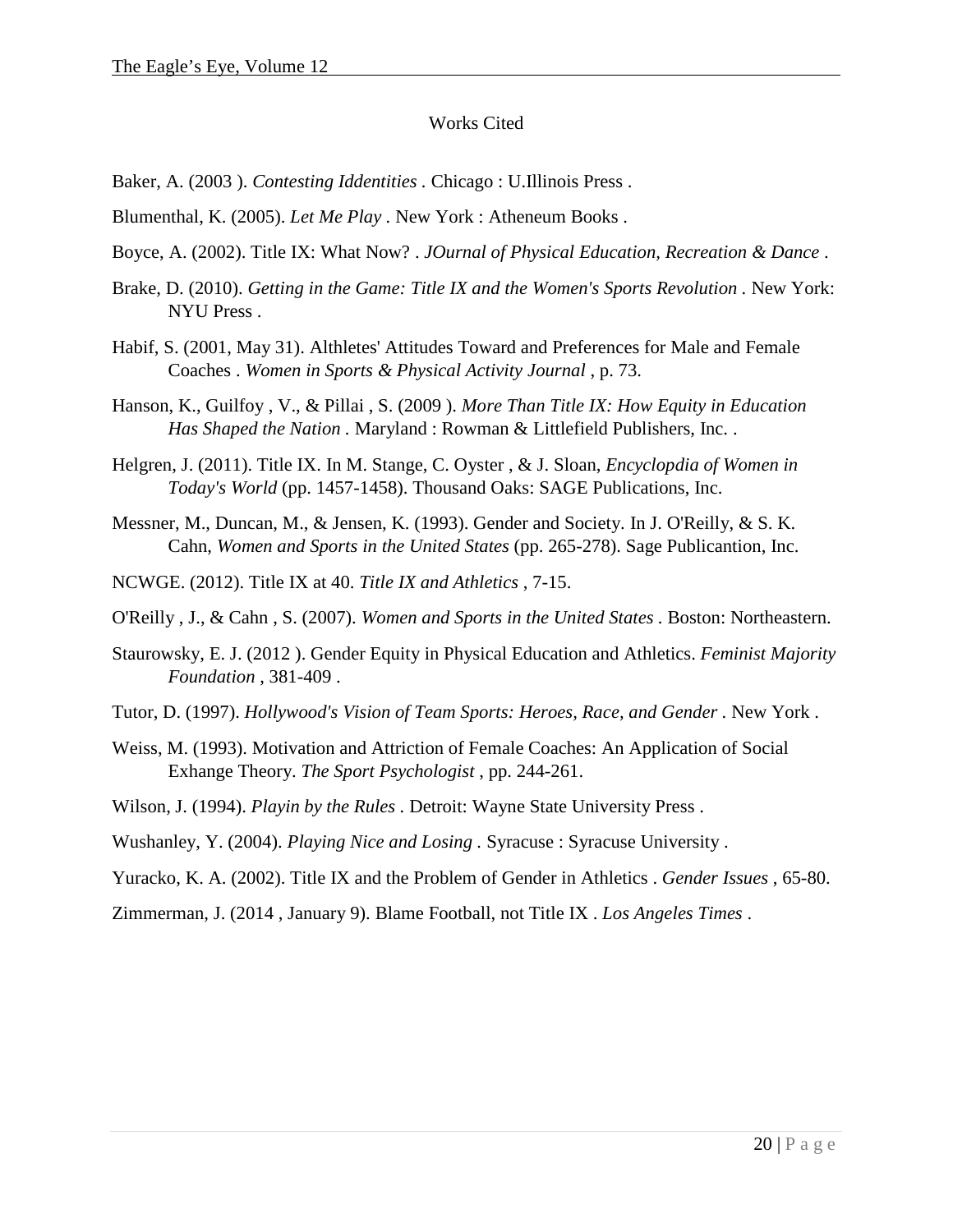#### **Islamic Education for Young Children By Natalie Arndt**

All children are required to go to school to get an education, but there is some flexibility in choosing the type of education. There is the main, secular education system, commonly recognized as the general public schools, but there are many other options, including home schooling or private schools, such as Catholic or other religious schools. There are other forms of education as well, such as "Sunday school," where Catholic children go to the church for a supplemental education on their faith. These are many of the common schools or types of education that society hears about, but many religions have their own schools, as well, to be able to provide that smooth interwoven curriculum between the teaching of general knowledge for every student and the way that religion is applied to that general knowledge. Just as society views education as a high priority, W.D. Mohammed also preached within the Islamic community about the importance of education. He found it so important that, in teaching the people about the three principles, or priorities, that they should live by, "number one, is education" (Curtis, 118). Whether it is an independent private school or the general public school, Muslims regard education with such high importance and "are committed to provide their children with educational opportunities," as it provides them with "a means of social mobility and integration," which will allow them to lead people all over the world and spread the message of Islam about Allah (Haddad, Senzal, and Smith, 11).

Throughout the history of Islam, there have been many notions that serve as evidence of the importance of education within the religion. The Qur'an asks, ""Are those who have knowledge equal to those who do not have knowledge?" (39:9)" (Rizvi), demonstrating that they believe everyone should seek knowledge to achieve fulfillment in life and be able to live a proper life, as a Muslim. Another piece of historical evidence is the "promoting of knowledge" through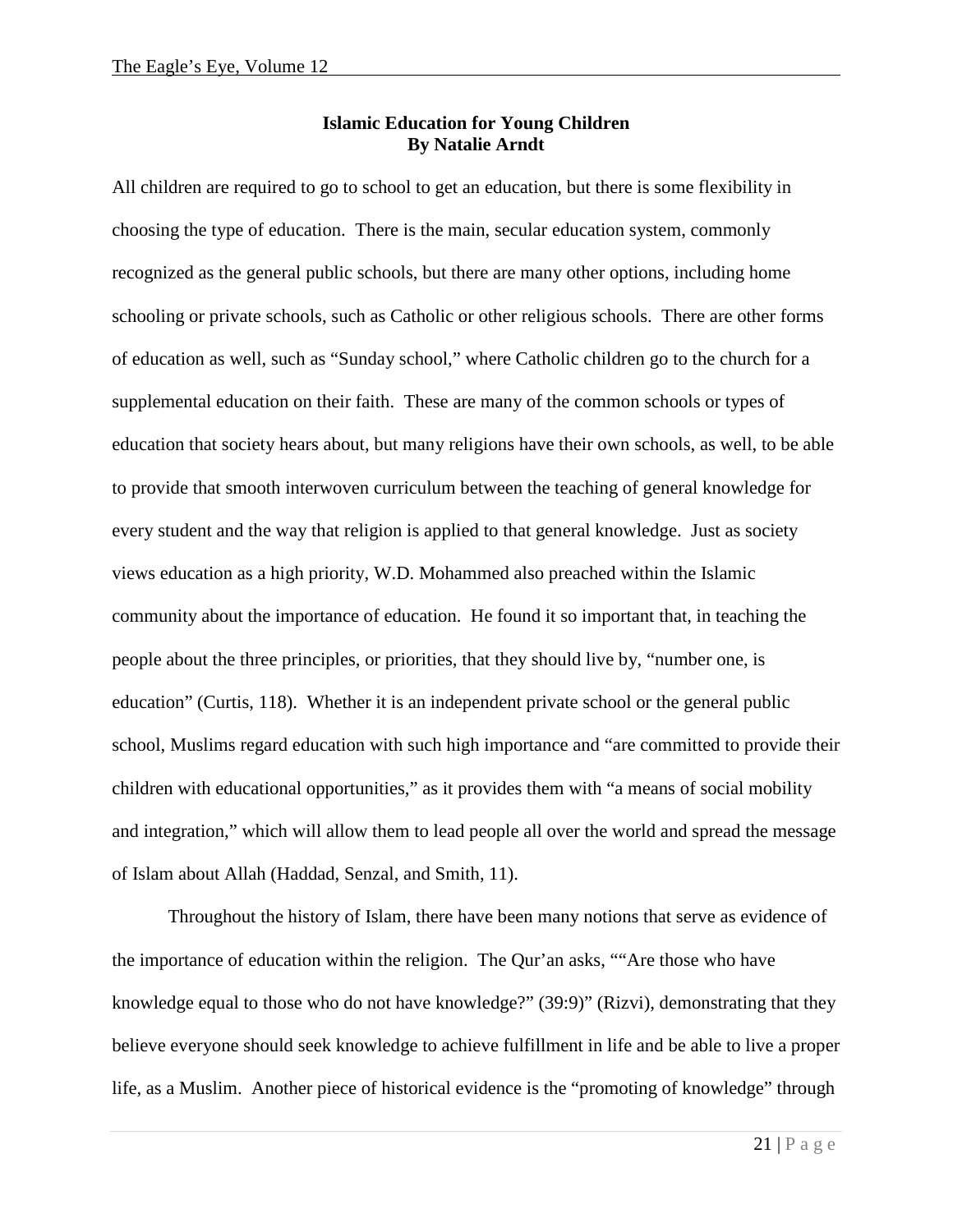prisoners of war. In a battle fought by the Muslims, they promoted education by offering freedom to the prisoners who were literate and would "teach ten Muslim children how to read and write" (Rizvi). It is also evident within the teachings of various Muslim groups, such as the Five Percenters, who preach "that education should be fashioned to enable us to be self-sufficient as a people" and "children are our link to the future and they must be nurtured, respected, loved, protected, and educated" (Curtis, 121). These lines about what they teach support their purpose for educating children to help them develop into better people in understanding Islam and participating in the general population.

Islamic education in America has been challenging for Muslims, especially in the post-9/11 era, because of the fears of Americans that these schools are creating radical Muslims and teaching them about terroristic things. In actuality, Islamic education serves a dual purpose, in that

"They must continue to improve the quality of education they provide about the faith and practice of Islam to Muslims themselves…and they must intensify efforts to educate the American public – who may know about Islam only through the often distorted lens of the media – about the elements of their religion that are consistent with the message of the Qur'an and the teachings of Prophet Muhammad" (Haddad, Senzal, and Smith, 4).

This means the students are being taught in an atmosphere that is derived for them to feel safe from prejudices and allow them to get an education that will deepen their knowledge and practice in the faith and provide them with the skills to lead others in teaching America about Islam. By going to a school that provides this type of dedicated teaching to Islamic education, the children receive an "alternative education for character development; protect children from stereotyping and taunting; offer Islamic alternatives to such social ills as premarital sex, drugs, and violence; and allow children to avoid public school curricula that may, in some way, be prejudiced against Islam" (Haddad, Senzal, and Smith, 5).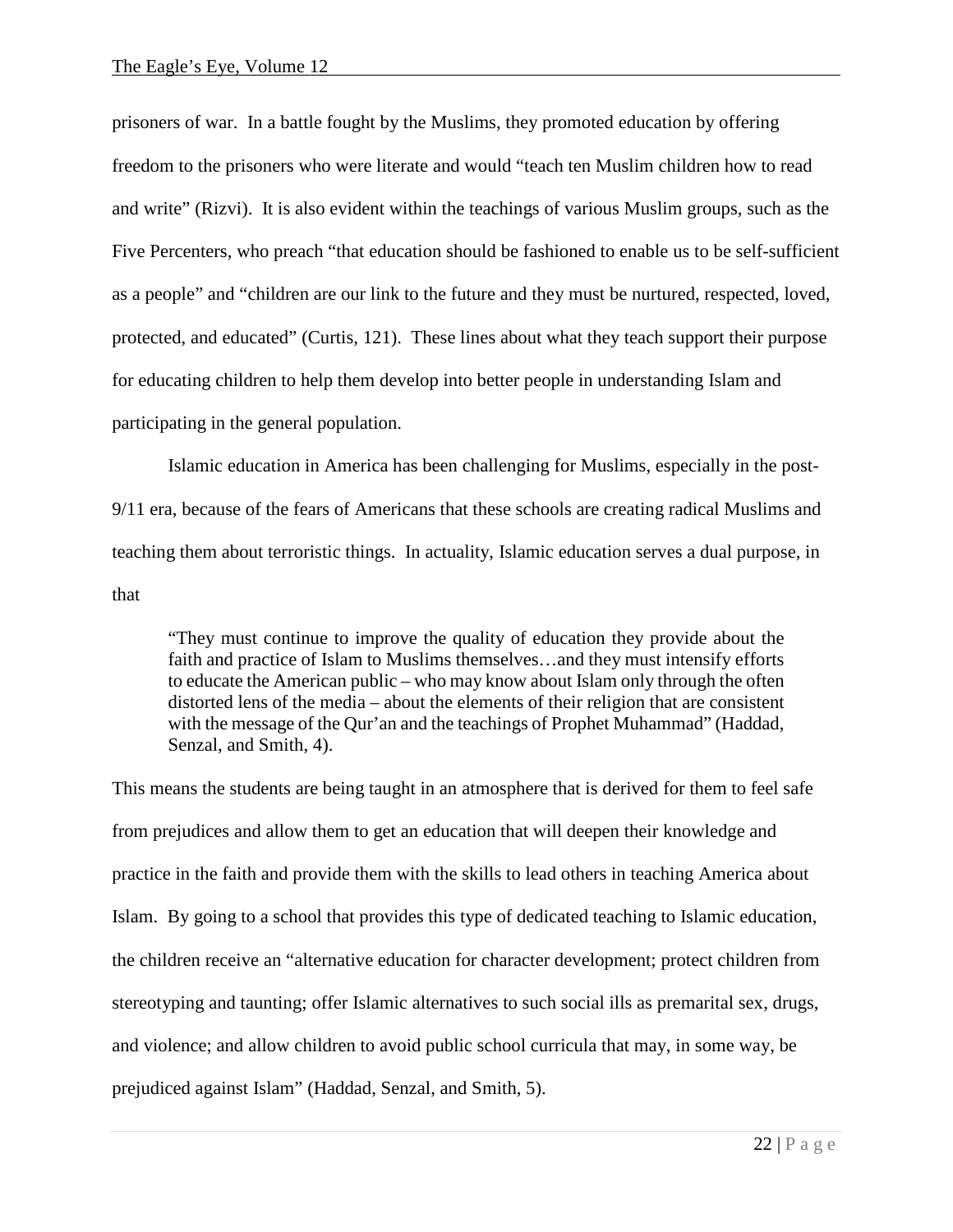It seems that they are able to continue promoting the importance of education through these private schools that focus on the incorporation of learning and practicing Islam. These schools today demonstrate that getting a general education is important, and, so much so, that they strive to incorporate their religion into the curriculum to help their students understand how the two curriculums are interconnected and can be applied through one another to lead and spread the message of Islam throughout society. This concept is very similar to that which is implemented in other schools that focus on the incorporation of other religions as well, such as Catholic or Jewish schools. For those who are not able to attend a school for an Islamic education, there are other options, such as sending the children to the public school "for secular education; and for their religious education, send them to the: Sunday schools and summer programs" (Rizvi). In this type of schooling, some Muslims fear the risk that the Islamic knowledge will not be applied to the other knowledge they are receiving in their secular education. This system relies on the parents to fulfill their duty in supporting their children's education and helping to understand and further apply their knowledge to their daily lives.

One example of a school dedicated to Islamic Education is the Foundation of Islamic Education at the Villanova Academy Honor Studies (VAHS). This school currently serves students ages  $3$  through  $6<sup>th</sup>$  grades, but is looking to expand and offer a program for students through high school. This school is much like other private schools that have a religion base, where they provide a general education for the students, but strive to "build a balanced foundation on which students can grow spiritually, intellectually, morally, and emotionally," ("Villanova Academy for Honor") by adding the religion component to their educational curriculum. Due to the exclusivity, this school, like many other private, religious schools, is based on an application and admission process, therefore, they have limited resources and only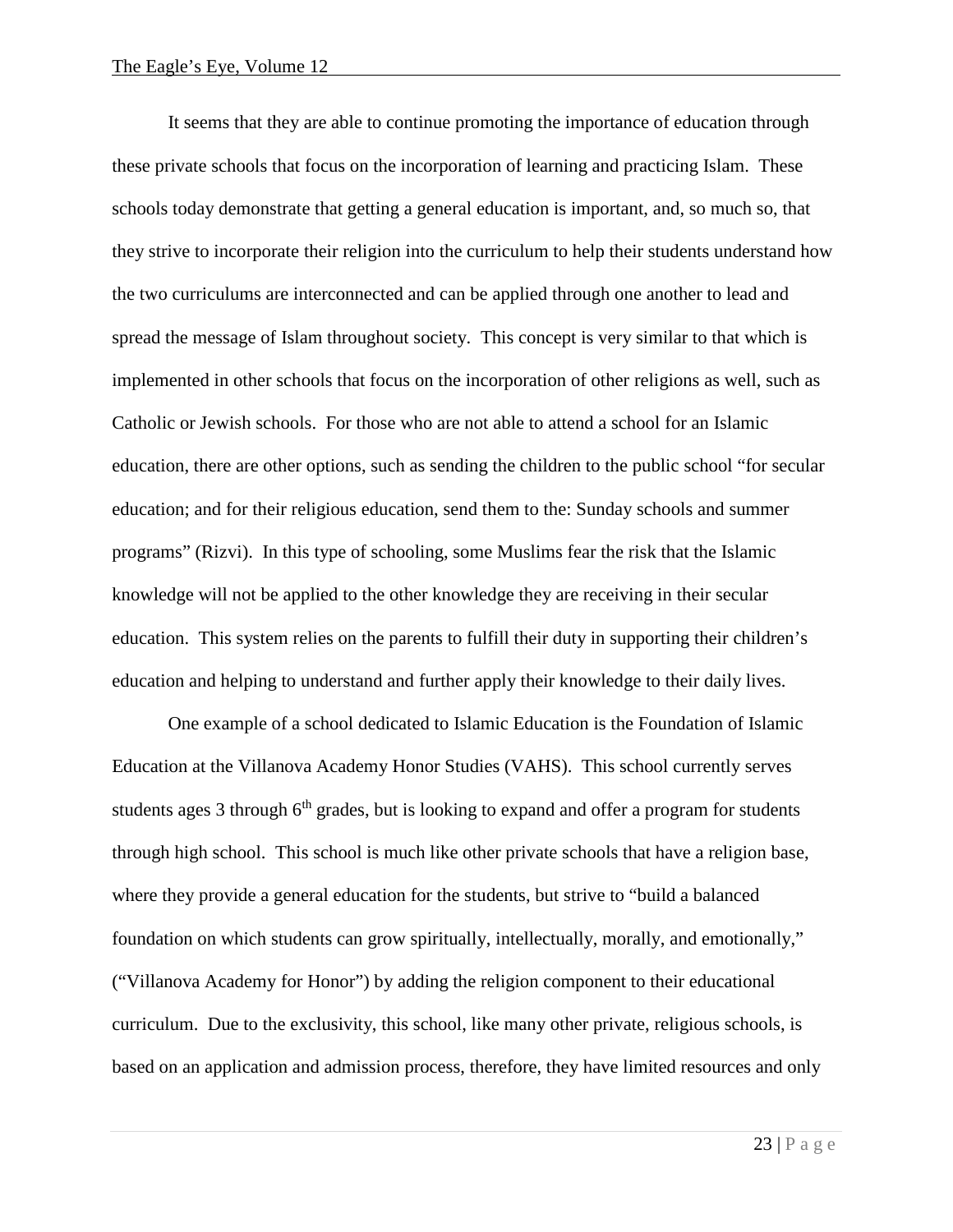select certain students for the school and program. This means these children must be students at the top of their class and well behaved, to ensure their commitment to the program and strengthening their education. This also means that these schools often cannot meet the needs of children that require special education services.

In comparing the educational curriculum of the VAHS to that of a typical public school in Philadelphia, VAHS incorporates the general education curriculum and "the Islamic studies curriculum, [which] addresses the main aspects of Islamic teachings, [including] Qur'an, Hadith, Seerah, Fiqh, Tawheed, Islamic History, and Islamic manners and morals" ("Villanova Academy for Honor"). There is a specific period designated for the students to learn their Islamic studies, just as children have specific periods to learn language arts and math, but the Islamic studies is also woven throughout and applied to the subjects in other classes. The school also focuses on teaching its students the Arabic language, since that is the language of the Qur'an, and practices many of the daily rituals of Islam throughout the school day, which enforces their "ideology of the program: 'knowledge for implementation'" ("Villanova Academy for Honor").

When considering more advanced Islamic education, such as the secondary level or even in college, for training of teachers in Islamic education, there is some work to be done. There are currently no official programs or any solid curriculum for the higher level, which is why there has been a push for the development of these programs and schools to be able to offer that option, especially since there is such a stress on the importance of education within the religion. There has been a significant "amount of time, energy, and resources [that] have been placed on curriculum development projects" to improve the Islamic education system at the lower levels thus far, but "there has been no formal, research-based deliberation of the principles of an Islamic pedagogy and the training of teachers" (Memon, 289). Compared to other religious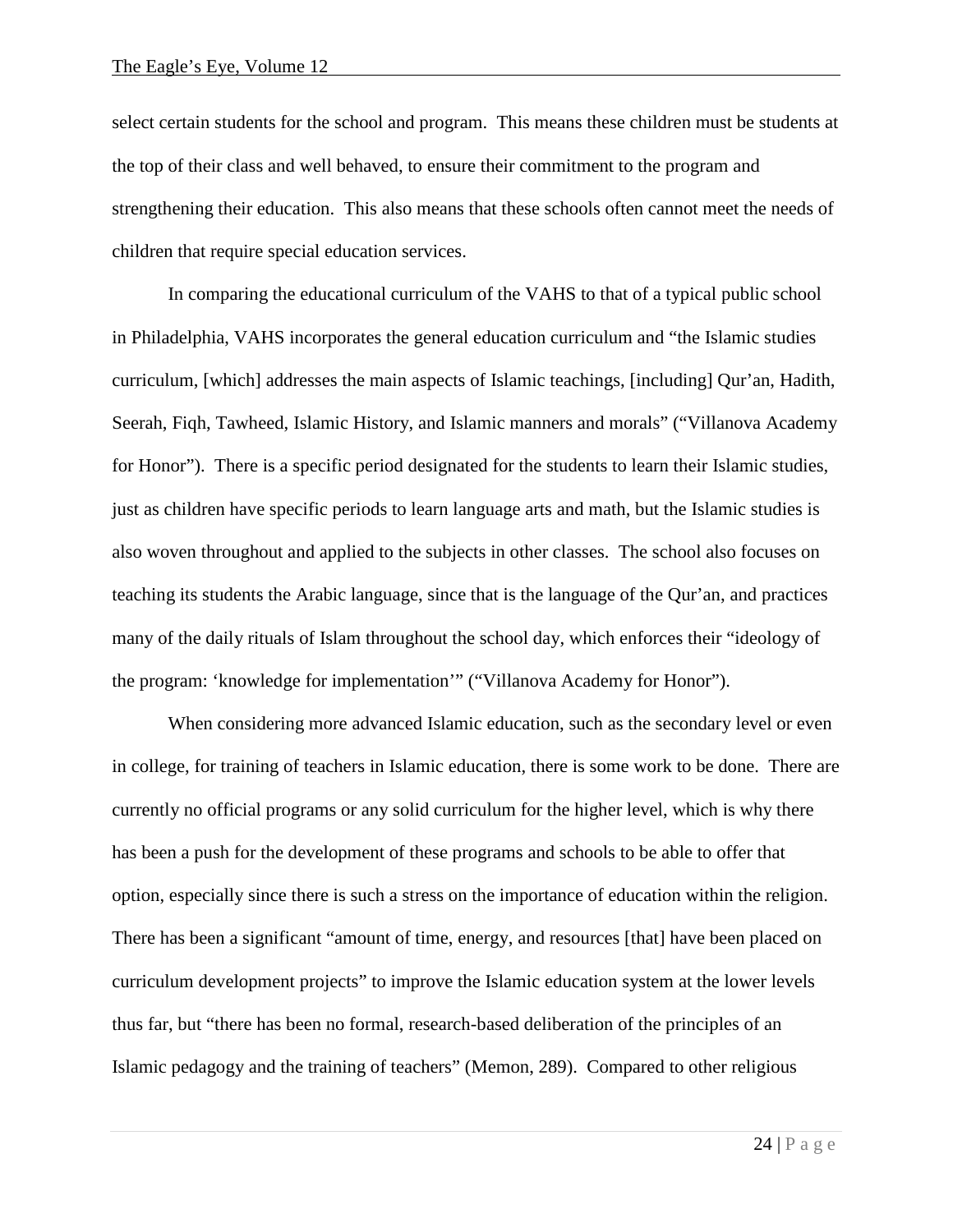education systems, such as Catholic and Jewish schools, the Islamic schools do not have a teacher training program, but there is a strong desire to start one and further their own knowledge to be able to help others learn about Islam and how it is integrated throughout everything they learn. The reason for this may be that there are fewer Islamic educational schools in the Philadelphia area, in contrast to many of the private Catholic or Jewish schools, therefore, there has not been any discussion or cause that was brought to attention to start any form of teacher training program incorporating any religion, specifically Islam.

This is becoming an increasingly important issue, as the country, and Philadelphia, continues to spread in diversity of people and consist of a wide variety of religions and backgrounds. The more awareness, the easier it is to change or expand things within a society, which means, as the Islamic community grows and expands their educational system, there will continue to be growth into the creation of more advanced education that incorporates the religion with the secular curriculum. Overall, this advanced knowledge would help Islamic education teachers conquer the difficulties of differences among the various Muslim communities "through exploring the multiple types of Islamic schools, curriculum frameworks, and instructional methods without imposing one type as definitively 'Islamic'" (Memon, 293). This will help the teachers become more rounded in their own education and teaching strategies, while also having a better understanding in how to provide the students with a well-rounded Islamic education in the schools.

Overall, the topic of education is so important to discuss, because it has such an influence on how our children will grow to "become leaders and have a positive influence in society," ("Villanova Academy for Honor") as productive citizens. There is a responsibility to educate our youth to ensure that they have "meaningful knowledge, essential skills, positive learning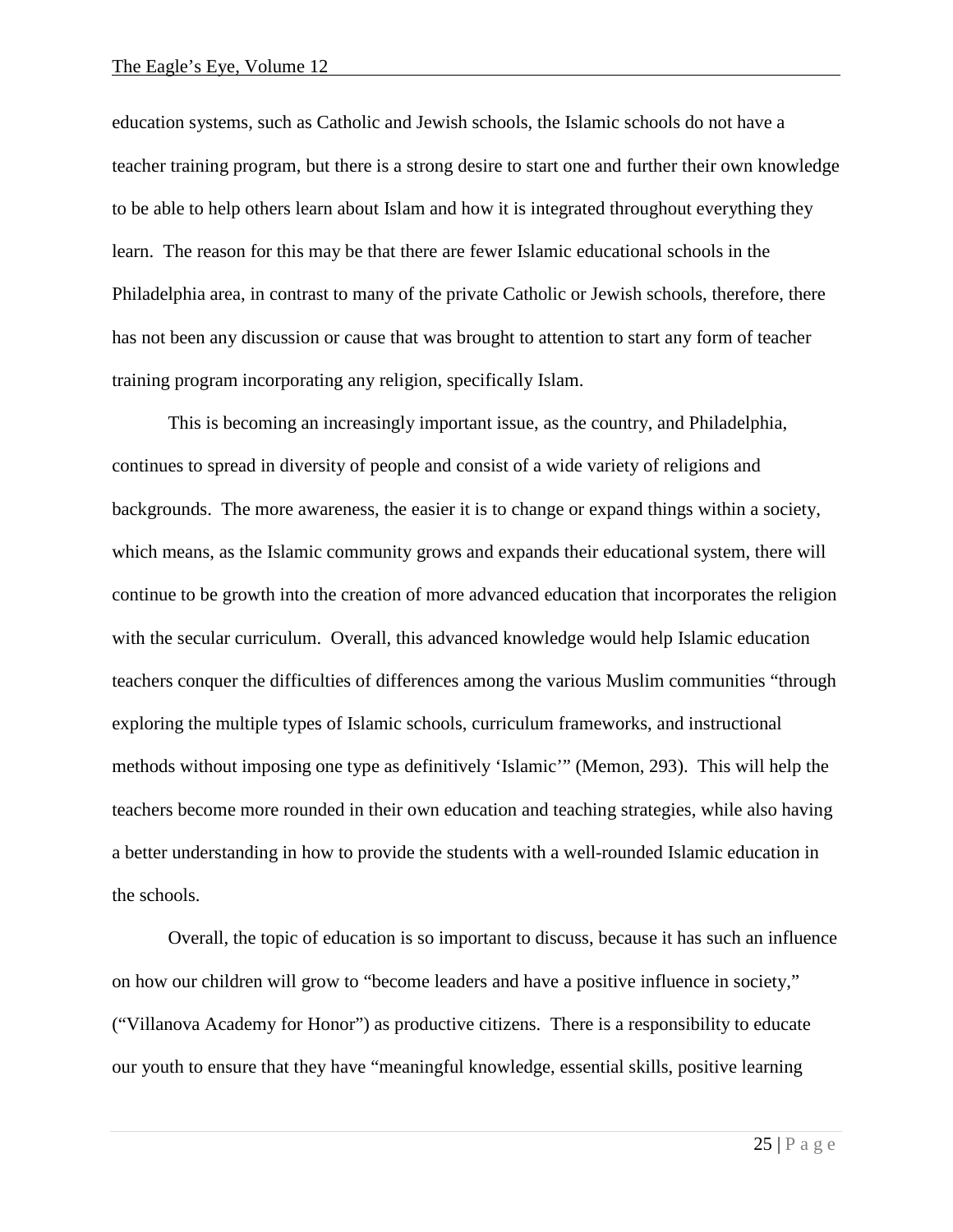experiences, and attitudes," ("Villanova Academy for Honor") to continue improving society, as a whole. While there are many apprehensions to having private schools that offer an Islamic education, due to prejudices and stereotypes of the religion, especially after 9/11, there are many similarities to those schools that incorporate other religions. In general, Muslims hold education as a high priority, and find it very important to have a good foundation through the secular curriculum to be able to apply their religious curriculum in a way that rounds out their education and prepares them to be leaders within the community, spreading the word and living the practices of Islam.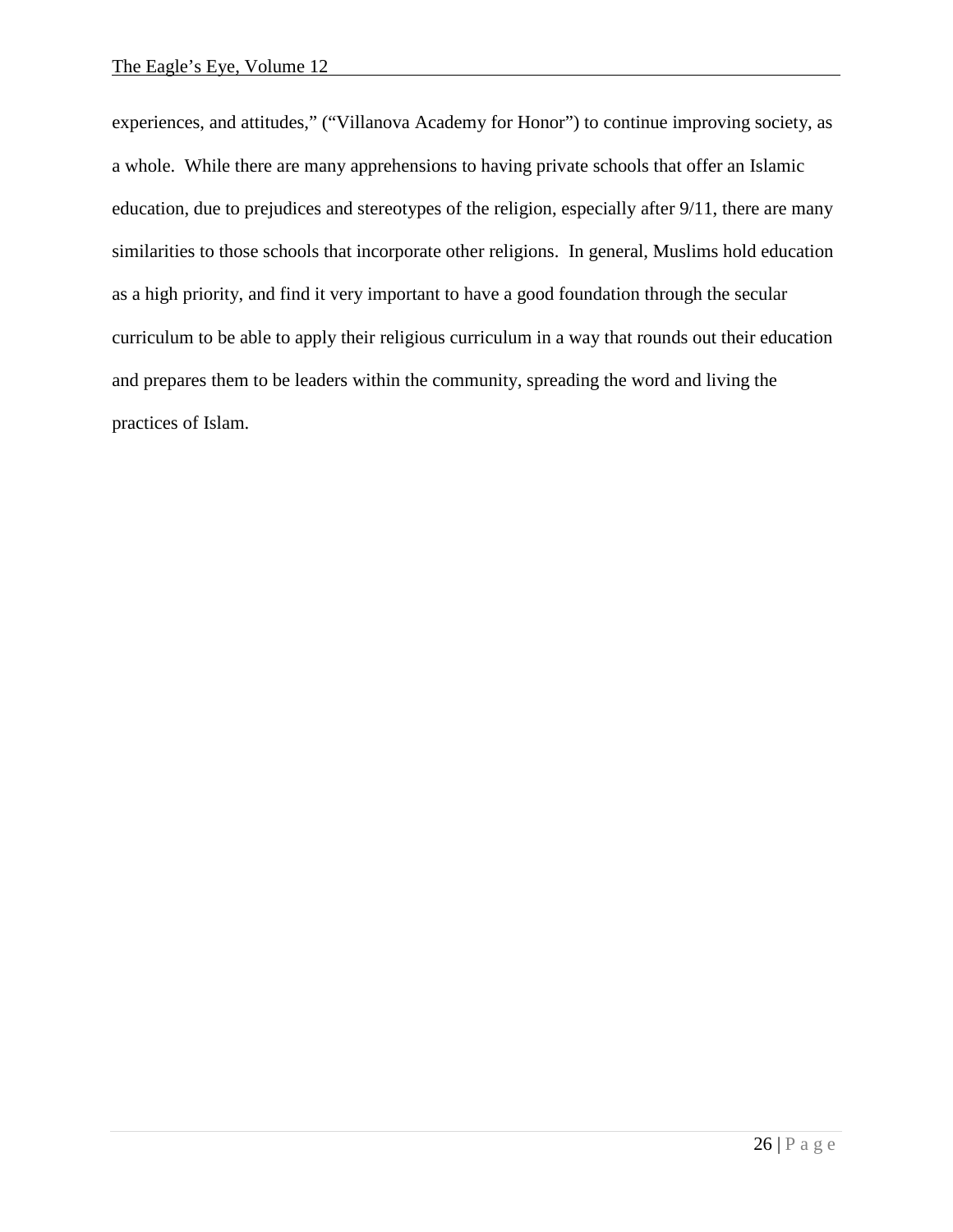#### Works Cited

- Curtis, Edward E. *The Columbia Sourcebook of Muslims in the United States*. New York: Columbia UP, 2008. Print.
- Haddad, Yvonne Yazbeck, Farid Senzai, and Jane I. Smith. *Educating the Muslims of America*. Oxford: Oxford UP, 2009. Digital file.

Memon, Nadeem. "What Islamic school teachers want: towards developing an Islamic teacher education programme." *British Journal of Religious Education* 33.3 (2011): 285-98. *EBSCOhost*. Web. 18 Apr. 2016.

<http://fh6gr8dl7j.search.serialssolutions.com/?ctx\_ver=Z39.88-

2004&ctx\_enc=info%3Aofi%2Fenc%3AUTF-

8&rfr\_id=info:sid/summon.serialssolutions.com&rft\_val\_fmt=info:ofi/fmt:kev:mtx:journ al&rft.genre=article&rft.atitle=What+Islamic+school+teachers+want%3A+towards+deve loping+an+Islamic+teacher+education+programme&rft.jtitle=British+Journal+of+Religi ous+Education&rft.au=Nadeem+Memon&rft.date=2011-09-

01&rft.pub=Taylor+%26+Francis+Ltd&rft.issn=0141-6200&rft.eissn=1740-

7931&rft.volume=33&rft.issue=3&rft.spage=285&rft.externalDocID=2474201731&para mdict=en-US>.

- Rizvi, Sayyid Muhammad. "Education in Islam." *al-islam.org*. N.p., n.d. Web. 17 Apr. 2016. <http://www.al-islam.org/articles/education-in-islam-sayyid-muhammad-rizvi>.
- "Villanova Academy for Honor Studies." *The Foundation for Islamic Education*. N.p., 2015. Web. 17 Apr. 2016. <http://www.villanovaacademy.org>.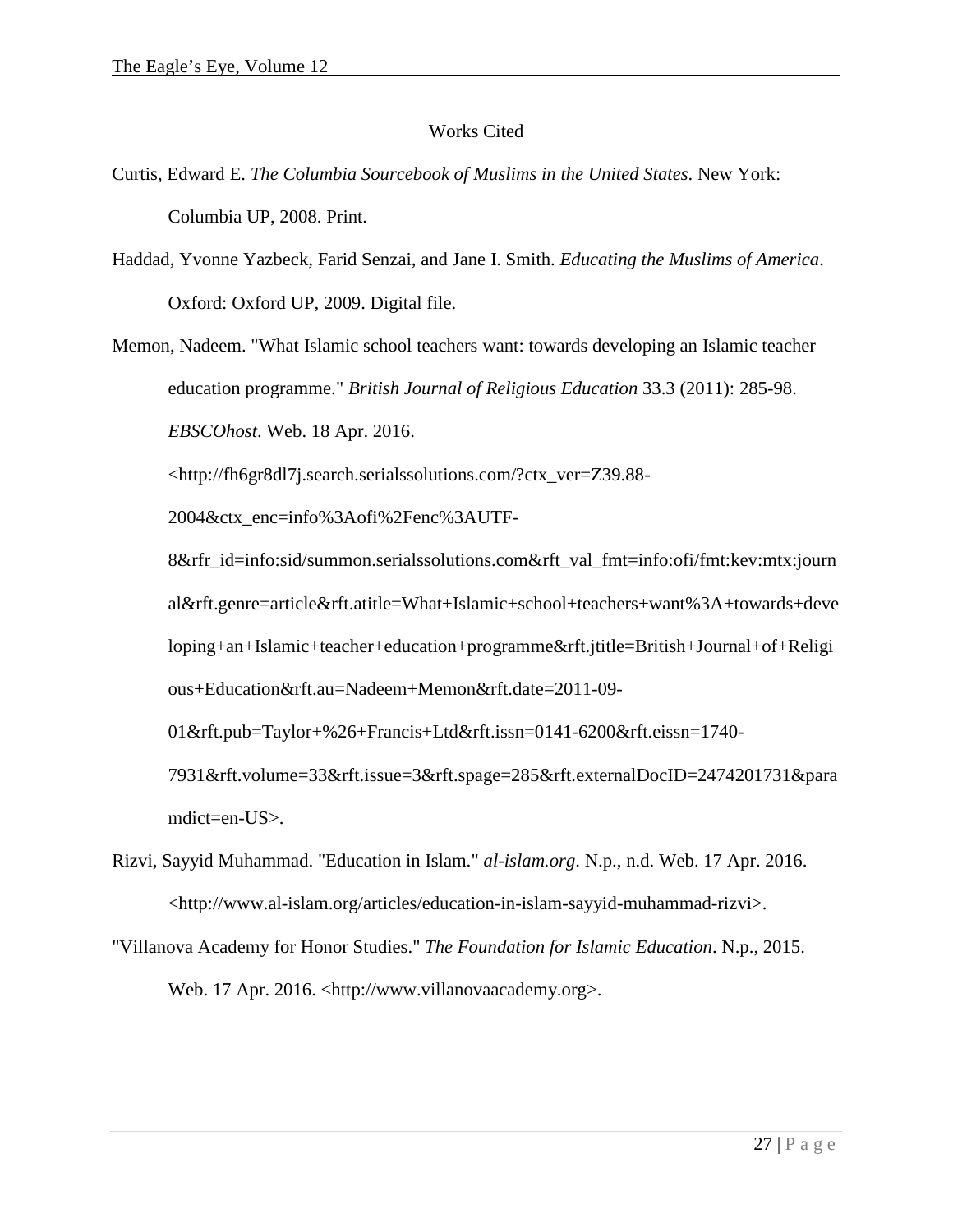#### **When Doctors Make Mistakes By: Alexis Golden**

The notion of "medicine" has shifted throughout time unceasingly. This is true throughout the entire world but in America especially. From prehistoric medicine to modern medicine, this shift has had many attributed factors such as culture, religion, war, epidemics and pandemics, and the advancement of knowledge. These factors have significantly shaped and altered viewpoints of medicine and how it is researched, practiced, and valued. Modern medicine is still facing these factors today. Though medicine can be seen as a success today because of its progressive technology, Americans struggle with the amount of trust or distrust that they put into modern medicine. This is a large consequence of the decisions or actions that modern doctors make which many perceive as being mistakes or errors.

The concept of medical malpractice can be defined as: illegal, improper, or negligent actions performed by a medical professional. "The standard traditionally used to evaluate whether the breach in question rises to the level of negligence is medical custom — the quality of care that would be expected of a reasonable practitioner in similar circumstances."[1](#page-28-0) Medical malpractice has, of course, existed since prehistoric medicine. Though malpractice litigations in the United States arose in the 1800s, the significance and impact of medical malpractice was not until the 1960s and early 1970s. This was due in part to the many cases of human experimentation and patient mistreatment being exposed and disputed during this time. The doctrines of "informed consent" and "res ipsa loquitur," "the rule that certain events, such as the retention of instruments after surgery, carry an inference of negligence."[2](#page-28-1) Informed consent is the

<span id="page-28-0"></span> <sup>1</sup> Studdert, David M., Michelle M. Mello, and Troyen A. Brennan, "Medical Malpractice," *The New England Journal of Medicine* 350, no. 3 (2004): 283-292, doi:10.1056/NEJMhpr035470.

<span id="page-28-1"></span> $<sup>2</sup>$  Ibid.</sup>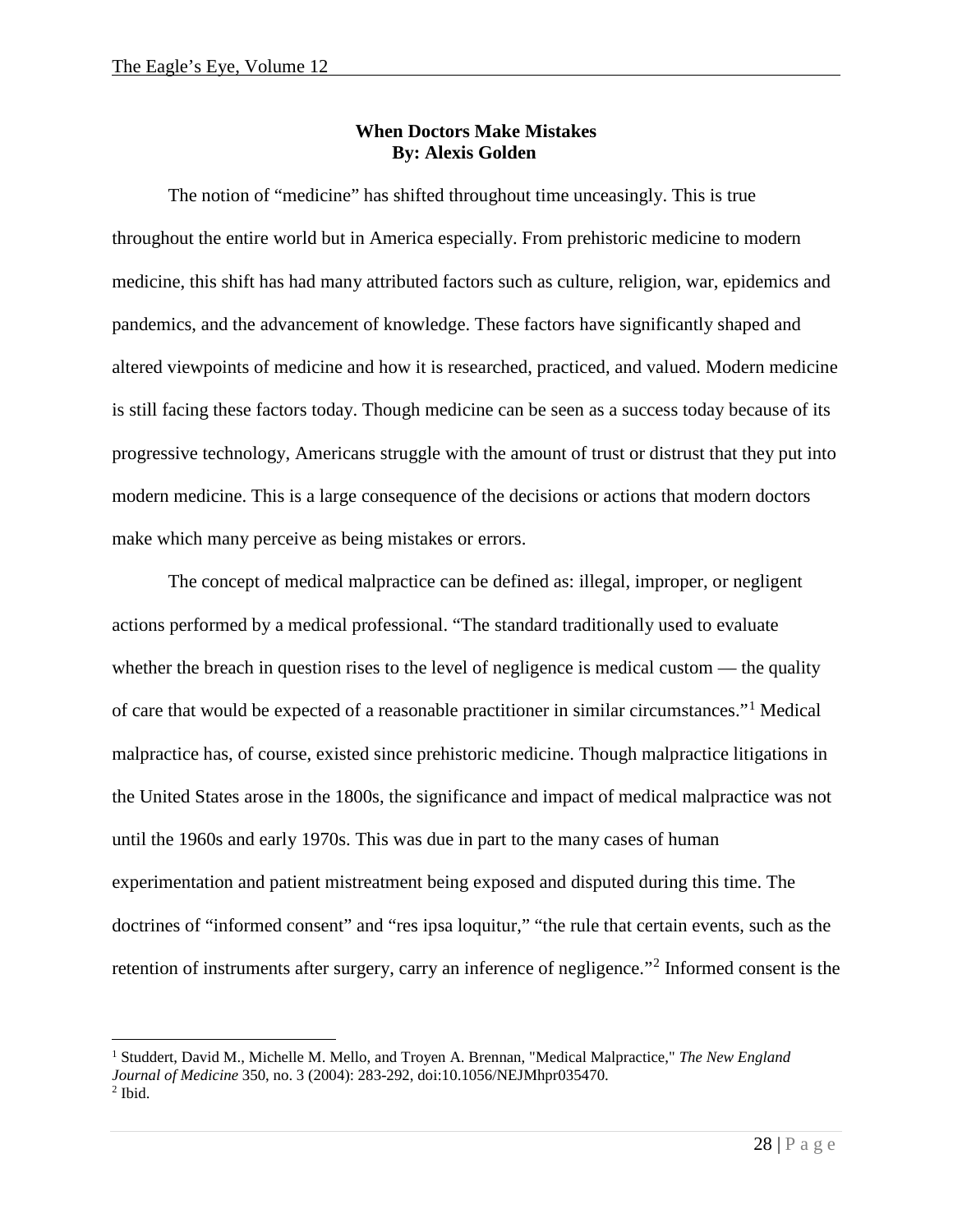process of obtaining a patient's consent before providing any type of medical treatment. Res ipsa loquitur is a Latin word meaning "the thing speaks for itself." In other words, even if there is no evidence of negligence for one's injury, there is still accountability for the action. The expansion of these doctrines created more liability and legal responsibility for the actions of medical practitioners. This gave patients a sense of trust in the care that was being giving to them. In addition to, "Advances in medical science and the development of more coherent and visible standards of care,"<sup>[3](#page-29-0)</sup> caused Americans to hold physicians more accountable for their actions with a higher set of standards. This step forward for medicine in America during this time did not come about so simply. It took years of trial and error and even cost many of people's lives, especially the lives of a lot of children.

Various major incidents throughout medical history in America are still considered today due to their vast consequences in society. In the mid-1900s, a growing fear in America was the threat of poliomyelitis, or better known as polio. The disease of polio caused parents to live in terror for the health of their children. People all over the world were anxiously waiting for a cure or prevention for this terrible disease, which consequently put everyone's lives on hold. At last, in 1955, Jonas Salk developed a vaccination. Because of how feared this disease was during this time, there were mass immunizations throughout the United States and each and every parent made certain their child would receive it. However, only weeks after the press conference announcing success of the vaccine trials, a doctor in Idaho reported a case of paralytic polio in a girl who had recently been vaccinated; within weeks, many other similar reports were made to local health authorities.<sup>[4](#page-29-1)</sup> Coincidentally, each of the reports all consisted of the same story—

<span id="page-29-0"></span> $3$  Ibid.

<span id="page-29-1"></span><sup>4</sup> "The Cutter Incident," *The History of Vaccines*, last modified 2015. <http://www.historyofvaccines.org/content/timelines/diseases-and-vaccines>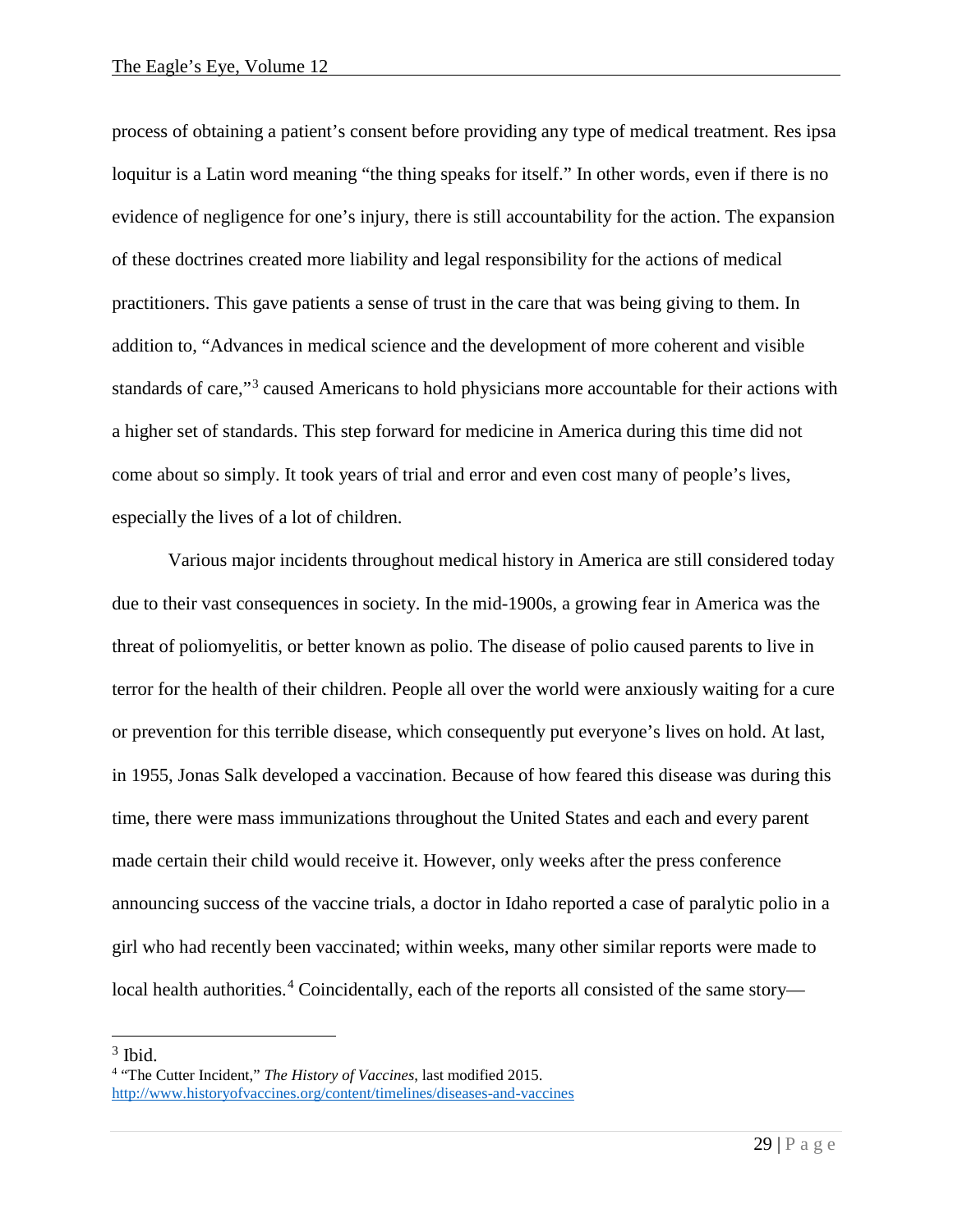paralysis within the arm that was vaccinated. It then became clear that the vaccine produced and distributed by the Cutter Laboratories in California had failed to, "Inactivate the very first lots of inactivated polio vaccine licensed for use in the United States,"[5](#page-30-0) which then resulted in the, an epidemic of paralytic polio. Over 40,000 cases had risen after the Cutter vaccination, 200 of these cases suffered from paralysis, and 10 had lost their lives.<sup>[6](#page-30-1)</sup> Tens of thousands of Americans had put their utmost trust and last hope into this vaccine, which only proved to make them all sick with the disease they feared most. This came to be widely known as the "Cutter Incident." Some who have lived throughout this time period in America and suffered from this disease are still alive today. Their feelings or thoughts towards vaccinations or medical practice in general may have been manifested through this happening. They may also have imposed these feelings or thoughts on their children as well, creating generations of skepticism on medicine in America.

Throughout *The Cutter Incident: How America's First Polio Vaccine Led to the Growing Vaccine Crisis*, the author Paul Offit goes into great detail about the incident. Offit argues in his book that, "This case set a precedent for liability without negligence that ultimately almost destroyed the vaccine industry in the United States."[7](#page-30-2) In other words, the industry was not found guilty of negligence rather, they were held liable for their implied warranty that the vaccine would be safe and effective, which it was not. Supposedly, "Cutter followed all available guidelines in production of the vaccine and only released lots that had passed recommended safety tests."<sup>[8](#page-30-3)</sup> Despite the safety tests the vaccination had passed, this awful incident somehow

<span id="page-30-0"></span> <sup>5</sup> John Treanor, "The Cutter Incident: How America's First Polio Vaccine Led to the Growing Vaccine Crisis." *Environmental Health Perspectives* 114, no. 9 (2006): 1-a556, accessed December 7, 2015, [http://search.proquest.com/docview/222642823?accountid=11999.](http://search.proquest.com/docview/222642823?accountid=11999)

<span id="page-30-1"></span> $6$  Ibid.

<span id="page-30-2"></span><sup>7</sup> Ibid.

<span id="page-30-3"></span><sup>8</sup> Ibid.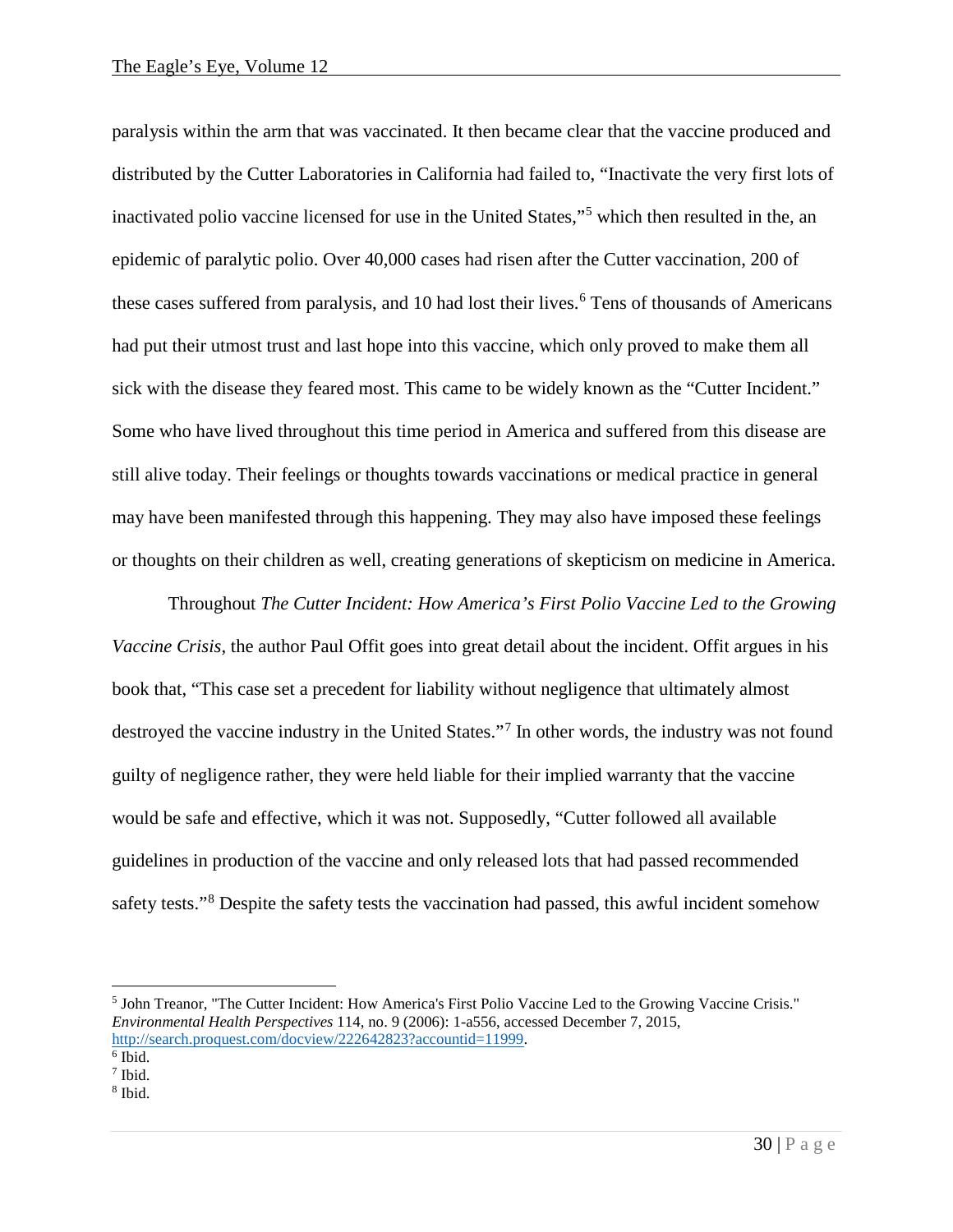still occurred. Regardless of the industry's lack of negligence in doing their job, influxes of lawsuits were still made against them because of the vast amount of ramifications. John Treanor believes that this case, which was seen as a catalyst of medical litigations to come, "Continues to have implications for product liability and the health of the vaccine industry today."<sup>[9](#page-31-0)</sup>

As discussed above, wrongful actions in the medical field more likely than not always bear consequences, whether big or small. Each and every profession within the medical field is equally held accountable for their own actions but there are some specialties within medicine that present more risk for practitioners than others. Though there is a fine line between them, there are high-liability risk specialties and low-liability risk specialties. A high-liability risk specialty is one that is, "Assumed to be at higher risk for malpractice suits, and therefore are often perceived to be most affected by high or rising liability costs."[10](#page-31-1) Some of the professions that are considered to be in this category are, "Emergency medicine, general surgery, neurosurgery, obstetrics/gynecology, orthopedic surgery, and radiology."[11](#page-31-2) Though these specialties fall within the high-risk category, malpractice liability is not limited to those specialties alone. As for lowliability risk specialties, this category may consist of general and family practitioners, internal medicine, and pediatrics.<sup>[12](#page-31-3)</sup> Medical professionals in both high and low liability risk specialties express an equal amount of concern about the risk of malpractice.

In 2010, a study was conducted to research medical claims regarding high and low liability risk specialties that had been reported from January of 1985 to December of 2008. The study proved that the high-liability risk specialties do in fact have more claims and indemnity

<span id="page-31-0"></span><sup>9</sup> Ibid.

<span id="page-31-1"></span><sup>&</sup>lt;sup>10</sup> Aaron E Carroll, and Jennifer L Buddenbaum, "High and Low-risk Specialties Experience with the U.S. Medical Malpractice System," *BMC Health Services Research* 13 no. 1 (2003): 465, doi:10.1186/1472-6963-13-46.  $11$  Ibid.

<span id="page-31-3"></span><span id="page-31-2"></span> $12$  Ibid.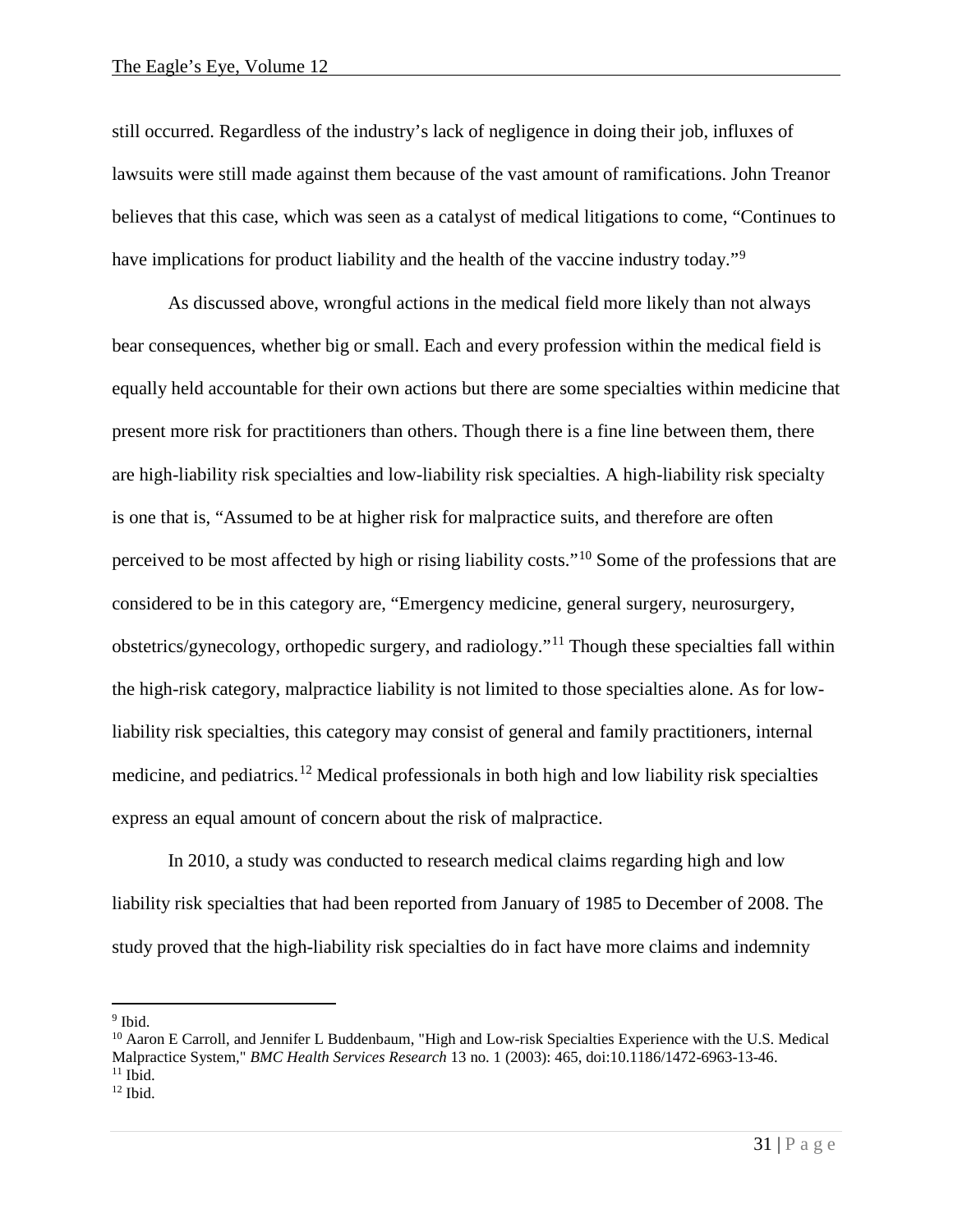payouts overall. Frequent claims within high-liability specialties were, "Improper performance (31%)…Errors in diagnosis (23%) and no medical misadventure (21%)."[13](#page-32-0) According to the data, most claims in this category were a consequence of improper performance, which is when the physician has performed a procedure incorrectly. As for the claims on low-liability risk specialties, the percentages were as follows, "Errors in diagnosis (31%)…No medical misadventure (23%)."[14](#page-32-1) This data displays that the surveyed cases of victims of supposed medical malpractice made most of their claims based on performance or error in diagnosing.

The process of patients making these claims and following through with a medical malpractice case is a long and arduous journey. Unfortunately, almost 70% of claims on malpractice against doctors and hospitals in the United States fail, meaning they simply disappear.<sup>[15](#page-32-2)</sup> The dropping of these cases not only remain unsettled, but also impose costs on all parties involved—patients, lawyers, providers, insurers etc. Claims have been dropped for many reasons such as: frustration with the long process, lawyer's priorities change, the plaintiff acquiring of more information thus weakening the claim, unforeseeable events that occur while a case is pending, and a change in the plaintiff's medical condition. Overall, the process of one making a claim for malpractice is seemingly futile and often leaves the patient empty-handed without any retribution for the wrongdoing done by the doctor.

The question of why or how doctors make mistakes often arises to question. Neville Goodman, an author of medical writing, reviewed two books, *Doctors' Errors and Mistakes of Medicine: Must Health Care Deteriorate?* and *Internal Bleeding: The Truth Behind America's* 

<span id="page-32-0"></span> $13$  Ibid.

<span id="page-32-1"></span> $14$  Ibid.

<span id="page-32-2"></span><sup>&</sup>lt;sup>15</sup> Dwight Golann, "Dropped Medical Malpractice Claims: Their Surprising Frequency, Apparent Causes, and Potential Remedies," *Health Affairs (Project Hope)* 30, no. 7 (2011): 1343.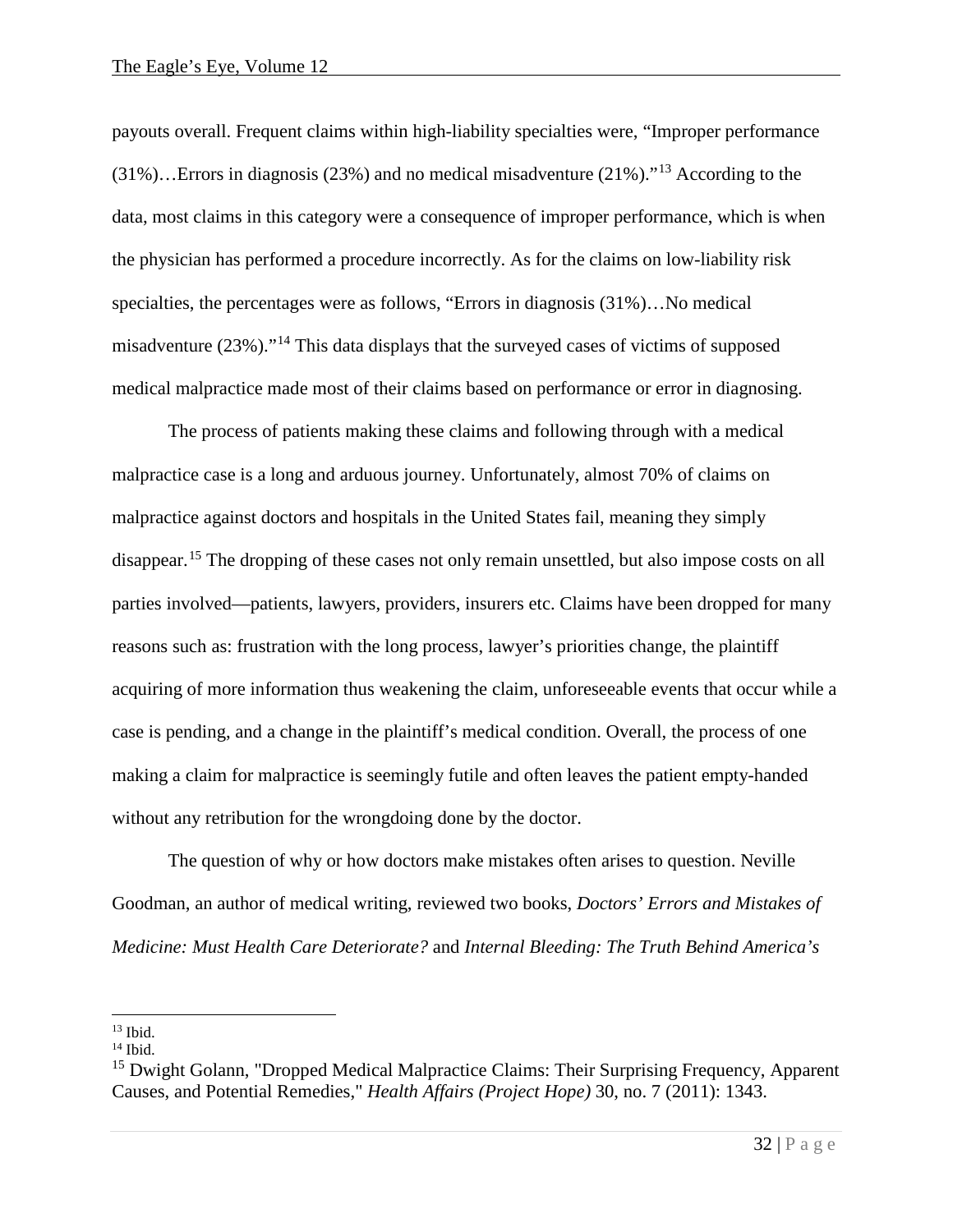*Terrifying Epidemic of Medical Mistakes,* both written by professors and doctors. Within these books, these experts talk about their own personal medical errors and mistakes and how, "Medicine is immersed in an orgy of self-doubt"[16](#page-33-0) and how it is also, "An uncertain activity, in which there is no substitute for learning and training on sick patients; it is inevitable that doctors will make mistakes, and some mistakes will kill people."<sup>[17](#page-33-1)</sup> Doctors whom are held responsible for diagnosing and treating even the most fatal illnesses and diseases will still admit they do not have every answer.

Similar to these books, Dr. Jerome Groopman published a book called *How Doctors Think* in which he touches on a few themes of the way in which medical practitioners "think," while reflecting on his on practice and thinking as well. He admits that medicine in itself is an uncertain science; therefore physicians cannot be expected to be infallible. "Physicians, like everyone else, display certain psychological characteristics when they act in the face of uncertainty. There is the overconfident mind-set: people convince themselves they are right because they usually are. Also, they tend to focus on positive data rather than negative data."<sup>[18](#page-33-2)</sup> With that being said, the process in which doctors think and understand their own thinking, can alone assist in reducing their mistakes. Groopman gives explanations for different types of mistakes or errors that doctors may make within their practice. One error made by doctors is called a "representativeness error" which Groopman describes as a time when a doctor will, "Fail to consider possibilities that contradict the prototype and thus attribute the symptoms to the wrong cause."<sup>[19](#page-33-3)</sup> Another error is called an attribution error. Contrary to representativeness,

<span id="page-33-0"></span> <sup>16</sup> Neville W. Goodman, *Doctors' Errors and Mistakes of Medicine: Must Health Care Deteriorate?*, Book, Vol. 329, British Medical Association, doi:10.1136/bmj.329.7456.58-a.  $17$  Ibid.

<span id="page-33-2"></span><span id="page-33-1"></span><sup>18</sup> Jermone Groopman, *How Doctors Think* (New York: Houghton Mifflin Company, 2007), 149-150.

<span id="page-33-3"></span><sup>19</sup> Jermone Groopman, *How Doctors Think* (New York: Houghton Mifflin Company, 2007), 44.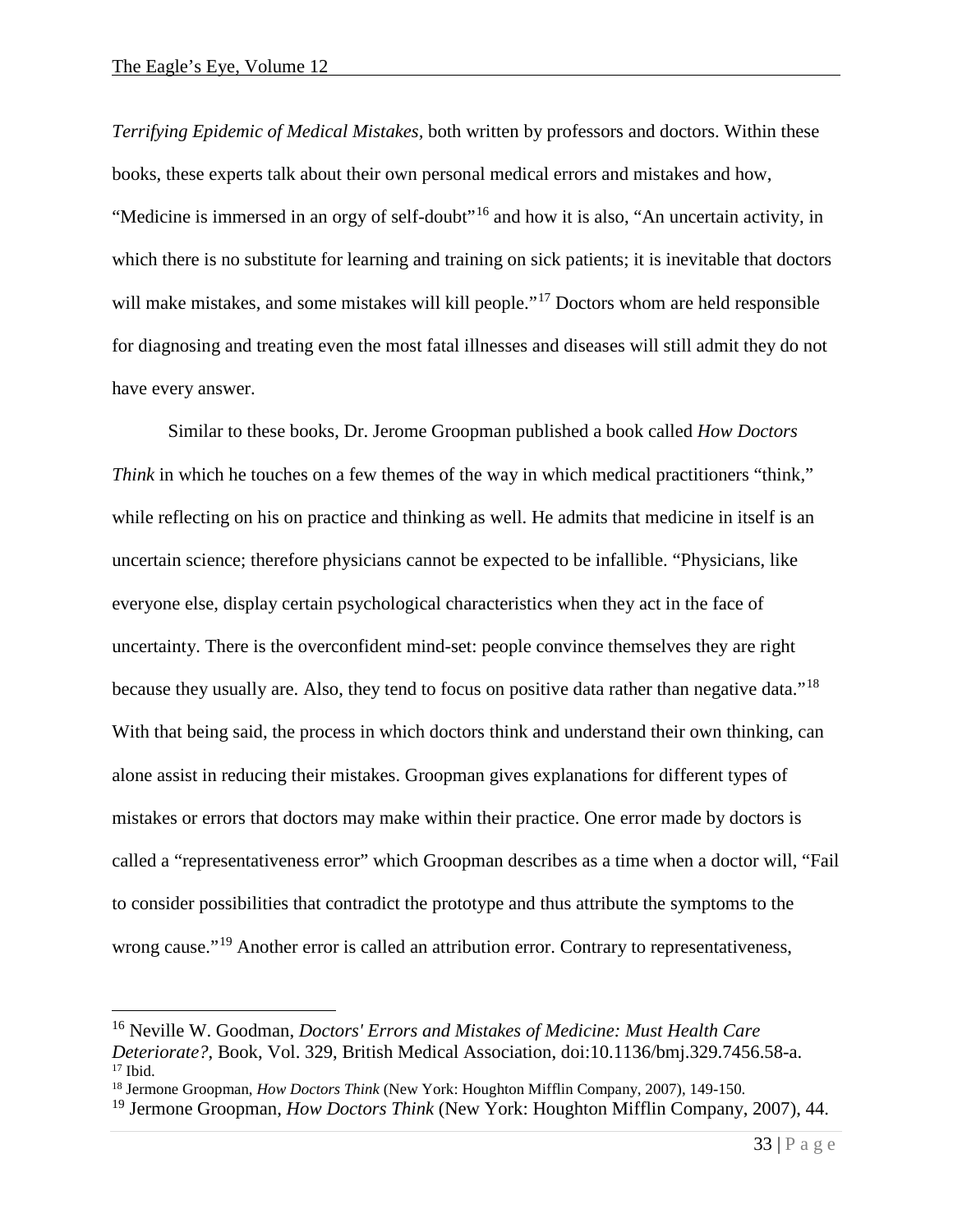within an attribution error, doctors assume a diagnosis because their patient fits a negative stereotype. When a doctor makes an affective error, he or she tends to prefer a favorable outcome for their patient rather than less appealing alternatives. An availability error is made when a doctor judges a patient based on an example relevant to the one at hand. Comparable to availability errors, confirmation bias errors are when doctors tend to select information that is consistent with what they expect to happen. These errors then lead to the anchoring error. "Anchoring is a shortcut in thinking where a person doesn't consider multiple possibilities but quickly and firmly latches on to a single one, sure that he has thrown his anchor down just where he needs to be."[20](#page-34-0) One thing each of these errors has in common is that they are solely cognitive errors made by a physician. Groopman mentions throughout the book that not only should doctors have a great self-awareness throughout their practice, but he also believes that doctors and patients must work together and understand one another. Groopman says:

I realized that I can have another vital partner who helps improve my thinking…that partner is my patient or her family member or friend who seeks to know what is in my mind, how I am thinking….By opening my mind I can more clearly recognize its reach and its limits, its understanding of my patients physical problems and emotional needs.<sup>[21](#page-34-1)</sup> Through the definitions of each of the errors explained above, it is evident that those in the medical profession are only human and are capable of human error. Be that as it may, the lives of human beings are in the palms of their hands and they must make sound and trustworthy judgments on their patients because it is their duty to society. Doctors who are guilty of

committing such errors as these contribute to the great skepticism of medicine in America.

<span id="page-34-0"></span> <sup>20</sup> Jermone Groopman, *How Doctors Think* (New York: Houghton Mifflin Company, 2007), 65.

<span id="page-34-1"></span><sup>21</sup> Jermone Groopman, *How Doctors Think* (New York: Houghton Mifflin Company, 2007), 269.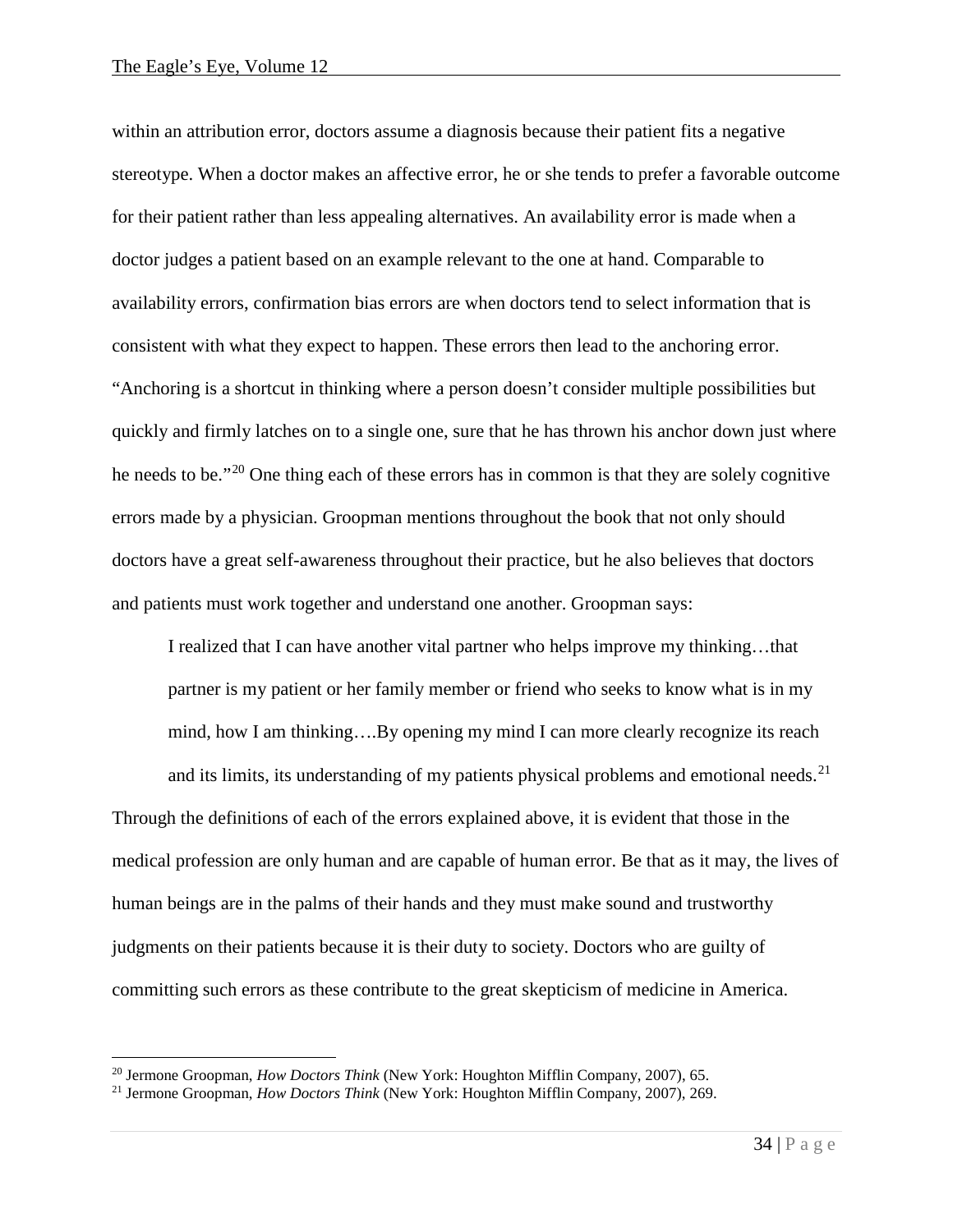All professionals within the medical field are fully aware of the risk they take each day they practice their profession. Regardless of the large income they may receive or the population they serve, their concern for the amount of liability they hold, medical professionals are constantly concerned with the risk they are taking. This is evidence by a study done which surveyed a group of 1,028 practicing neurosurgeons across the United States. Neurosurgeon's focus within medicine is on the nervous system, in particularly the brain and spinal cord. This study examined the neurosurgeon's believed potential malpractice risk. Of the diverse group of neurosurgeons, "seventy-two percent of respondents 'strongly agreed' or 'agreed' that there is a medical liability crisis in their practice area. Furthermore, 50% of neurosurgeons cited liability premiums as a 'major burden,' and 14% labeled liability as an 'extreme burden.'"<sup>[22](#page-35-0)</sup> Also, of the group as a whole,  $41\%$  have encountered at least one legal settlement within their career.<sup>[23](#page-35-1)</sup> More results from the study appear in Appendix A.

To combat with the fear of malpractice, the professionals in the field of neurosurgery, among other fields as well, practice "defensive medicine." Defensive medicine is a way for medical professionals to protect themselves legally by recommending alternative treatments or diagnostic tests that may not be the best option for the patient; however, this avoids potential criticism for the professional. There are both positive and negative aspects of this. Dr. Jonathan Coates explains in his medical journal that, "Positive aspects of defensive medicine may include practitioners providing more detailed explanations to patients when obtaining informed consent, and practitioners being more detailed in their note taking. Negative defensive medicine occurs

<span id="page-35-0"></span><sup>&</sup>lt;sup>22</sup> Brian V. Nahed, Maya A. Babu, Timothy R. Smith, and Robert F. Heary, "Malpractice Liability and Defensive Medicine: A National Survey of Neurosurgeons," *PLoS ONE* 7 no. 6 (2007): e39237, doi:10.1371/journal.pone.0039237.

<span id="page-35-1"></span> $23$  Ibid.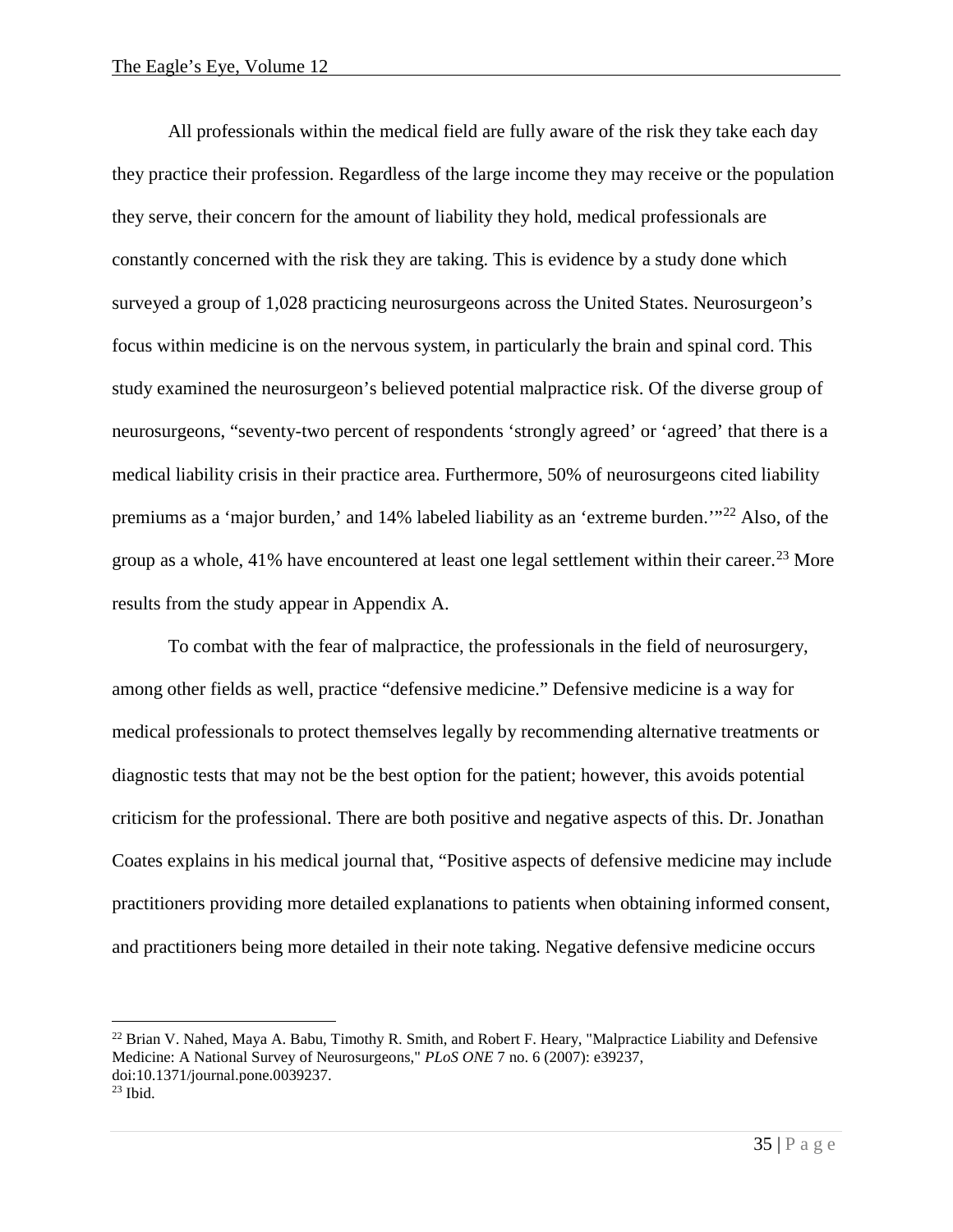when a practitioner performs in a way that is contrary to clinical ideals."<sup>[24](#page-36-0)</sup> He explains an example of prescribing unnecessary drugs or increasing diagnostic tests to avoid treatments that may cause risk as negative defensive medicine.

The practicing of "Defensive Medicine" raises many ethical issues. Practicing medicine in this way means doctors may be compensating quality and vital services for the sake of their reputation. This practicing of defensive medicine is at complete odds with the Hippocratic Oath, which all medical-school students must swear to. It conflicts the most with the line, "I will apply, for the benefit of the sick, all measures which are required, avoiding those twin traps of overtreatment and therapeutic nihilism."[25](#page-36-1) This oath is an ethical and moral vow to treat patients to the best of one's ability. The full modern day version of the oath is displayed in Appendix B.

Dr. Robert Veatch wrote a book called, *Patient, Heal Thyself,* concerning "new medicine." Throughout the book he focuses on the shifting responsibilities of patients and doctors within medical decision-making. Veatch writes in his introduction,

Physicians no longer can be expected to be able to do what is in their patients' interest just because they are competent physicians. They cannot be expected to do what best serves patients' interests because they cannot be expected to know what patients' interests are. The new medicine will be one that focuses on the value choices that have to be imposed on the facts of medicine in order to decide what is good practice.<sup>[26](#page-36-2)</sup>

<span id="page-36-1"></span><span id="page-36-0"></span> <sup>24</sup>Jonathan Coates, "Defensive Medicine," *The New Zealand Medical Journal* 115, no. 1160 (2002): U144. <sup>25</sup> "Definition of Hippocratic Oath," MedicineNet.com, Last modified August 28, 2013, <http://www.medicinenet.com/script/main/art.asp?articlekey=20909>

<span id="page-36-2"></span><sup>26</sup> Robert M. Veatch, *Patient, Heal Thyself: How the New Medicine Puts the Patient in Charge,* New York: Oxford University Press, 2009, 4.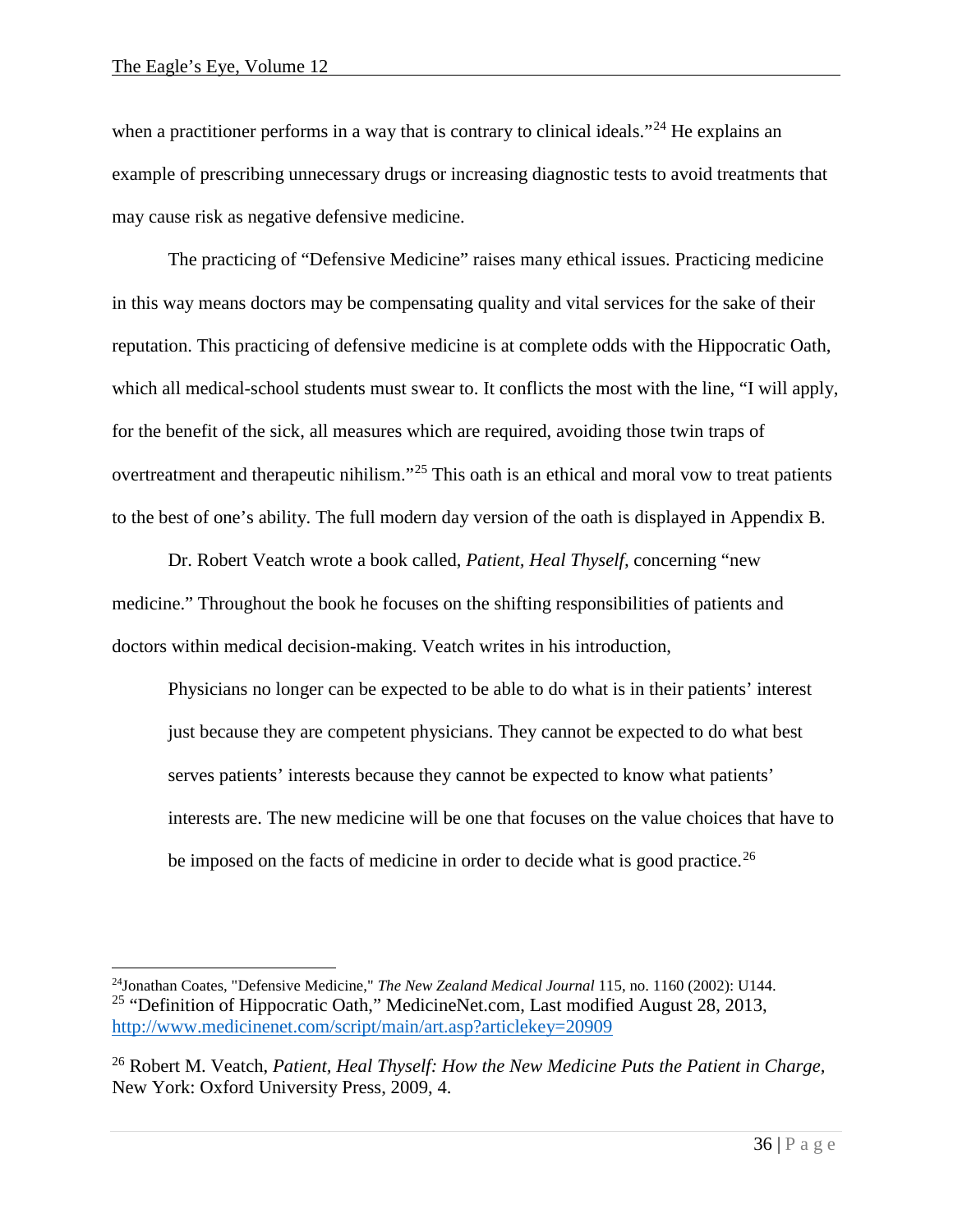Basically, he is advocating for patients to be able to have more choice in their health decisions based on their own beliefs and values. In the epilogue of the book, "A Patient Manifesto," Veatch admits that physicians should in fact provide a degree of their diagnostic information and possible treatment options, however, not whether any particular outcome is good or bad. From this mutual understanding between patients and doctors, this could generate a greater sense of trust within medicine because of the relinquishment of so much decision-making within one party.

Overall, throughout the last one hundred years in America, medicine has endured many reforms, improvements, and adjustments due to ethical issues, major occurrences, higher risk factors, and higher expectations in the medical field. Since the end of the  $19<sup>th</sup>$  century, the term "modern medicine" has been used to explain the progression in medicine. However, in revealing concepts such as the Cutter Incident, the growing incidence of malpractice suits, and the use of defensive medicine, it is evident that they are quite contrary to the myth of progression in America. With that being said, the degree of trust or distrust Americans have in medical practice today is invariable due to the controversial decisions or actions made by medical professionals.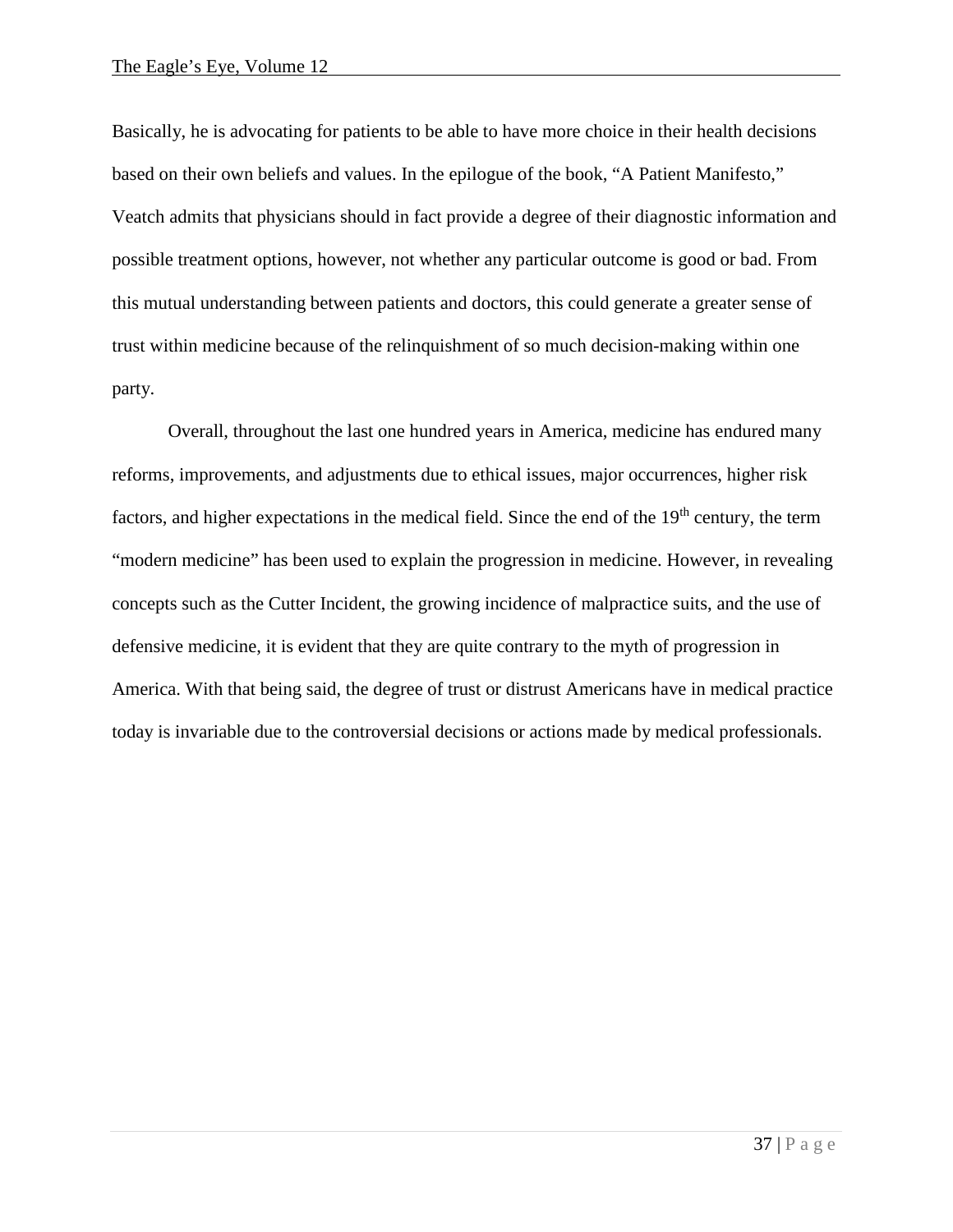|  |  |  |  |  |  |  | Appendix A: Malpractice Liability and Defense Medicine: A National Survey of Neurosurgeons |
|--|--|--|--|--|--|--|--------------------------------------------------------------------------------------------|
|--|--|--|--|--|--|--|--------------------------------------------------------------------------------------------|

Table 4. Perceptions of Neurosurgeon Respondents.

| 1 "There is a medical liability crisis in my area"                                               |       |       |
|--------------------------------------------------------------------------------------------------|-------|-------|
| <b>Strongly Agree</b>                                                                            | 38.6% |       |
| Agree                                                                                            | 34.7% |       |
| Neutral                                                                                          | 17.4% |       |
| Disagree                                                                                         | 7.0%  |       |
| <b>Strongly Disagree</b>                                                                         | 2.1%  |       |
| "Medical liability affects my decision on where, geographically, to practice neurosurgery."<br>2 |       |       |
| <b>Strongly Agree</b>                                                                            | 39.1% |       |
| Agree                                                                                            | 32.2% |       |
| Neutral                                                                                          | 17.0% |       |
| Disagree                                                                                         | 9.0%  |       |
| <b>Strongly Disagree</b>                                                                         | 2.5%  |       |
| "Medical liability affects my decision on how long to continue to practice neurosurgery"<br>3    |       |       |
| <b>Strongly Agree</b>                                                                            | 40.0% |       |
| Agree                                                                                            | 31.2% |       |
| Neutral                                                                                          | 16.8% |       |
| Disagree                                                                                         | 8.8%  |       |
| <b>Strongly Disagree</b>                                                                         | 3.0%  |       |
| 4 "I view every patient as a potential lawsuit."                                                 |       |       |
| <b>Strongly Agree</b>                                                                            | 32.0% |       |
| Agree                                                                                            | 37.3% |       |
| Neutral                                                                                          | 12.3% |       |
| Disagree                                                                                         | 12.6% |       |
| <b>Strongly Disagree</b>                                                                         | 5.7%  |       |
| doi:10.1371/journal.pone.0039237.t004                                                            |       |       |
| 5 How often do Survey Respondents Make Referrals for Defensive Purposes?                         |       |       |
| Always                                                                                           |       | 6.2%  |
| Very Often                                                                                       |       | 26,7% |
| Sometimes                                                                                        |       | 42.2% |
| Rarely                                                                                           |       | 20.7% |
| Never                                                                                            |       | 4.2%  |
| 6 What Prompted Discontinuation of High-Risk Services?                                           |       |       |
| Liability                                                                                        |       | 49.7% |
| <b>Technical Skill Involves</b>                                                                  |       | 9.2%  |
| <b>Dislike</b>                                                                                   |       | 13,8% |
| <b>Changing Practice</b>                                                                         |       | 24.9% |
| Other                                                                                            |       | 2.3%  |
| 7 What are your Feelings on Malpractice Premiums Related to Maintaining Cranial Privileges       |       |       |
| Very Concerned                                                                                   |       | 29.9% |
| Somewhat Concerned                                                                               |       | 32.5% |
| Neutral                                                                                          |       | 19.2% |
| Somewhat Unconcerned                                                                             |       | 5.1%  |
| Completely Unconcerned                                                                           |       | 6.1%  |
| Cranial Priveleges Not Maintained                                                                |       | 1.7%  |
| Unknown                                                                                          |       | 5.1%  |
| 8 Greatest Concern with Maintaining Trauma Privileges                                            |       |       |
| Reimbursement                                                                                    |       | 44.6% |
| Malpractice                                                                                      |       | 44.0% |
| Unknown                                                                                          |       | 10,9% |
| Table 5. Defensive Medicine Responses.                                                           |       |       |
|                                                                                                  |       |       |
|                                                                                                  |       |       |
| 1 Defensive Medicine Practices done SOLELY to Minimize Risk of a Lawsuit                         |       |       |
| Ordered lab tests                                                                                |       | 66,7% |
| Referred patients                                                                                |       | 66.0% |
| Prescribed mediciation                                                                           |       | 40.0% |
| Suggested a procedure                                                                            |       | 36.0% |
| Ordered imaging                                                                                  |       | 72.0% |
| 2 How often do Survey Respondents Order Additional Laboratory Tests for Defensive Purposes?      |       |       |
| Always                                                                                           |       | 9.7%  |
| Very Often                                                                                       |       | 31.5% |
| Sometimes                                                                                        |       | 39.8% |
| Rarely                                                                                           |       | 15.4% |
| Never                                                                                            |       | 3.4%  |
| 3 How often do Survey Respondents Order Additional Imaging for Defensive Purposes?               |       |       |
| Always                                                                                           |       | 13.0% |
| Very Often                                                                                       |       | 43.7% |
| Sometimes                                                                                        |       | 31.7% |
| Rarely                                                                                           |       | 9.4%  |
| Never                                                                                            |       | 2.2%  |
| 4 How often do Survey Respondents Obtain Initial Consultations for Defensive Purposes?           |       |       |
| Always                                                                                           |       | 8.5%  |
| Very Often                                                                                       |       | 32.2% |
| Sometimes                                                                                        |       | 38.0% |
| Rarely                                                                                           |       | 17.5% |
| Never                                                                                            |       | 3.5%  |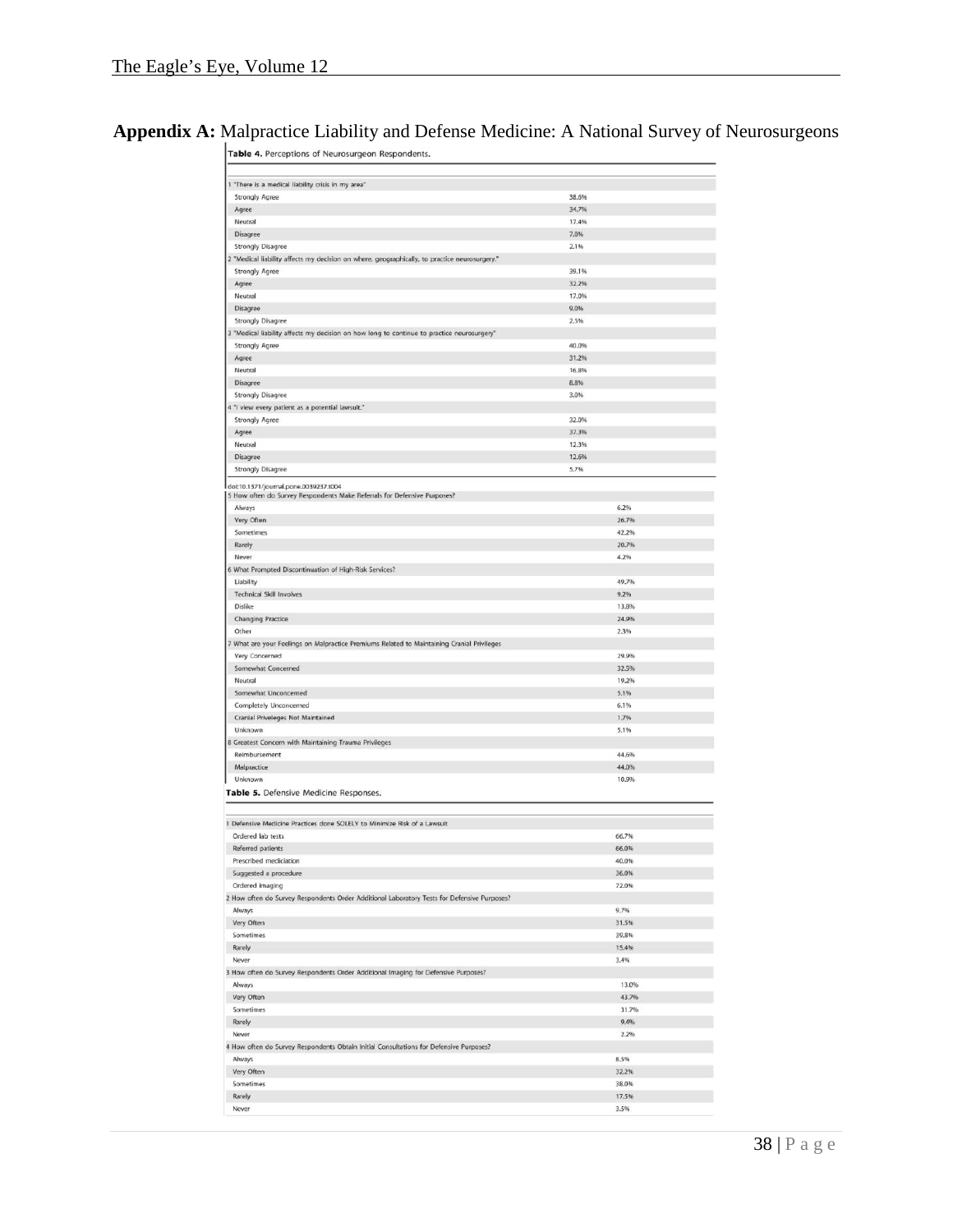# **Appendix B**

### A Modern Version of the Hippocratic Oath

I swear to fulfill, to the best of my ability and judgment, this covenant:

I will respect the hard-won scientific gains of those physicians in whose steps I walk, and gladly share such knowledge as is mine with those who are to follow.

I will apply, for the benefit of the sick, all measures which are required, avoiding those twin traps of overtreatment and therapeutic nihilism.

I will remember that there is art to medicine as well as science, and that warmth, sympathy, and understanding may outweigh the surgeon's knife or the chemist's drug.

I will not be ashamed to say "I know not," nor will I fail to call in my colleagues when the skills of another are needed for a patient's recovery.

I will respect the privacy of my patients, for their problems are not disclosed to me that the world may know. Most especially must I tread with care in matters of life and death. If it is given me to save a life, all thanks. But it may also be within my power to take a life; this awesome responsibility must be faced with great humbleness and awareness of my own frailty. Above all, I must not play at God.

I will remember that I do not treat a fever chart, a cancerous growth, but a sick human being, whose illness may affect the person's family and economic stability. My responsibility includes these related problems, if I am to care adequately for the sick.

I will prevent disease whenever I can, for prevention is preferable to cure.

I will remember that I remain a member of society, with special obligations to all my fellow human beings, those sound of mind and body as well as the infirm.

If I do not violate this oath, may I enjoy life and art, respected while I live and remembered with affection thereafter. May I always act so as to preserve the finest traditions of my calling and may I long experience the joy of healing those who seek my help.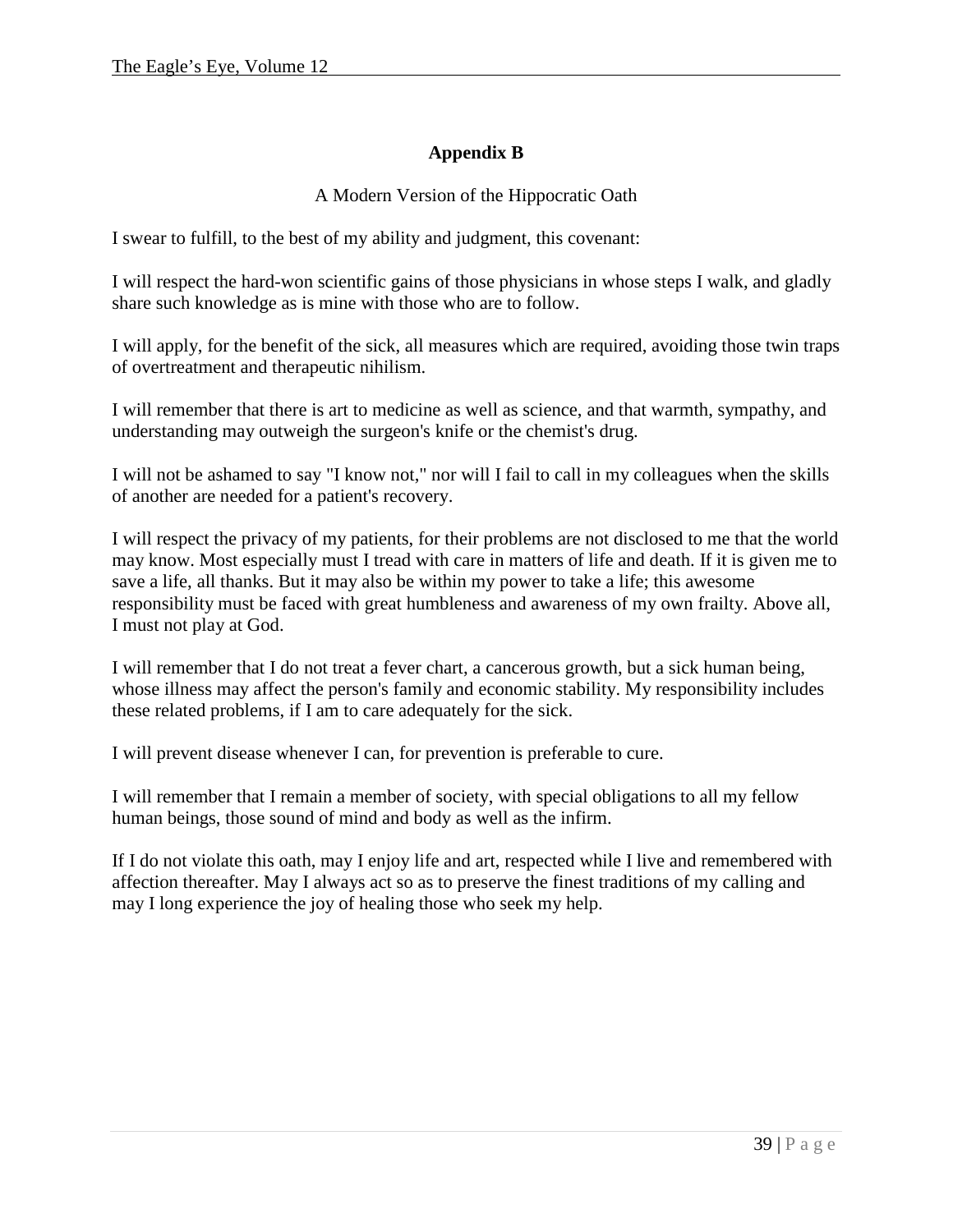# Bibliography

- Carroll, Aaron E. and Jennifer L. Buddenbaum. "High and Low-Risk Specialties Experience with the U.S. Medical Malpractice System." *BMC Health Services Research* 13, no. 1 (2013): 465. doi:10.1186/1472-6963-13-465.
- Coates, Jonathan. "Defensive Medicine." *The New Zealand Medical Journal* 115, no. 1160 (2002): U144.
- "Definition of Hippocratic Oath." MedicineNet.com. Last modified August 28, 2013. <http://www.medicinenet.com/script/main/art.asp?articlekey=20909>
- Golann, Dwight. "Dropped Medical Malpractice Claims: Their Surprising Frequency, Apparent Causes, and Potential Remedies." *Health Affairs (Project Hope)* 30, no. 7 (2011): 1343.
- Goodman, Neville W. *Doctors' Errors and Mistakes of Medicine: Must Health Care Deteriorate?*. Book. Vol. 329 British Medical Association, 2004. doi:10.1136/bmj.329.7456.58-a.
- Groopman, Jerome. *How Doctors Think.* New York: Houghton Mifflin Company. 2007.
- Nahed, Brian V., Maya A. Babu, Timothy R. Smith, and Robert F. Heary. "Malpractice Liability and Defensive Medicine: A National Survey of Neurosurgeons." *PloS One* 7, no. 6 (2012): e39237. doi:10.1371/journal.pone.0039237.
- Studdert, David M., Michelle M. Mello, and Troyen A. Brennan. "Medical Malpractice." *The New England Journal of Medicine* 350, no. 3 (2004): 283-292. doi:10.1056/NEJMhpr035470.
- Treanor, John. "The Cutter Incident: How America's First Polio Vaccine Led to the Growing Vaccine Crisis." *Environmental Health Perspectives* 114, no. 9 (2006): A382. [http://search.proquest.com/docview/222642823?accountid=11999.](http://search.proquest.com/docview/222642823?accountid=11999)
- "The Cutter Incident," *The History of Vaccines*. Last modified 2015. <http://www.historyofvaccines.org/content/timelines/diseases-and-vaccines>
- Veatch, Robert M. *Patient, Heal Thyself: How the New Medicine Puts the Patient in Charge* New York: Oxford University Press, 2009.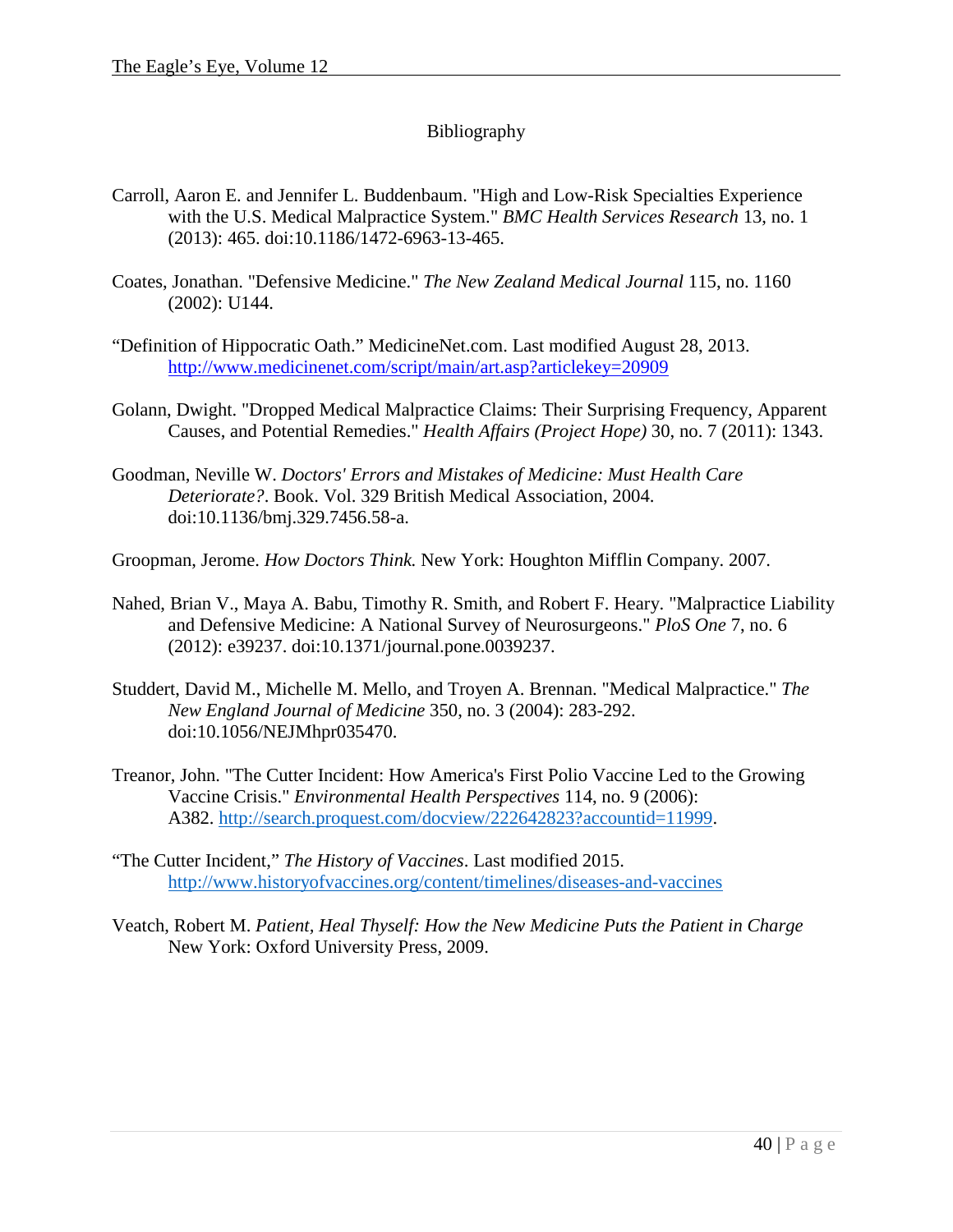#### **The Hessian 'Invasion' of the Newly Anointed United States By: Matthew Fritz**

The American Revolution was not a bipolar war, meaning the belligerents were not inclusive to Great Britain and its American colonies. The war saw the bringing in of France, Germany, Spain, and the Native Americans to the theater. Even though Germany was not unified at the time of the conflict, a certain area loaned out its troops to back Great Britain's claims. These German soldiers were called Hessians, meaning they hailed from the Hesse-Cassel state. This group of German fighting men were well disciplined and well-trained. The British were aware of their successes and prowess; however, this reason alone was not the only contributor in Hesse-Cassel's loaning out of soldiers to Great Britain. The connection of Germanic and English cultures had its roots in the Saxon invaders of the large island, now modern day Great Britain. The Saxons were Germanic in root, which explained the close connection in language between the British and Germans. It was not a surprise that Hesse-Cassel came to Britain's aid during the American Revolution. These Hessian soldiers were disciplined; however, many were enticed by the offers in the United States after the defeat of Great Britain to immigrate. The German mercenaries that stayed were deserters and captured prisoners of war. The Hessians were motivated to stay in the newly formed United States as a result of the new life that was able to be fostered in the rich and bountiful lands that made up the previous colonies.

The Hessians were bright soldiers with a lot of discipline and talent and were vital in bolstering the British ranks. These mercenaries were viewed with discontent by the colonists at the time. Leading intellect and colonial Benjamin Franklin held a large disdain for the German soldiers and more so their leaders and princes. In a letter sent to a Mr. John Winthrop of Boston, Franklin voiced his feelings toward the German soldiers being brought in to fight on the side of Great Britain. Franklin commented, "[T]he Conduct of those Princes of Germany who have sold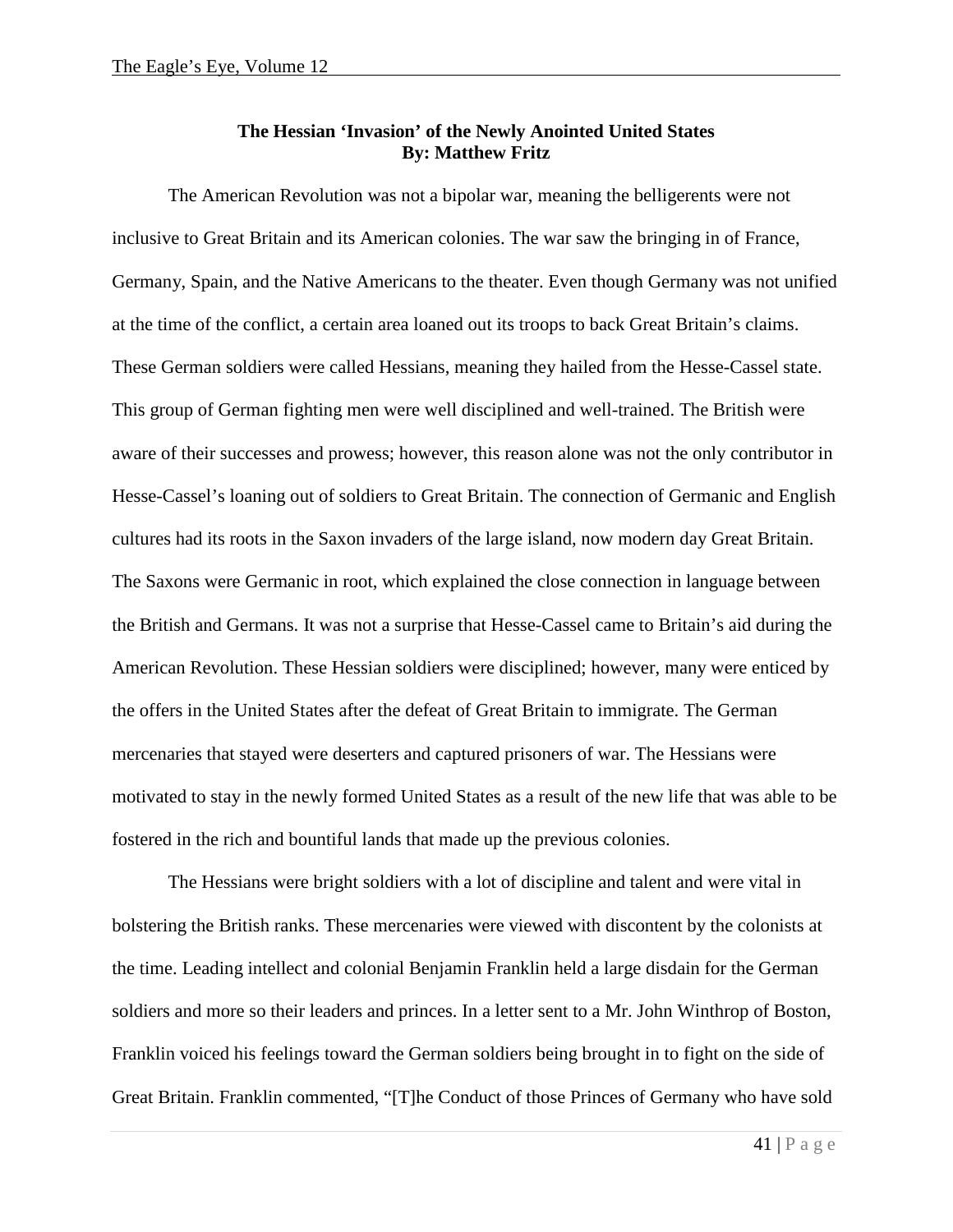the Blood of their People, has subjected them to contempt and Odium of all Europe."<sup>[27](#page-42-0)</sup> Franklin talked the Hessians down as being inferior, in large part to the German prince's siding with Great Britain in the fight against the American colonies. Franklin further commented on the disorderly behavior of the German prince of Anspach, a supplier of German Hessians, when he claimed, "[T]he Prince of Anspach, whose Recruits mutinied and refus'd to march, was oblig'd to disarm and fetter them."[28](#page-42-1) Franklin was biased in the matter and neglected some of the ability the Hessians had in and out of battle. The Hessians were competent soldiers, and Franklin pushed past the fact that they may have been an effective tool if turned around on the British. Franklin published satires on the Hessians and sent one with the letter to John Winthrop.[29](#page-42-2) He reflected the sentiments held toward the Hessians at the time; they were seen as servants of the oppression of Great Britain. This feeling played a role in the way they were judged. In due time though, the Hessians that stayed as immigrants were eventually able to blend in and shed the negative connotation associated with the United States Revolution.

The Hessian spirit was mocked for a time; however, Joseph G. Rosengarten published an important article about the Hessians, calling for their praise. In "A Defence of the Hessians," Rosengarten called to the positives of the German mercenaries in the Revolution.<sup>[30](#page-42-3)</sup> Rosengarten was vehement about protecting the Hessian's honor. His piece also acted as a resource to understand the fighting style and make-up of the Hessian war mentality. It weighed on the other side of Franklin's argument heavily and opposed Franklin's negative accusation established in his satires. Rosengarten started by explaining the close relationship the British and German

<span id="page-42-0"></span><sup>&</sup>lt;sup>27</sup> Benjamin Franklin, Papers of Benjamin Franklin, ed. William B. Willcox (New Haven: Yale University Press, 1984) 9.

<span id="page-42-1"></span><sup>28</sup> Ibid., 9

<span id="page-42-2"></span> $29$  Ibid., 9

<span id="page-42-3"></span> $30$  Revolution will refer to the American Revolution, otherwise any other revolution will be labeled appropriately.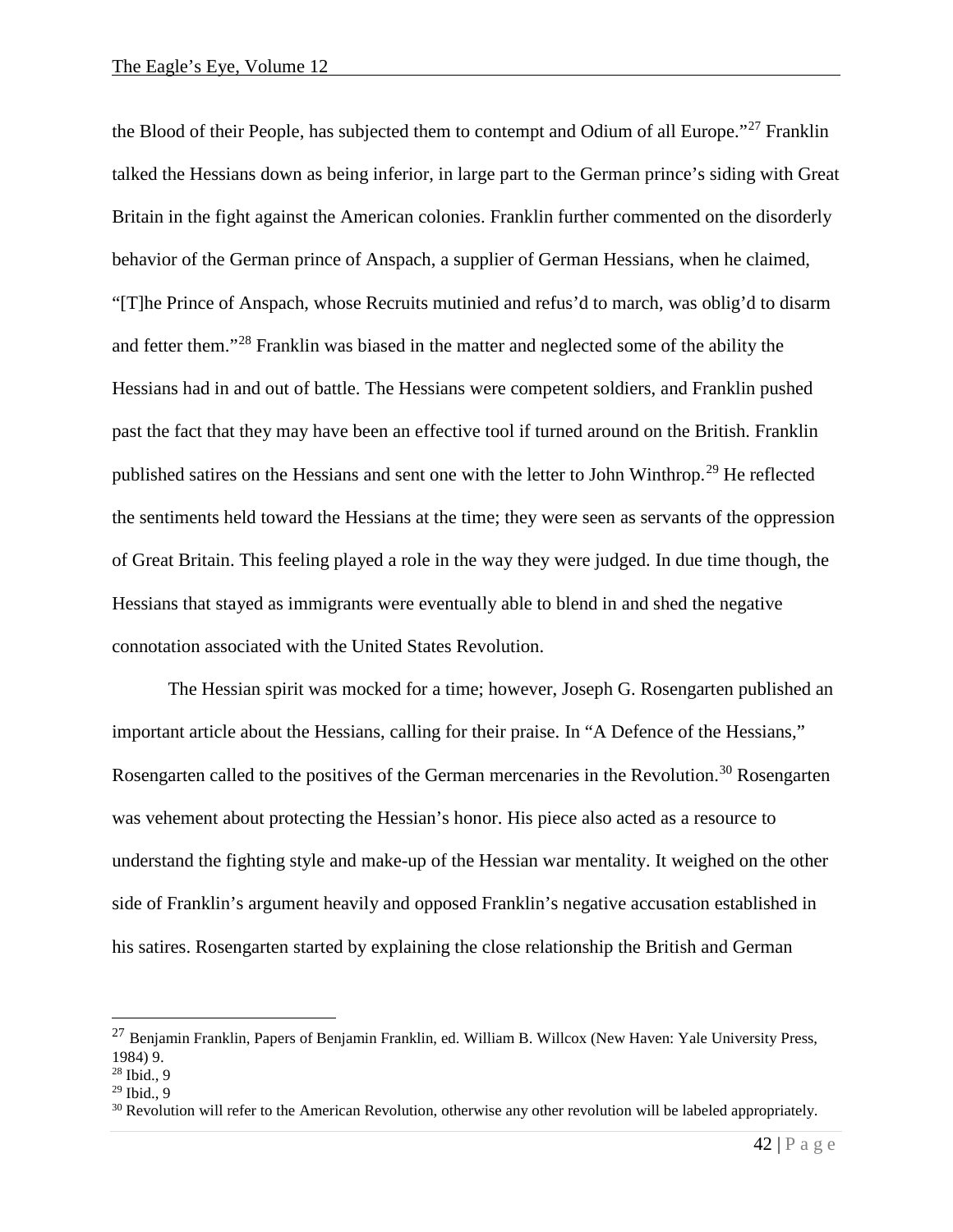people shared in aiding to set up why the leader of Hesse-Cassel was apt to send Britain troops. Rosengarten explained, "[I]n the Seven Years' War, England joined Frederick the Great, so, too, did the Hessians and the other German allies."<sup>[31](#page-43-0)</sup> The long term ties of heritage were already knitted from centuries before; however, this renewed comradery during the Seven Years' War established another bond between the Germans and the British. The Hessians were desirable as soldiers because they were well-trained and efficient at their jobs. Rosengarten suggested that "[T]he ancient glory of Hesse during the Thirty Years' War was so great that Gustavus Adolphus…asked for a Hessian, Colonel Falkenburg, as military governor of Magdeburg."<sup>[32](#page-43-1)</sup> The Hessians were respected and able to fight effectively through a tradition started in the fire of war in the seventeenth century Europe. The connection between the British and Germans also strengthened the ties between the two countries as allies. The Hessian expertise and the genealogical connections explained the British reasoning for wanting Hessian soldiers as a force in retaking their rebelling colonies.

The Hessians performed well in the British colonies. They were well organized and used their stunning tactics to great advantage on the battlefield. The implication of Hessian soldiers allowed for British success at the fighting on Manhattan Island in the early years of the war. Bruce Bliven, a writer, developed accounts of Hessian fighting ability in the Revolutionary War. Bliven claimed, "[I]n an advance…the *jaegars*, in exception to the general close-order style of march, moved ahead of the grenadiers in an open, irregular fashion, running from point to point and ducking behind trees and boulders."[33](#page-43-2) The *jaegars* acted as the Hessian elite soldiers and some "had been professional hunters or game wardens in Germany, carried rifles instead of

<span id="page-43-0"></span> <sup>31</sup> Joseph G. Rosengarten, "A Defence of the Hessians," *The Pennsylvania Magazine of History and Biography* 23, no. 2 (1899): 158.

<span id="page-43-1"></span><sup>32</sup> Ibid., 157

<span id="page-43-2"></span><sup>33</sup> Bruce Bliven, *Battle of Manhattan* (New York: Henry Holt and Company, 1955), 41.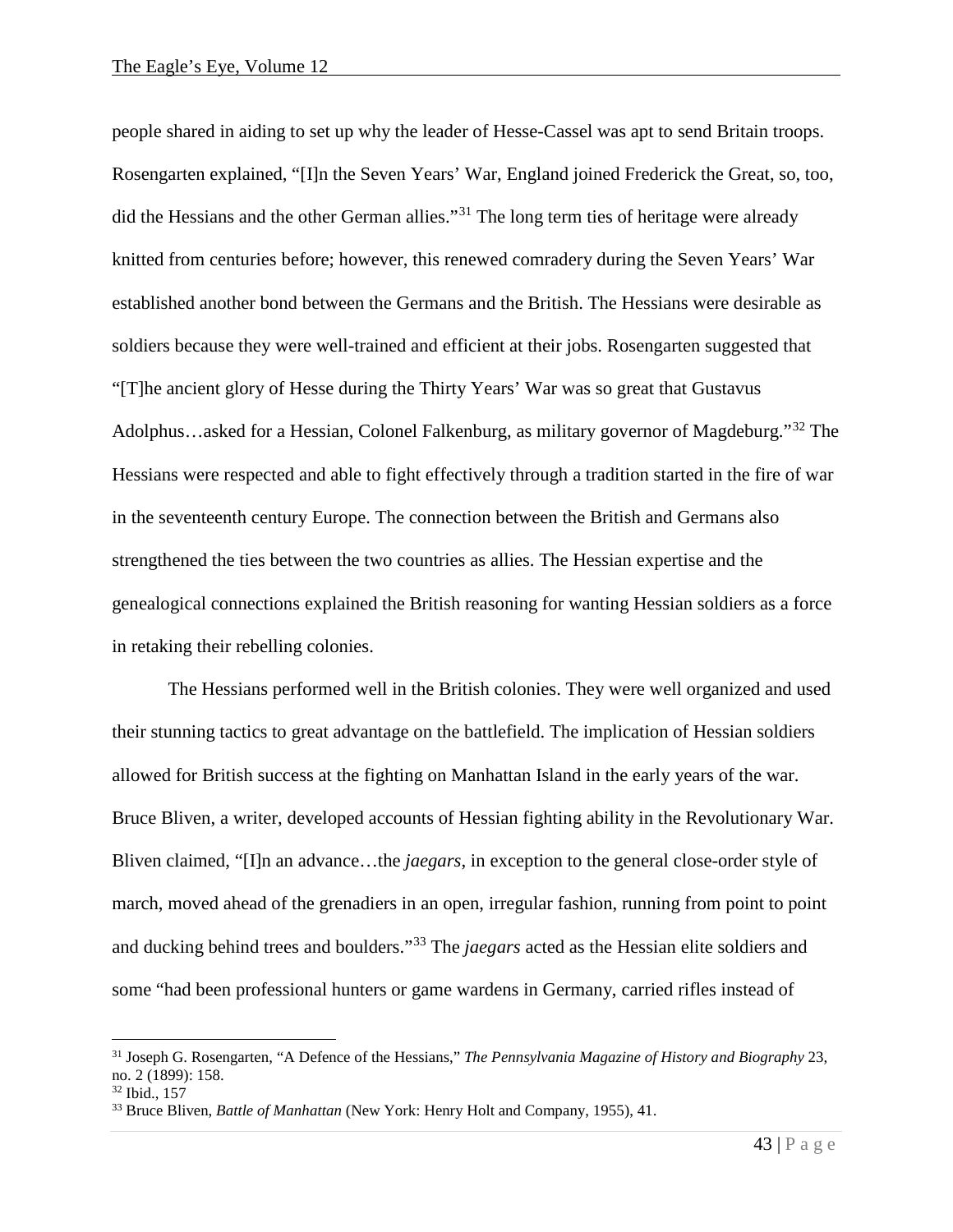smooth-bore muskets…and were consequently regarded, with some justification, as sharpshooters."[34](#page-44-0) In a Hessian soldier's journal from September Twenty-Eighth, 1778, he claimed, "the Second Battalion [of the *Jaegar* Corps] had butchered the light infantry of the Lady Washington Regiment, so that only three soldiers in the entire regiment escaped."[35](#page-44-1) The Hessians were regarded for their ways of fighting. This ability to fight was due to Hessian upbringing, being described by scholar Rodney Atwood as "fitted… to endure the rigours of military service. A young German traveler noted in the 1780s that the men were stout and strongly built, and matched the country, which was rough and wild."<sup>[36](#page-44-2)</sup> The Hessians were not to be trifled with; they were effective in upholding the quality ensured by their tradition and training. The question cycles though of why such loyal soldiers became a part of the United States during and after the war.

The Hessians were well trained and loyal: however, this assertion was not always true, since there were cases of desertion. These Hessians became immigrants if they were able to escape the hangman. In Ernst Kipping's, *The Hessian View of America*, he established that "[T]he persistent American propaganda, the defiant attitude of the American citizens…and… large Hessian casualties... are perhaps the reasons why so few Hessian officers deserted."<sup>[37](#page-44-3)</sup> The Hessian desertions were not anything substantial; however, the desertions were important because they defined the first Hessian immigrants to the newly founded United States. Rosengarten also presented the resistance to abandonment the Hessian soldiers had during their war time actions in the United States. Rosengarten claimed, "In May, 1782...there were complaints of the poor quality of the recruits… [T]hese new recruits were worn-out old soldiers

<span id="page-44-0"></span> <sup>34</sup> Ibid., 42

<span id="page-44-1"></span><sup>35</sup> V.C. Hubbs, *Hessian Journals* (Columbia: Camden House, 1981), 99.

<span id="page-44-2"></span><sup>36</sup> Rodney Atwood, *The Hessians* (Cambridge: Cambridge University Press, 1980), 19.

<span id="page-44-3"></span><sup>37</sup> Ernst Kipping, *The Hessian View of America* (Monmouth Beach, New Jersey, 1971), 33.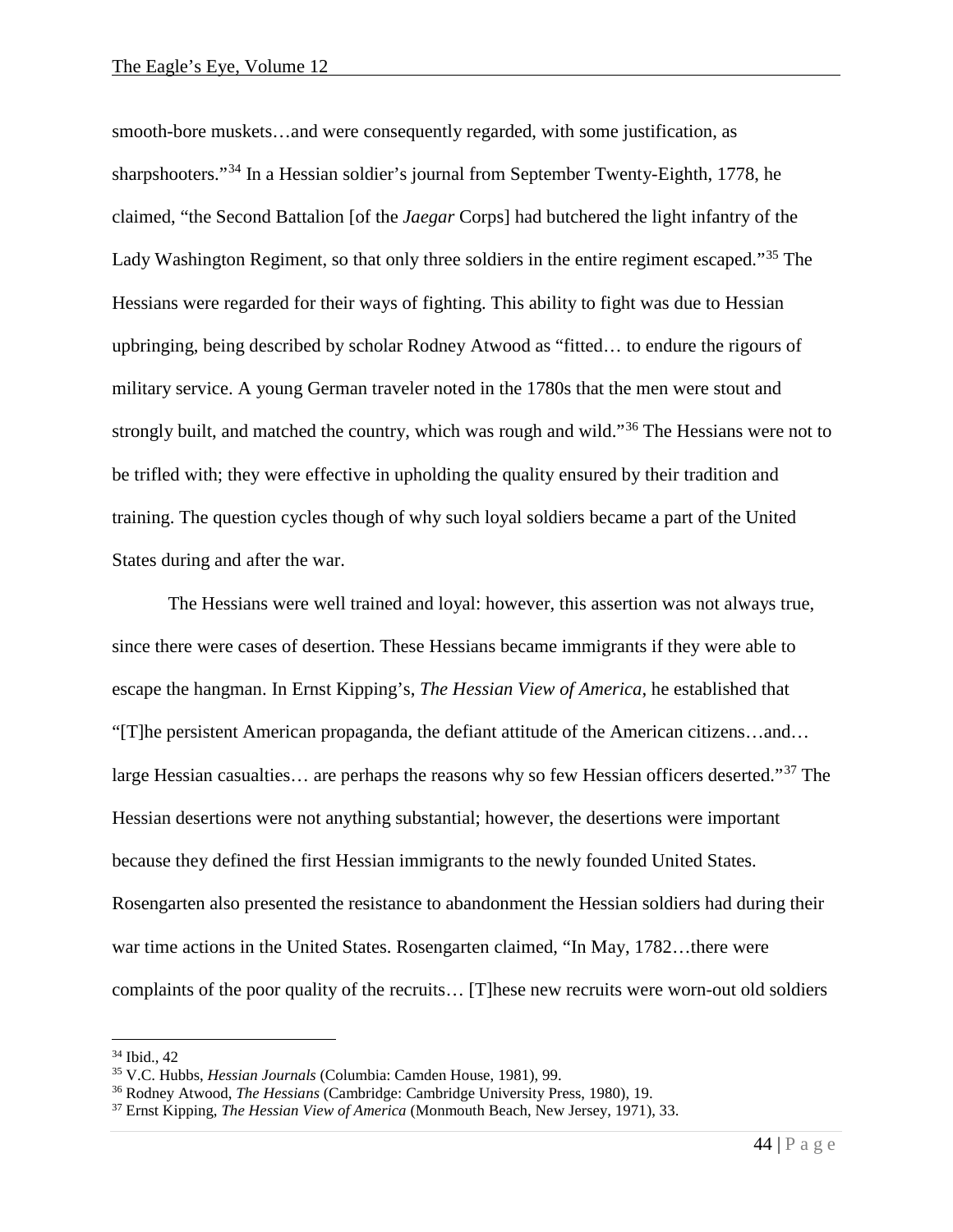and mere tramps, tempted by…high wages promised by Pennsylvania farmers."<sup>[38](#page-45-0)</sup> Even though a lot of these recruits were not from not the old stock Hessians by Rosengarten's definition, they were still soldiers fighting under the banner of Hesse-Cassel. Rosengarten uncovered the lure of farmlands as pleasing to the Hessians. The German soldier was able to sign up for service, and once over in North America, desert and start a new life. In *A Generous and Merciful Enemy*, Professor David Krebs established, "[A]lthough American revolutionaries were fully convinced of the irresistible attractiveness of their land and ideas, desertion was a difficult decision for the German soldiers and prisoners."<sup>[39](#page-45-1)</sup> This decision often involved life or death. The evidence of such a consequence was captured in a journal of a *Jaegar* Officer in New York from September Twenty-Third, 1778. The officer declared that "*Jaegar* Reckhagel was hanged today because he was caught when he attempted to desert."<sup>[40](#page-45-2)</sup> The Hessians were soldiers forged in discipline. Discipline that dictated desertion as punishable by death; however, this was not enough to stop other Hessians from seeking out the land in Pennsylvania and other areas. Even though desertion was rare compared to the later Hessian immigrants, it still was an example of how the German soldiers spread themselves into the fabric of revolutionary America.

The bulk of Hessian migration was a result of many Hessians being taken prisoner during the Revolution. The effect was a large labor force of German prisoners of war that worked in places in Pennsylvania. The Hessians were enticed with what they found. This caused the conversion of German soldiers to United States citizens. A large number of prisoners came from the run in of Washington's men with Hessian soldiers at Trenton. Scholar and historian, Hugh

<span id="page-45-0"></span> <sup>38</sup> Joseph G. Rosengarten, "A Defence of the Hessians," The Pennsylvania Magazine of History and Biography 23, no. 2 (1899): 179.

<span id="page-45-1"></span><sup>39</sup> Daniel Krebs, *A Generous and Merciful Enemy: Life for German Prisoners of War during the American Revolution* (Norman, University of Oklahoma Press, 2013), 4.

<span id="page-45-2"></span><sup>40</sup> V.C. Hubbs, Hessian Journals (Columbia: Camden House, 1981), 97.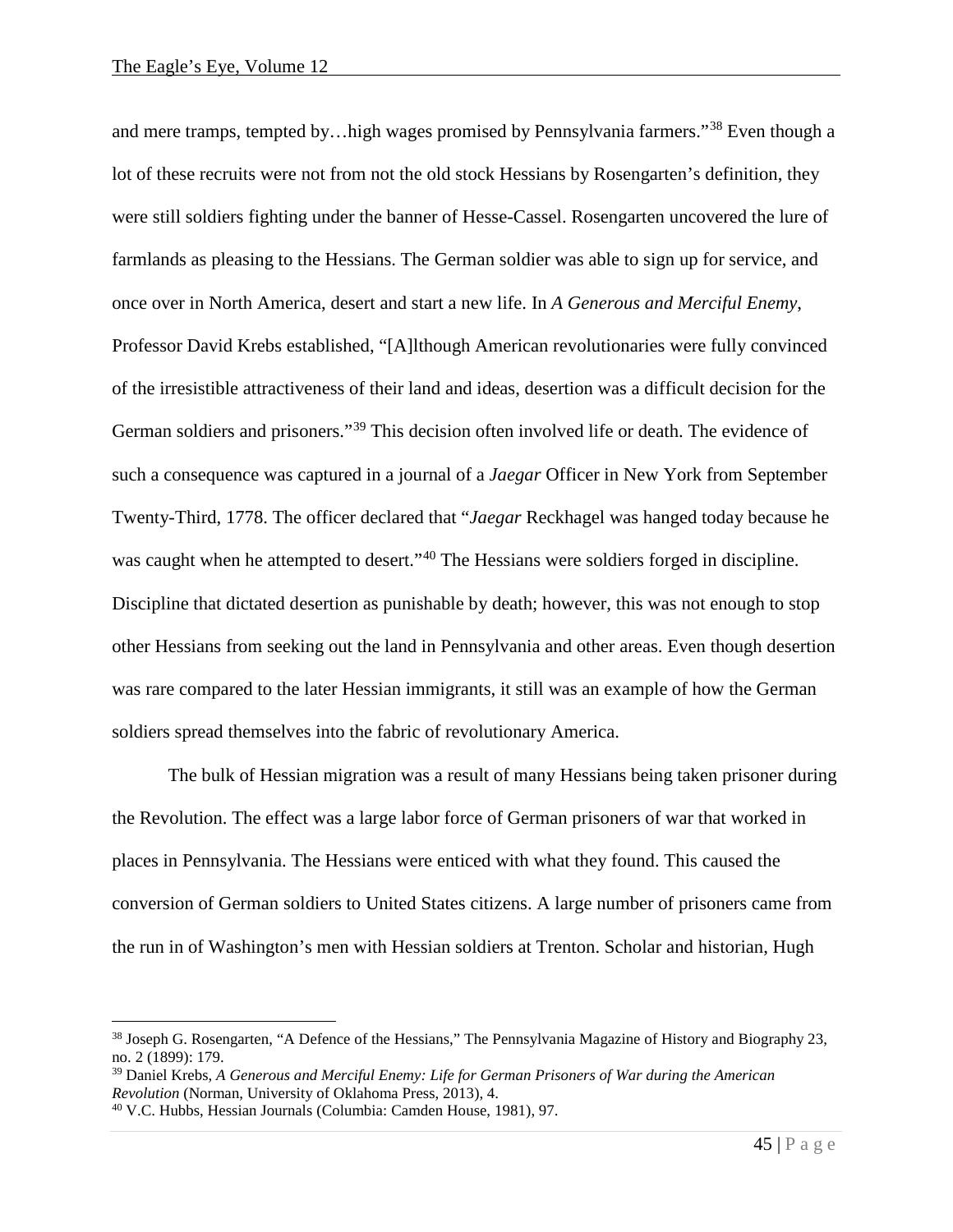Rankin accounted the Hessian capture and surprise during the Battle of Trenton in his work, *The American Revolution*. Rankin used the journal of George Washington's advisor, Lieutenant Colonel John Fitzgerald, who was present at the Battle of Trenton. In his entry on December Twenty-Second, 1776, Fitzgerald confirmed that there were Hessians stationed at Trenton. He wrote, "I rode along the river yesterday morning and could see the Hessians in Trenton… Rall has his own regiment and Knyphausen a few dragoons… [T]he Hessians call them Yagers [*jaegars*]."[41](#page-46-0) Fitzgerald continued on December Twenty-Sixth that "[W]e [the American soldiers] have taken nearly 1,000 prisoners... [A]bout forty Hessians were killed or wounded."<sup>[42](#page-46-1)</sup> Fitzgerald claimed that the success was due to Washington's cunning and in the same journal entry asserted, "Washington has baffled the enemy… [H]e has pounced on the Hessians like an eagle upon a hen."[43](#page-46-2) The Hessians were being captured, with a large amount of them coming from Trenton in late 1776. The German soldiers were stranded under the rebels; rebels they typically viewed as backwards and lacking discipline

The question of what to do with the prisoners became prevalent. There was a large amount of Germans that were under the United States' care. The United States decided to employ the Hessians as workers in towns. Historian and scholar Ken Miller wrote *Dangerous Guests,* which featured the Hessian prisoners that had to adapt to the surrounding area at the onset of their incarceration. Miller claimed the German soldiers "labored in war-related industries or on flourishing farms dotting the Pennsylvania, Maryland, and Virginia countryside."[44](#page-46-3) The labor went to various areas to be productive members of the emerging United States society. There was a system of ways to pay the Hessian laborers. Writer Clifford

<span id="page-46-0"></span><sup>&</sup>lt;sup>41</sup> Hugh F. Rankin, The American Revolution (New York: G.P. Putnam's Sons, 1964), 106.

<span id="page-46-1"></span><sup>42</sup> Ibid., 109.

<span id="page-46-2"></span><sup>43</sup> Ibid., 109.

<span id="page-46-3"></span><sup>44</sup> Ken Miller, Dangerous Guests (Ithaca: Cornell University Press, 2014), 164.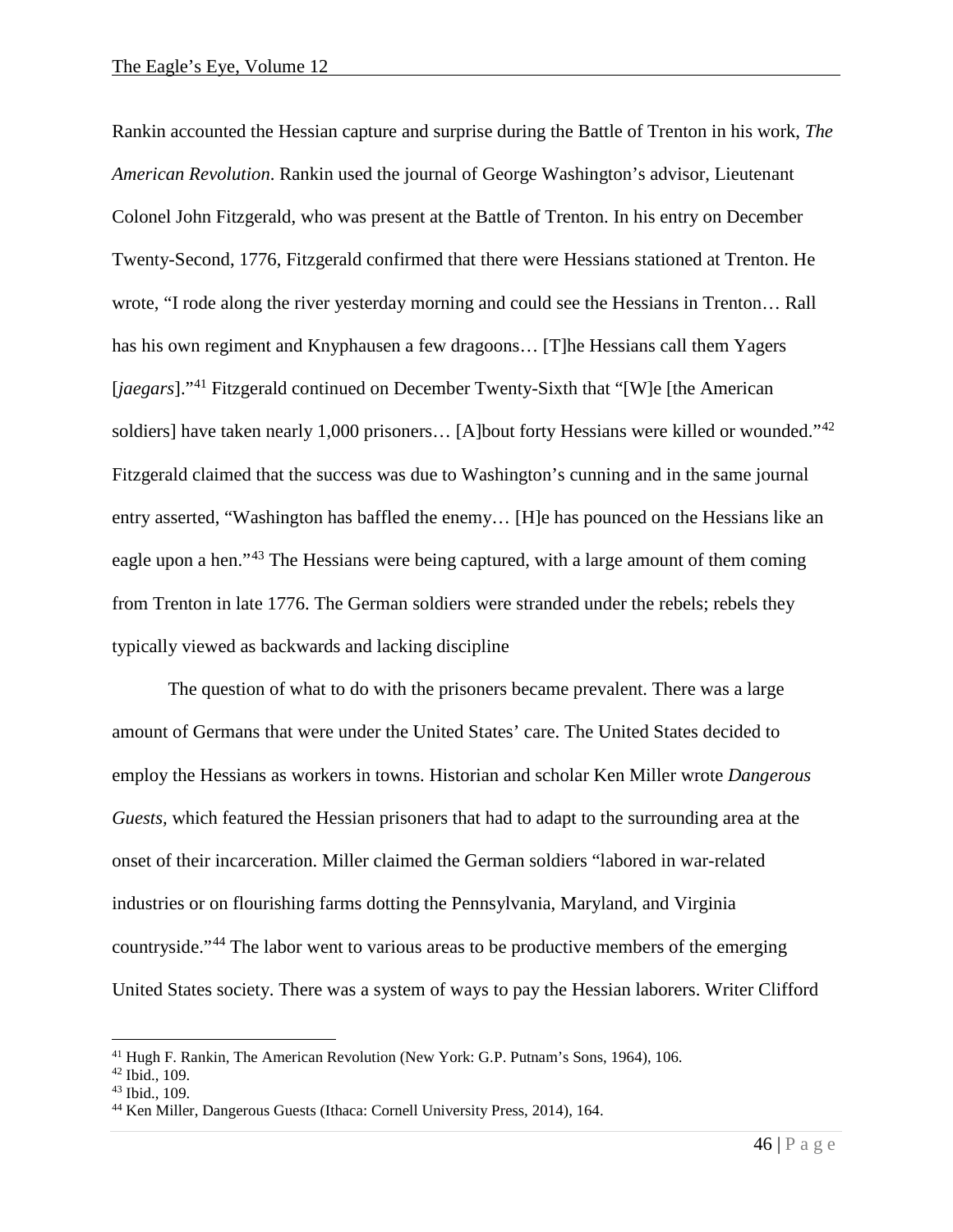N. Smith established in his work, *Hessian Laborers at Lancaster, Pennsylvania* that "there is a payroll, dated 19 April 1777, for Hessian laborers working on public buildings."[45](#page-47-0) Smith claimed that these Germans on the payroll were most likely German mercenaries and that "the term 'Hessian' was used at the time to denote all German mercenaries."[46](#page-47-1) Smith further claimed that "between twenty and forty percent of the German mercenaries, particularly the prisoners of war, remained in America after the termination of hostilities."[47](#page-47-2) There was a motivation for the German soldiers to stay in the United States. Pennsylvania was already home to a large German immigrant network, an enticing pull for the German prisoners working there. Newspaper writer, Jim Kinter claimed, "[B]ut, having worked out their mutual problems [Americans and Hessian prisoners]…[T]he Pennsylvania Dutch simply couldn't bear to have all that manpower…going to waste...and the language barrier was minimal."<sup>[48](#page-47-3)</sup> The Hessians were pulled in to areas where there was little language block and there were lands to be profited from. Kinter also mentioned the Hessian resistance to returning to Germany because of the farms and American women who functioned well as wives.<sup>[49](#page-47-4)</sup> Like all immigrants, the Hessians were motivated by opportunity, which was what a lot of them found through these work programs. An interesting tension emerged between the older Pennsylvanian Germans and the Hessians. Miller claimed, "[E]ven the relations between the captive auxiliaries and local German speakers showed strains of older regional divisions newly exacerbated by war."[50](#page-47-5) Tension from Germany boiled over to the United States; however, Miller still asserted, "[B]y 1778, however, many of the interior's

<span id="page-47-0"></span> <sup>45</sup> Christopher N. Smith, "Hessian Laborers at Lancaster Pennsylvania," National Genealogical Society Quarterly 59, no. 1 (1971): 188.

<span id="page-47-1"></span><sup>46</sup> Ibid., 188

<span id="page-47-2"></span><sup>47</sup> Ibid., 188.

<span id="page-47-3"></span><sup>48</sup> Jim Kinter, "Lancaster Was Host To 1200 Hessians," *Der Wunnerfitz.*

<span id="page-47-4"></span> $49$  Ibid.

<span id="page-47-5"></span><sup>50</sup> Ken Miller, Dangerous Guests (Ithaca: Cornell University Press, 2014), 166.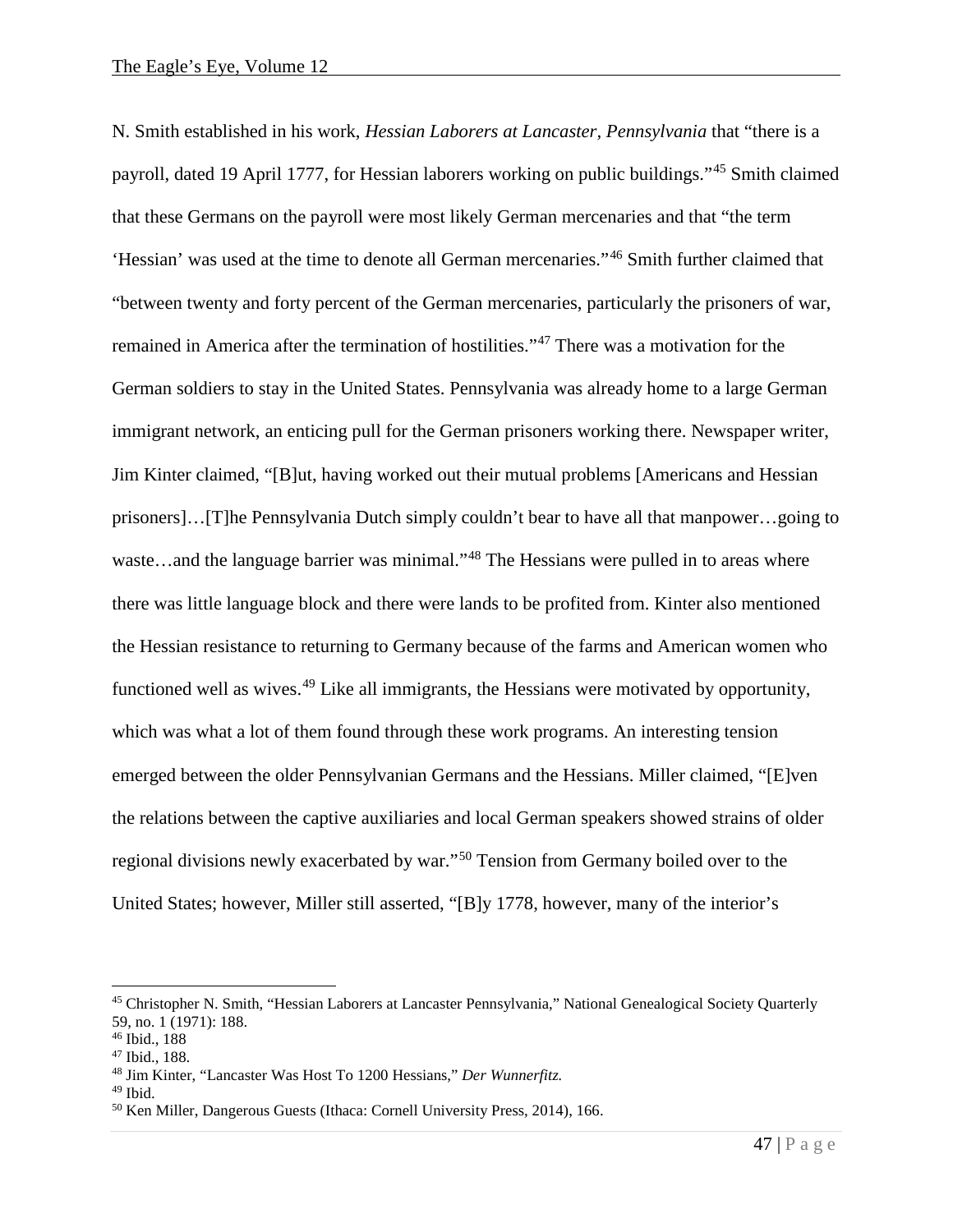German speakers were giving their newly captured German prisoners a more enthusiastic reception."[51](#page-48-0) The Germans were welcomed to the United States, especially in predominately German areas of Pennsylvania. The Hessians' capture allowed for them to be exposed to the American side of the Revolution, and it was tempting to take a wife and land. The Hessians were living the American dream. In the article, "When Lancaster was a Hessian prison" writer Jon Rutter analyzed the Hessians prisoners that came to Lancaster. Rutter wrote, "the Hessian narrative shows prisoners and captors learning to coexist amicably as the Revolution pops around them."[52](#page-48-1) Rutter also suggested that the Hessian soldiers were not typically disloyal and "rarely broke parole."[53](#page-48-2) The Hessians that became prisoners as a result of Trenton, and other resulting skirmishes, allowed for them to be exposed to a vast array of opportunities. Kinter brought up the Hessian officers' reasoning for why their soldiers that were taken from Trenton were not being professional, therefore easily misled.<sup>[54](#page-48-3)</sup> This mindset also was seen with the reasoning for desertions.<sup>[55](#page-48-4)</sup> After the war was over, many stayed as permanent residents of the United States, assimilating in to American society. The Hessians were fortunate to be imprisoned in areas that already had German cultures infused in the local societies. Lancaster especially was an enticing area, with great land and a plethora of native German speaking citizens that was a welcome to the displaced German mercenaries.

The Hessians left a legacy behind. Their Hessian blood still runs through generations of American-German families. Kinter presented the numbers of prisoners in Lancaster County's townships. There totaled a number of thirty one probable Hessian prisoners that staked up in

<span id="page-48-0"></span> <sup>51</sup> Ibid., 167

<span id="page-48-1"></span><sup>52</sup> Jon Rutter, "When Lancaster was a Hessian Prison," Lancaster Sunday News (Lancaster, PA), Aug. 7, 2005.  $53$  Ibid.

<span id="page-48-3"></span><span id="page-48-2"></span><sup>54</sup> Jim Kinter, "Lancaster Was Host To 1200 Hessians," *Der Wunnerfitz.*

<span id="page-48-4"></span><sup>&</sup>lt;sup>55</sup> Many Hessian officers claimed it was the weak recruit base in Germany that produced subpar soldiers, ones not worthy of the Hessian tradition. Seen Rosengarten's "Defence of Hessians" page 181 on Seume for more.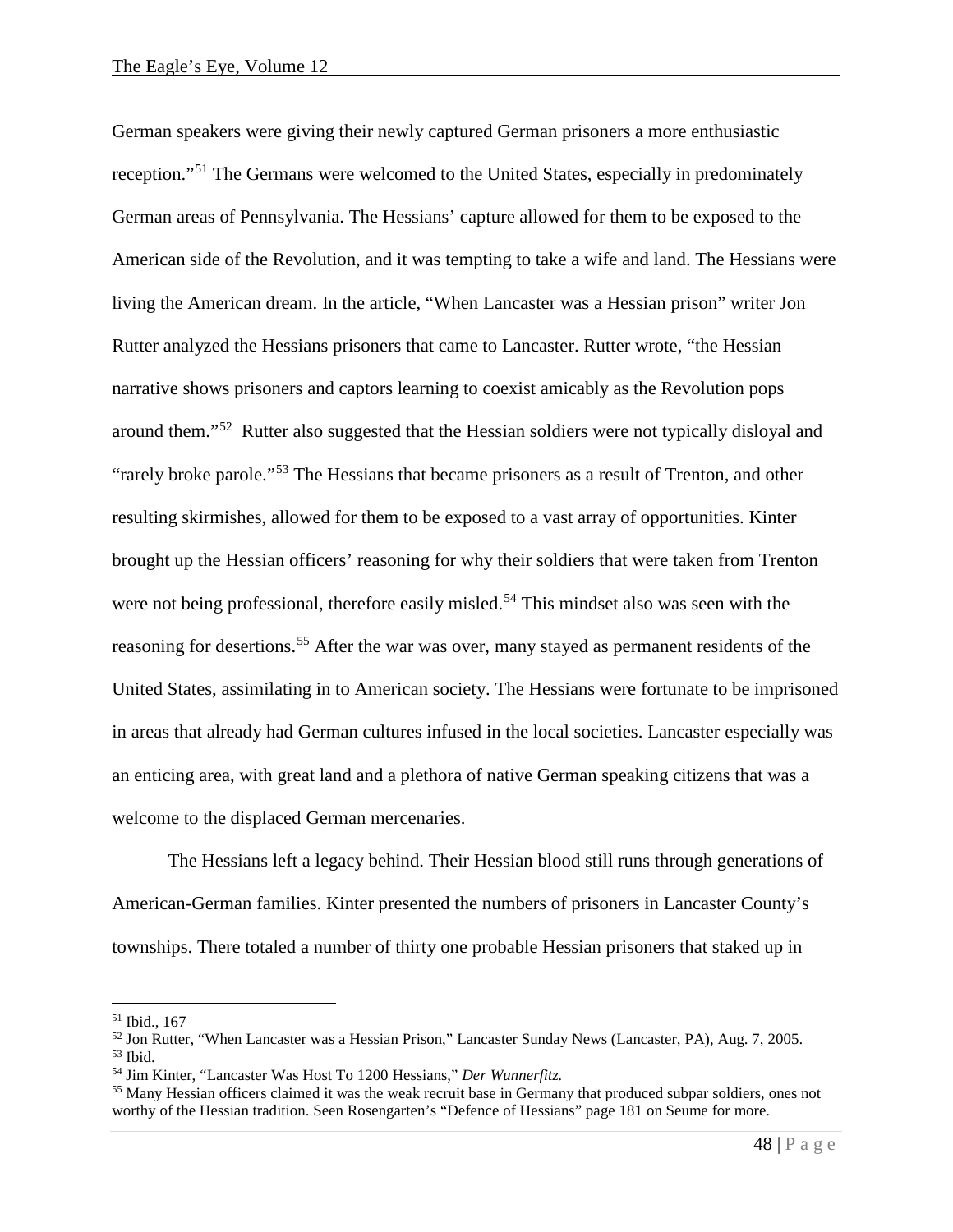Lancaster County.<sup>[56](#page-49-0)</sup> Kinter also claimed there, "were those [Hessians] who, at the end of the war, owned their own farms or had married American girls, or both."<sup>[57](#page-49-1)</sup> The Hessian immigrants set up lives for themselves and for their later generations to come. Marriage acted as the way to continue the legacy, while the farms were able to be passed down through families. Rutter asserted it was common for prisoners to assimilate into the new American society, since "[M]any other former prisoners married into the community, where their descendants still live."[58](#page-49-2) The Hessians became a large part of the post-revolution immigration to the United States. The German born soldiers forged a life in the United States and is still evident in areas of Pennsylvania to this day.

The Hessians saw what the United States had to offer as far as opportunity went; they wanted to embrace the ability to start a life and a family. The Hessians came in through desertions and prisoner programs, where they were exposed to the other side of the Revolution. Places like Lancaster were even more enticing because of the already existing German culture that made assimilation easier. The Hessians were able to carry on their German language, while also adapting to the newly freed United States. This use of what Horace Kallen called cultural pluralism was evident in the legacies these Germans left behind. The fires of war spat out the Hessians as children of the United States. These soldiers were well-respected for their prowess on the battlefield, and even though most Hessians returned back to Germany, many stayed to call the United States home.

<span id="page-49-0"></span> <sup>56</sup> Jim Kinter, "Lancaster Was Host To 1200 Hessians," *Der Wunnerfitz.*

<span id="page-49-1"></span> $57$  Ibid.

<span id="page-49-2"></span><sup>58</sup> Jon Rutter, "When Lancaster was a Hessian Prison," Lancaster Sunday News (Lancaster, PA), Aug. 7, 2005.